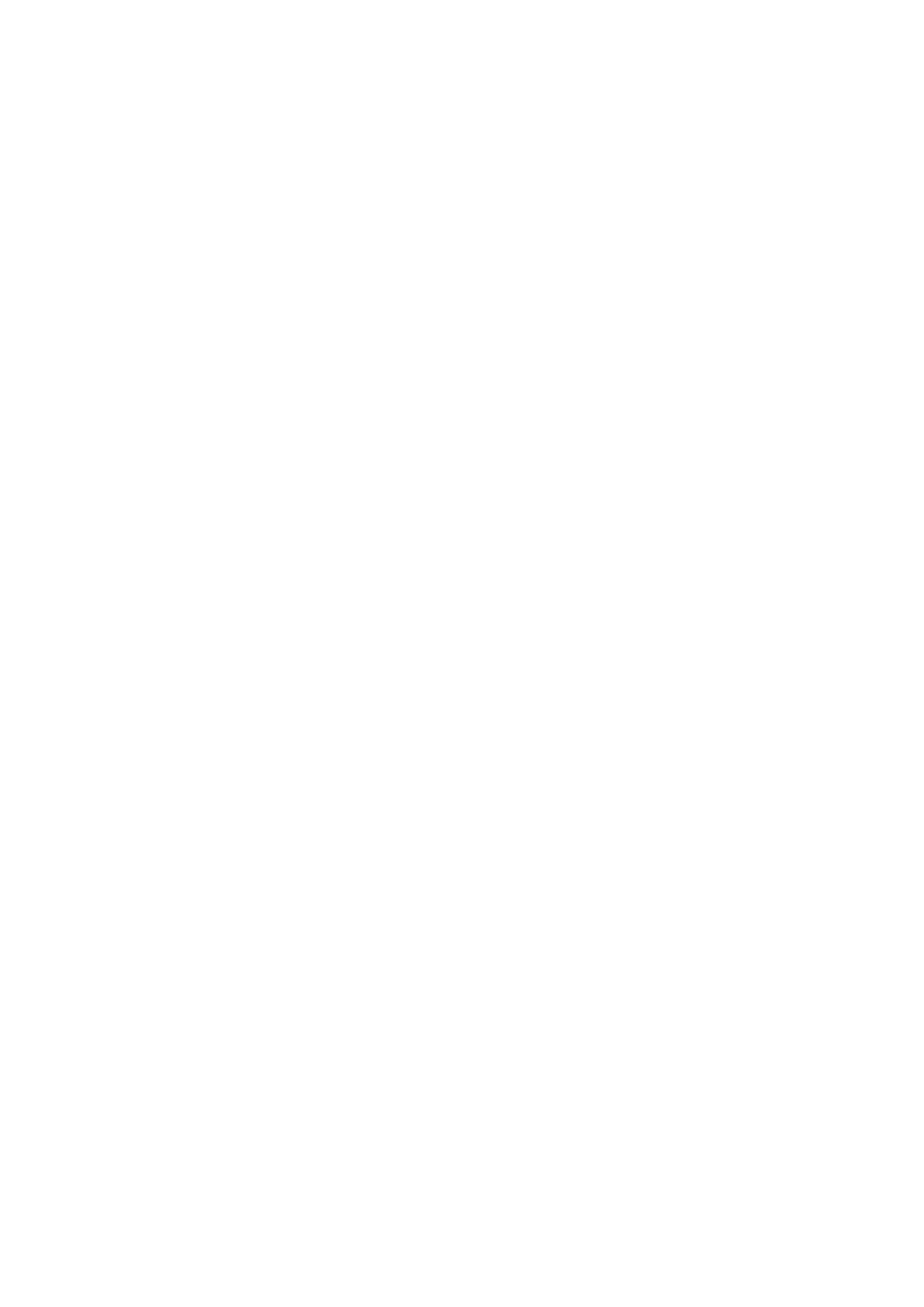## **In the case of Statileo v. Croatia,**

The European Court of Human Rights (First Section), sitting as a Chamber composed of:

Khanlar Hajiyev, *President,* Isabelle Berro-Lefèvre, Mirjana Lazarova Trajkovska, Paulo Pinto de Albuquerque, Linos-Alexandre Sicilianos, Erik Møse, Dmitry Dedov, *judges,*

and André Wampach, *Deputy Section Registrar,*

Having deliberated in private on 17 June 2014,

Delivers the following judgment, which was adopted on that date:

## PROCEDURE

1. The case originated in an application (no. 12027/10) against the Republic of Croatia lodged with the Court under Article 34 of the Convention for the Protection of Human Rights and Fundamental Freedoms ("the Convention") by a Croatian national, Mr Sergej Statileo ("the applicant"), on 27 January 2010.

2. The applicant was represented by Mr T. Vukičević, an advocate practising in Split. The Croatian Government ("the Government") were represented by their Agent, Mrs Š. Stažnik.

3. The applicant alleged, in particular, that his inability to charge adequate rent for the lease of his flat had been in violation of his property rights.

4. On 28 June 2011 the application was communicated to the Government.

5. By a letter of 6 December 2011 the applicant's representative informed the Court that the applicant had died on 6 February 2011 and that his statutory heir Mr Boris Filičić wished to pursue the application (see paragraphs 88-89 below).

6. Ksenija Turković, the judge elected in respect of Croatia, withdrew from sitting in the case (Rule 28 of the Rules of Court). The Government accordingly appointed Isabelle Berro-Lefèvre, the judge elected in respect of Monaco, to sit in her place (Article 26 § 4 of the Convention and Rule 29).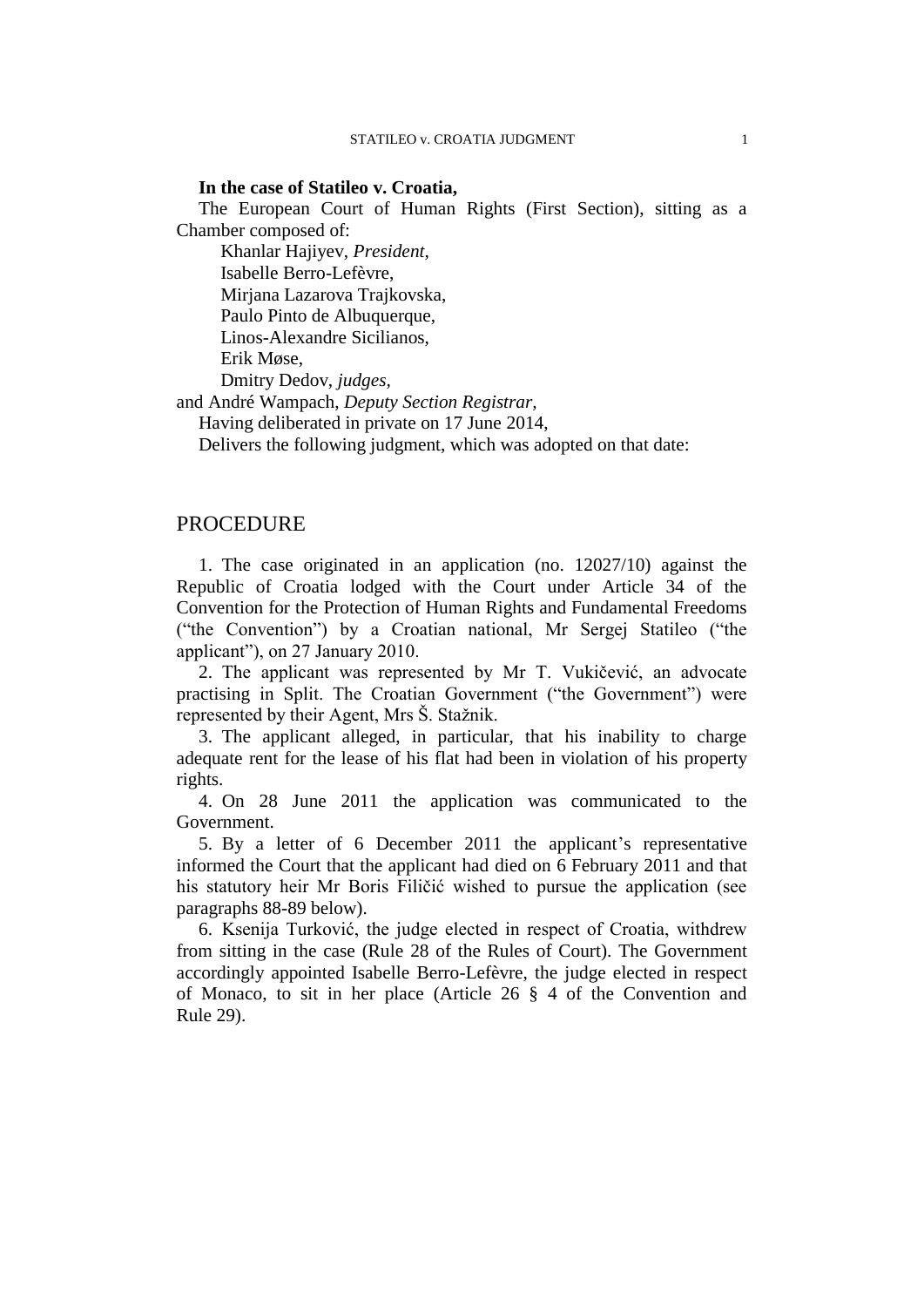# THE FACTS

## I. THE CIRCUMSTANCES OF THE CASE

7. The applicant was born in 1952 and lived in Split.

8. He was the owner of a flat in Split with a surface area of 66.76 square metres.

9. On 17 October 1955 a certain Ms P.A. was, on the basis of the Decree on Administration of Residential Buildings of 1953 (see paragraph 24 below), awarded the right to live in the flat and moved in together with her mother and her cousin I.T. (born in 1948) whom her parents had entrusted to P.A.'s care in 1951. This right was by the entry into force of the Housing Act of 1959 transformed into the specially protected tenancy (*stanarsko pravo*, see paragraphs 24-30 below about the specially protected tenancy in the former Yugoslavia).

10. P.A. and I.T. lived together in the applicant's flat until P.A. moved out in 1973. I.T. continued to live there with her husband and her son, Ig.T. (born in 1972). I.T.'s husband died in 1998.

11. On 5 November 1996 the Lease of Flats Act entered into force. It abolished the legal concept of the specially protected tenancy and provided that the holders of such tenancies in respect of, *inter alia*, privately owned flats were to become "protected lessees" (*zaštićeni najmoprimci*, see paragraphs 31 and 40 below). Under the Act such lessees are subject to a number of protective measures, such as the duty of landlords to contract a lease of indefinite duration, payment of protected rent (*zaštićena najamnina*), the amount of which is set by the Government and significantly lower than the market rent; and better protection against termination of the lease.

## **A. Civil proceedings**

12. The applicant refused to conclude a lease contract with I.T. stipulating the protected rent pursuant to section 31(1) of the Lease of Flats Act (see 40 below). On 16 May 1997 I.T. brought a civil action against him in the Split Municipal Court (*Općinski sud u Splitu*), relying on section 33(3) of the same Act (see paragraph 43 below), with a view to obtaining a judgment in lieu of such a contract.

13. Shortly afterwards in 1997 the applicant brought a civil action in the same court seeking to obtain a judgment ordering I.T. and her son to vacate the flat in question. He argued that she had not been "a child without parents" and thus could not have been considered a member of P.A.'s household within the meaning of section 9(4) of the 1974 Housing Act or section 12(1) of the 1985 Housing Act (see respectively paragraphs 28 and 29 below). Consequently, she could not have taken over the specially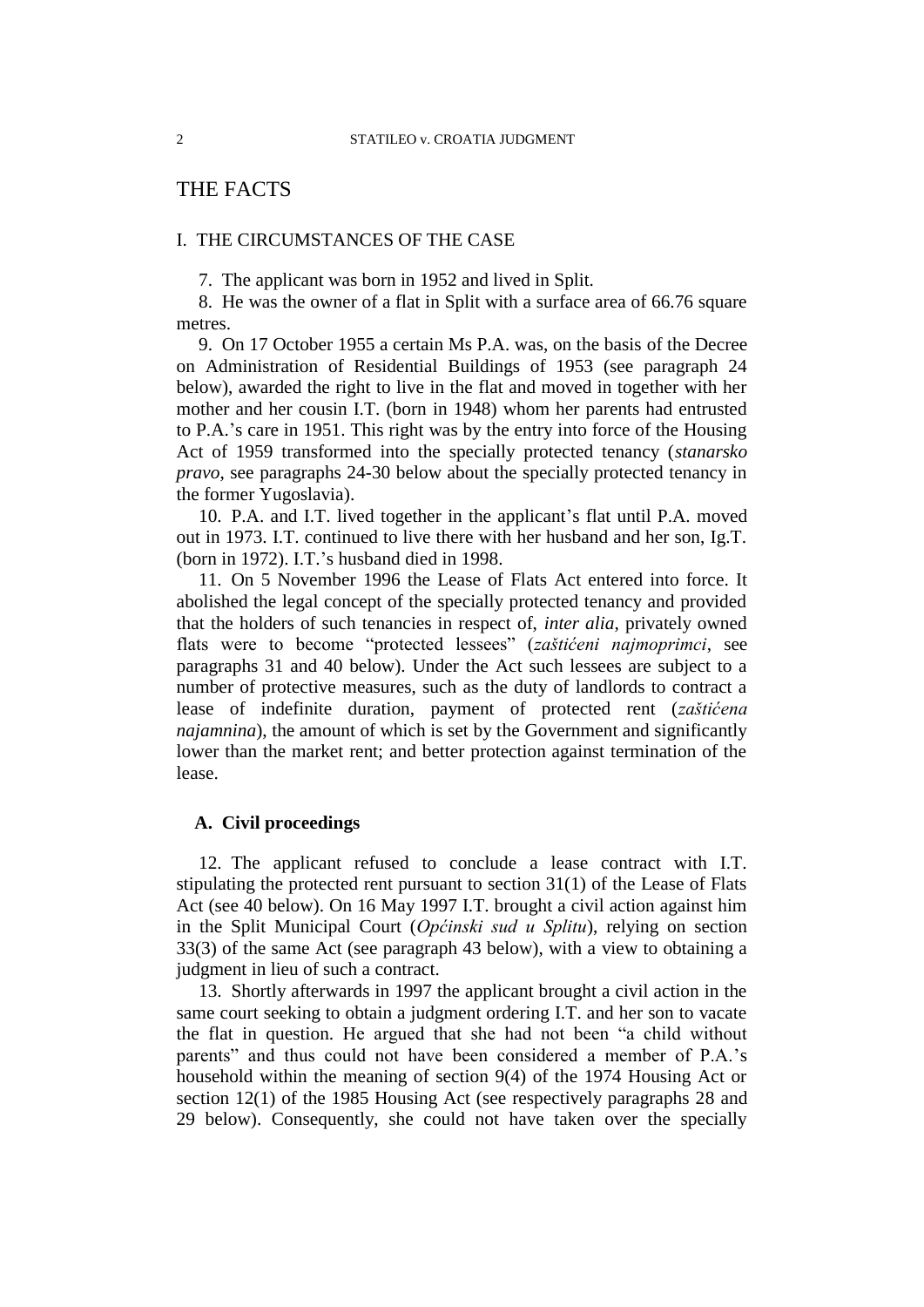protected tenancy after P.A. had moved out of the flat in 1973, and thus had not had any title to use it.

14. The two proceedings were subsequently joined.

15. By a judgment of 2 September 2002 the Split Municipal Court found in favour of I.T. and her son in part. It ordered the applicant to conclude with I.T. a lease contract stipulating protected rent in the amount of 102.14 Croatian kunas (HRK) – approximately 14 euros (EUR) at the time – per month within fifteen days; otherwise the judgment would substitute such a contract. Since the existence of a specially protected tenancy was a necessary precondition for acquiring the status of a protected lessee under the Lease of Flats Act (see paragraph 11 above) the court had first to determine, as a preliminary issue, whether I.T. had become the holder of the specially protected tenancy after P.A. had moved out of the flat in 1973. The court held that, unlike the subsequent legislation relied on by the applicant, the legislation in force at the material time, namely the Housing Act of 1962, had not defined who could have been considered a member of the household of a holder of a specially protected tenancy (see paragraph 27 below). Thus, given that I.T. had been in foster care by P.A. and lived with her in the flat in question, she could have been considered as a member of her household and therefore could, after P.A. had moved out of the flat in 1973, taken over the specially protected tenancy from her and become the holder thereof. Consequently, when in November 1996 the Lease of Flats Act entered into force, I.T. had, as the holder of the specially protected tenancy, become a protected lessee by the operation of law and was entitled to conclude a lease contract stipulating protected rent with the applicant (see paragraphs 39-40 below). While the court ruled that I.T.'s son could be listed in the lease contract as a member of her household, it also held that her daughter-in-law and her grandson could not because they had not moved into the flat until after the entry into force of the Lease of Flats Act, when specially protected tenancies could no longer be obtained.

16. On 28 June 2006 the Požega County Court (*Županijski sud u Požegi*) dismissed an appeal by the applicant and upheld the first-instance judgment, which thereby became final.

17. The applicant then lodged a complaint with the Constitutional Court (*Ustavni sud Republike Hrvatske*) alleging violations of his right to equality before the law, his right to a fair hearing and his right of ownership under the Constitution (see paragraph 23 below).

18. On 17 September 2009 the Constitutional Court dismissed the applicant's constitutional complaint and served its decision on his representative on 2 November 2009.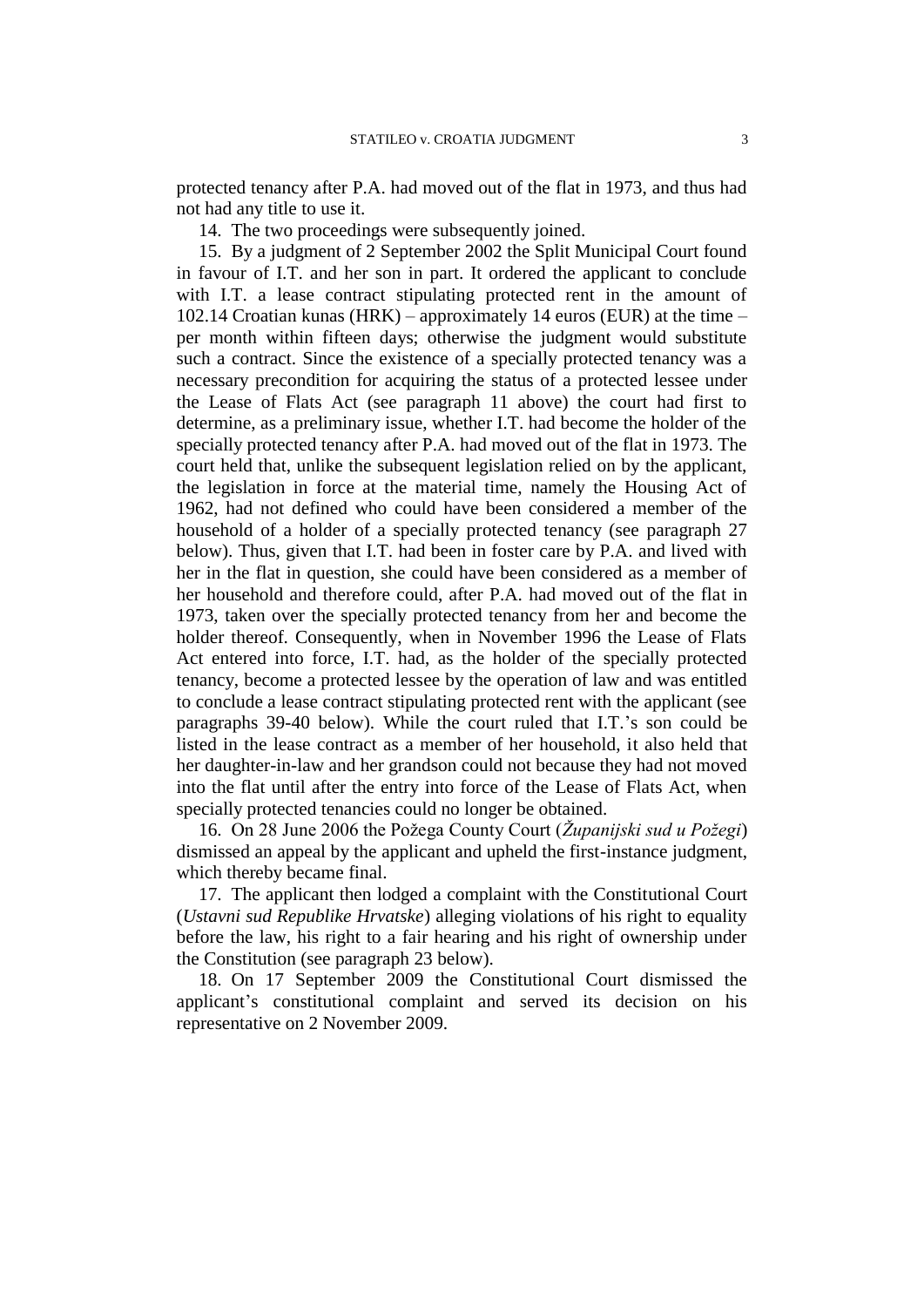## **B. The protected rent**

19. According to the information submitted by the parties, the monthly protected rent for the applicant's flat changed as follows, in line with the increase in the construction price index (see paragraphs 52 and 85 below):

| <b>Period</b>                          | The amount of the protected rent |                                                      |
|----------------------------------------|----------------------------------|------------------------------------------------------|
|                                        | <b>HRK</b>                       | <b>EUR</b>                                           |
|                                        |                                  | (average exchange<br>rate in the relevant<br>period) |
| 1 December 1997 $-$ 31 October<br>2005 | 102.14                           | 13.36                                                |
| 1 November 2005 – 8 May 2008           | 157.62                           | 21.48                                                |
| 9 May 2008 – 4 September 2012          | 174.48                           | 23.66                                                |
| 5 September $2012$ – onwards           | 180.25                           | 23.76                                                |

20. It appears from the documents submitted by the Government that the applicant refused to receive the protected rent for the flat and that I.T. therefore had to deposit it with a court.

21. According to the parties the condominium fee paid into the common reserve fund (see paragraph 67 below) by the owner of the flat – the applicant and later his heir – for maintenance etc., was set at HRK 102.81 on 1 January 1998 and has not been changed since.

22. The Government also submitted information from the tax authorities according to which the applicant had never declared any income from renting out the flat. On the other hand, the applicant's heir did so in his tax returns for 2011 and 2012 where he also asked for a tax deduction on account of costs corresponding to the amount of the condominium fee paid (see paragraphs 67-70 below). The Government did not specify what tax rate was applied.

# II. RELEVANT DOMESTIC LAW AND PRACTICE

## **A. The Constitution**

23. The relevant provisions of the Constitution of the Republic of Croatia (*Ustav Republike Hrvatske*, Official Gazette no. 56/90 with subsequent amendments) read as follows:

### **Article 14(2)**

"Everyone shall be equal before the law."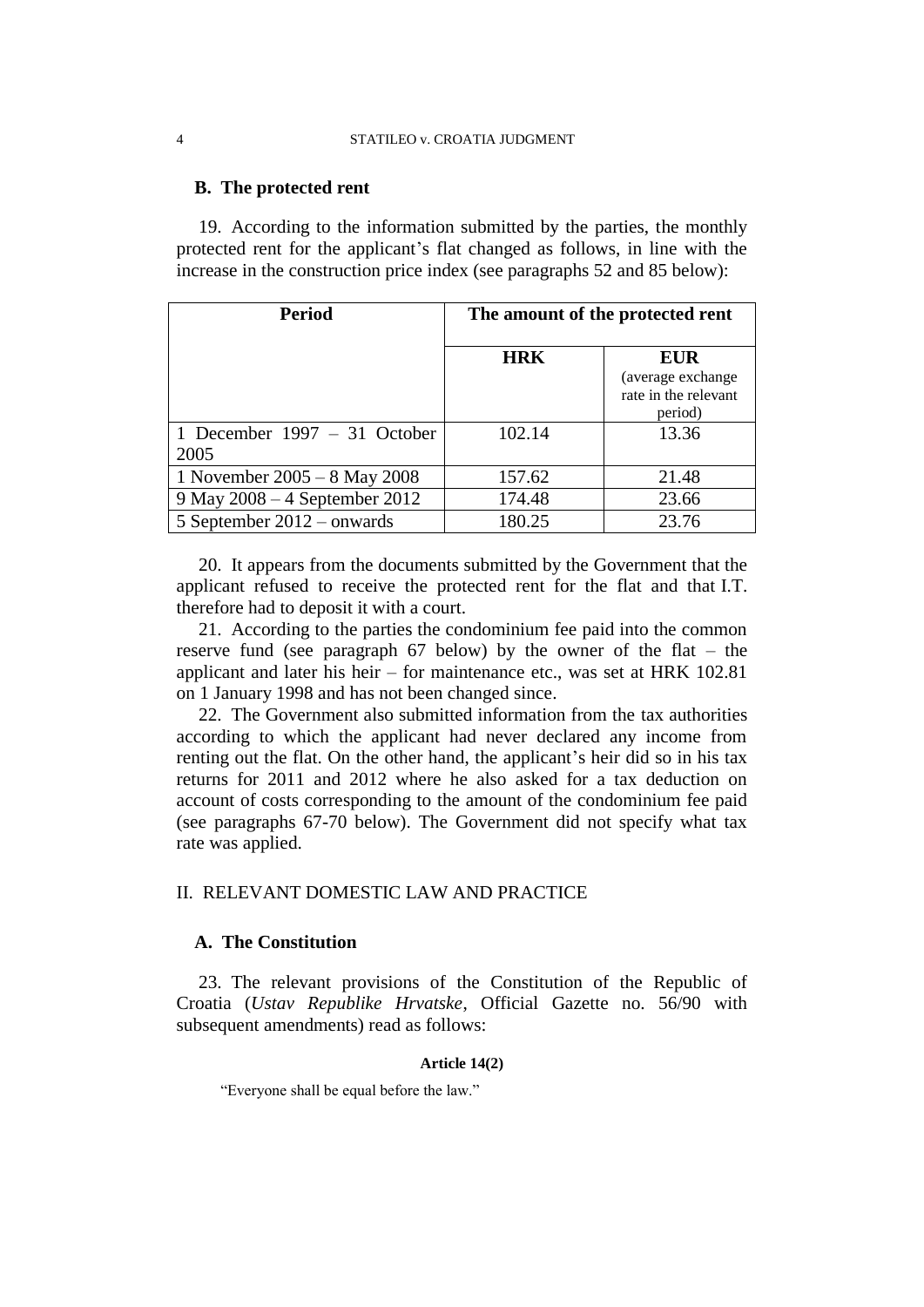#### **Article 29(1)**

"In the determination of his rights and obligations or of any criminal charge against him or her, everyone is entitled to a fair hearing within a reasonable time by an independent and impartial court established by law."

#### **Article 48**

"The right of ownership shall be guaranteed.

Ownership entails obligations. Owners and users of property shall contribute to the general welfare."

## **B. Legislation governing specially protected tenancy**

24. The "right to a flat", entitling its holder to permanent and unrestricted use of a flat for living purposes, was introduced into the legal system of the former Yugoslavia in 1953 by the Decree on Administration of Residential Buildings (*Uredba o upravljanju stambenim zgradama*) of 1953. The Housing Act (*Zakon o stambenim odnosima*) of 1959 was the first legislative act that introduced the legal concept of the "specially protected tenancy" (*stanarsko pravo*). Once awarded, it entitled its holder and the members of his or her household to permanent (lifelong) and unrestricted use of a particular flat for living purposes against the payment of a nominal fee covering only maintenance costs and depreciation. The holder of a specially protected tenancy could also sub-let a part of the flat to someone else, participate in the administration of the building in which the flat was located, exchange it for another flat (in agreement with the provider of the flat) and, exceptionally, use part of it for business purposes. In legal theory and judicial practice the specially protected tenancy was described as a right *sui generis*. Such tenancy could be terminated only in judicial proceedings and on limited grounds, the most important one being failure by the holder to use the flat for living for a continuous period of at least six months without justified reason.

25. Until the entry into force of the Housing Act of 1974, specially protected tenancies could be awarded in respect of both socially and privately owned flats. However, in the large majority of cases they were awarded in respect of flats in "social ownership" (*društveno vlasništvo*) – a type of ownership which did not exist in other socialist countries but was particularly highly developed in the former Yugoslavia. According to the official doctrine, property in social ownership had no owner, the role of public authorities in respect of such property being confined to management. With the Housing Act of 1974 it was no longer possible to award specially protected tenancies in respect of flats in private ownership. However, the pre-existing specially protected tenancies in respect of such flats were preserved.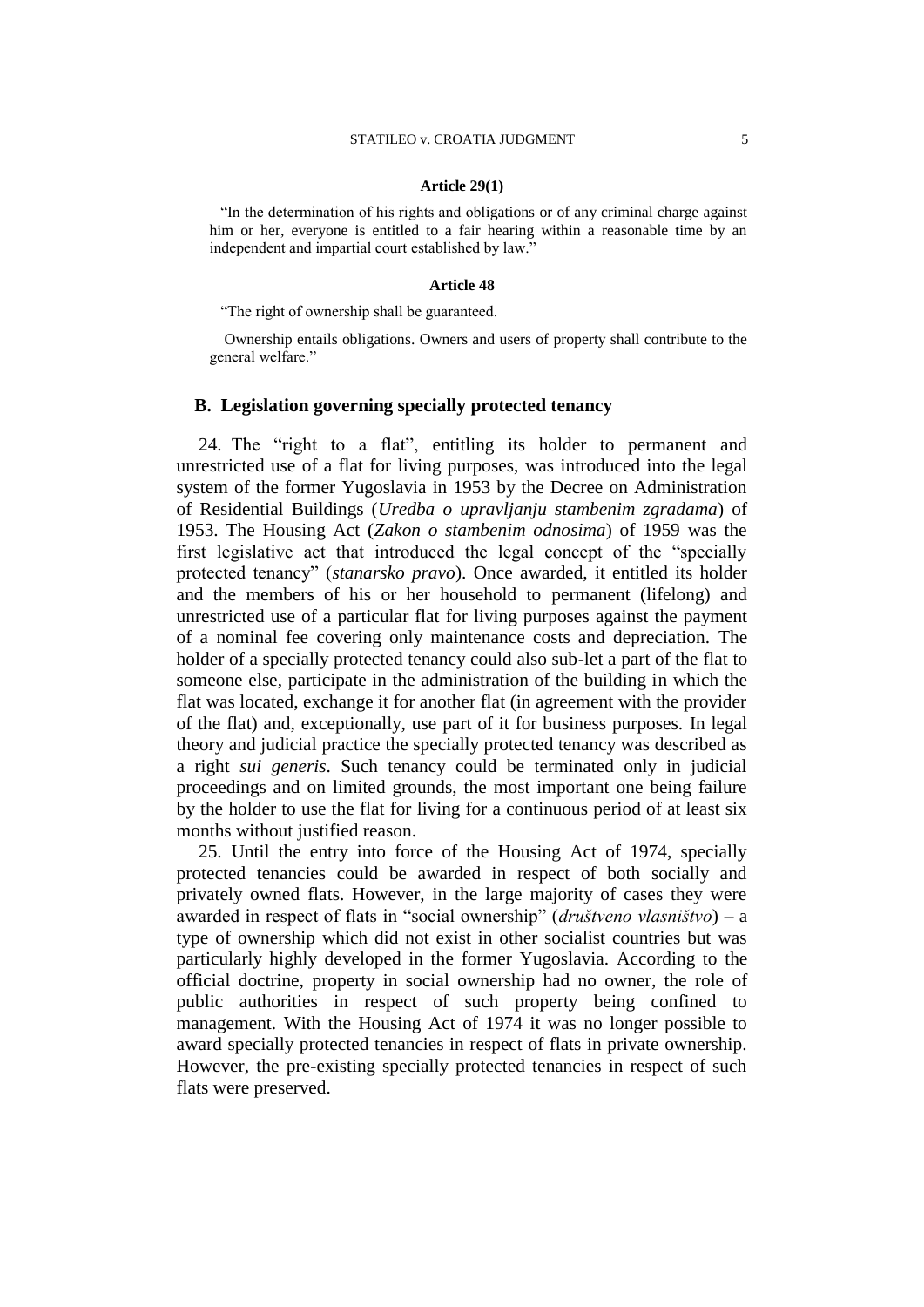26. The legal relationship between the providers of flats (public authorities which nominally controlled and were allocating socially-owned flats, or owners of privately-owned flats) and holders of specially protected tenancies were regulated by successive Housing Acts of 1959, 1962, 1974 and 1985. Those acts provided, *inter alia*, that when a holder of a specially protected tenancy died or moved out of the flat the tenancy was transferred by the operation of law (*ipso jure*) to the members of his or her household, even though in such cases the housing administration could seek eviction of those using the flat if it considered that none of them satisfied the conditions for obtaining that tenancy. Thus, specially protected tenancies could be passed on, as of right, from generation to generation.

27. The Housing Act of 1962 did not define who could be considered a member of the household of a holder of a specially protected tenancy. It did, however, define, in section 12(1), who could be considered the occupant of a flat:

"(1) The occupants of a flat within the meaning of this Act are: the holder of the specially protected tenancy, members of his or her household who live together with him or her, and persons who are no longer members of his or her household but still live in the same flat."

28. The Housing Act of 1974 in its section 9(4) defined household members of a holder of a specially protected tenancy as:

"... persons who live together with him or her and form an economic unit, [including] spouses, blood relatives in the direct line and their spouses, stepchildren and adoptees, children without parents taken into foster care, stepfather and stepmother, adoptive parents, brothers and sisters and dependants, a cohabitee ..."

29. The Housing Act of 1985 in its section 12(1) defined household members of a holder of a specially protected tenancy in the following terms:

"Under this Act members of the household of a holder of a specially protected tenancy are his or her spouse and persons who have lived with him or her in the past two years, including: blood relatives in the direct line and their spouses, brothers and sisters, stepchildren and adoptees, children without parents taken into foster care, stepfather and stepmother, adoptive parents and dependants, a cohabitee ..."

30. The Specially Protected Tenancies (Sale to Occupier) Act of 1991 entitled holders of specially protected tenancies and, with their permission, the members of their household, to purchase the flats in respect of which they held such tenancy under favourable conditions. In that way a large majority of specially protected tenancies were transformed into the right of ownership of former tenants. However, holders of specially protected tenancies in respect of privately-owned flats or socially-owned flats which flats had passed into social ownership by means of confiscation (rather than nationalisation) had no right to purchase the flats in respect of which they held such tenancy. They, together with those holders of specially protected tenancies who had, but did not avail themselves of, the right to purchase the flats, became the so-called protected lessees with the entry into force of the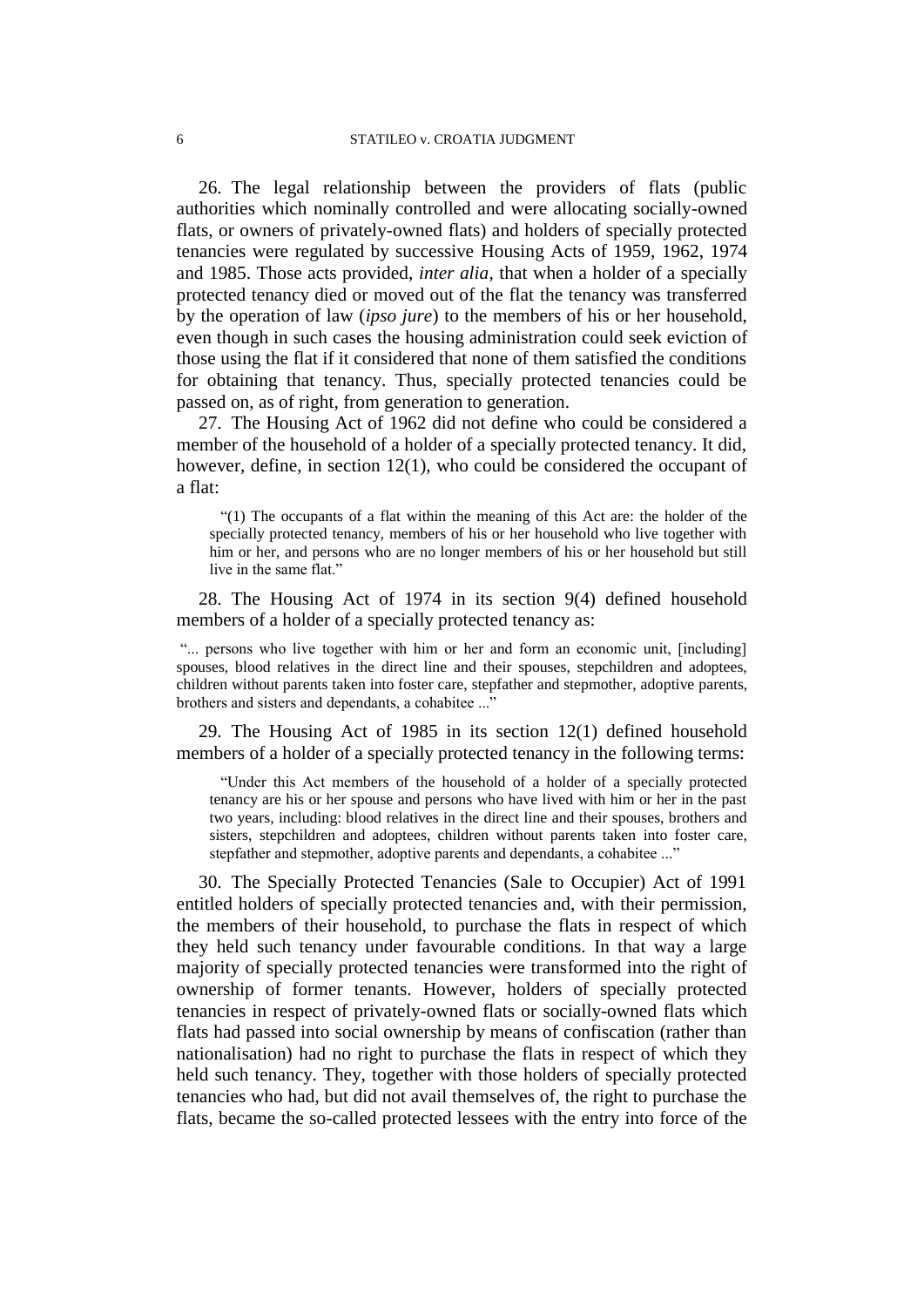Lease of Flats Act on 6 November 1996 (see paragraph 11 above and paragraphs 39-40 below).

## **C. The Lease of Flats Act**

## *1. Relevant provisions*

31. The Lease of Flats Act (*Zakon o najmu stanova*, Official Gazette no. 91/1996 of 28 October 1996), which entered into force on 5 November 1996, regulates the legal relationship between landlord and lessee with regard to the lease of flats.

### **(a) Provisions relating to ordinary lease**

32. Section 5 provides that a contract for lease of a flat should specify, *inter alia*, the types of charges payable in connection with living in the flat and the way they should be paid, and contain clauses on the maintenance of the flat.

33. According to section 6 the rent paid for the use of a flat may be either the protected rent or freely negotiated rent (that is, the market rent).

34. Section 7, which provides for the protected rent as one of the most important elements of the status of a protected lessee, reads as follows:

#### **Section 7**

"(1) Protected rent is set on the basis of the standards and criteria set forth by the Government of the Republic of Croatia [that is, by the Decree on the standards and criteria for the determination of protected rent].

(2) The standards and criteria referred to in paragraph 1 of this section shall be set depending on the conveniences and living (usable) space of a flat, the maintenance costs of the communal areas and installations of the building [where the flat is located], as well as on the purchasing power [i.e. income] of the lessee's household.

(3) Protected rent cannot be lower than the amount necessary to cover the costs of regular maintenance of the residential building [in which the flat is located], which is determined by special legislation."

35. Section 13 states that the landlord has to maintain the flat he or she rents out in a habitable condition, in accordance with the lease contract.

36. Section 14(3) provides that the lessee has to notify the landlord of any required repairs in the flat and the communal premises of the building in which it is located, the costs of which must be borne by the landlord.

37. Pursuant to section 19 a landlord may terminate a lease in the following cases:

if the lessee does not pay the rent or charges;

- if the lessee sublets the flat or part of it without permission from the landlord;

if the lessee or other tenants in the flat disturb other tenants in the building;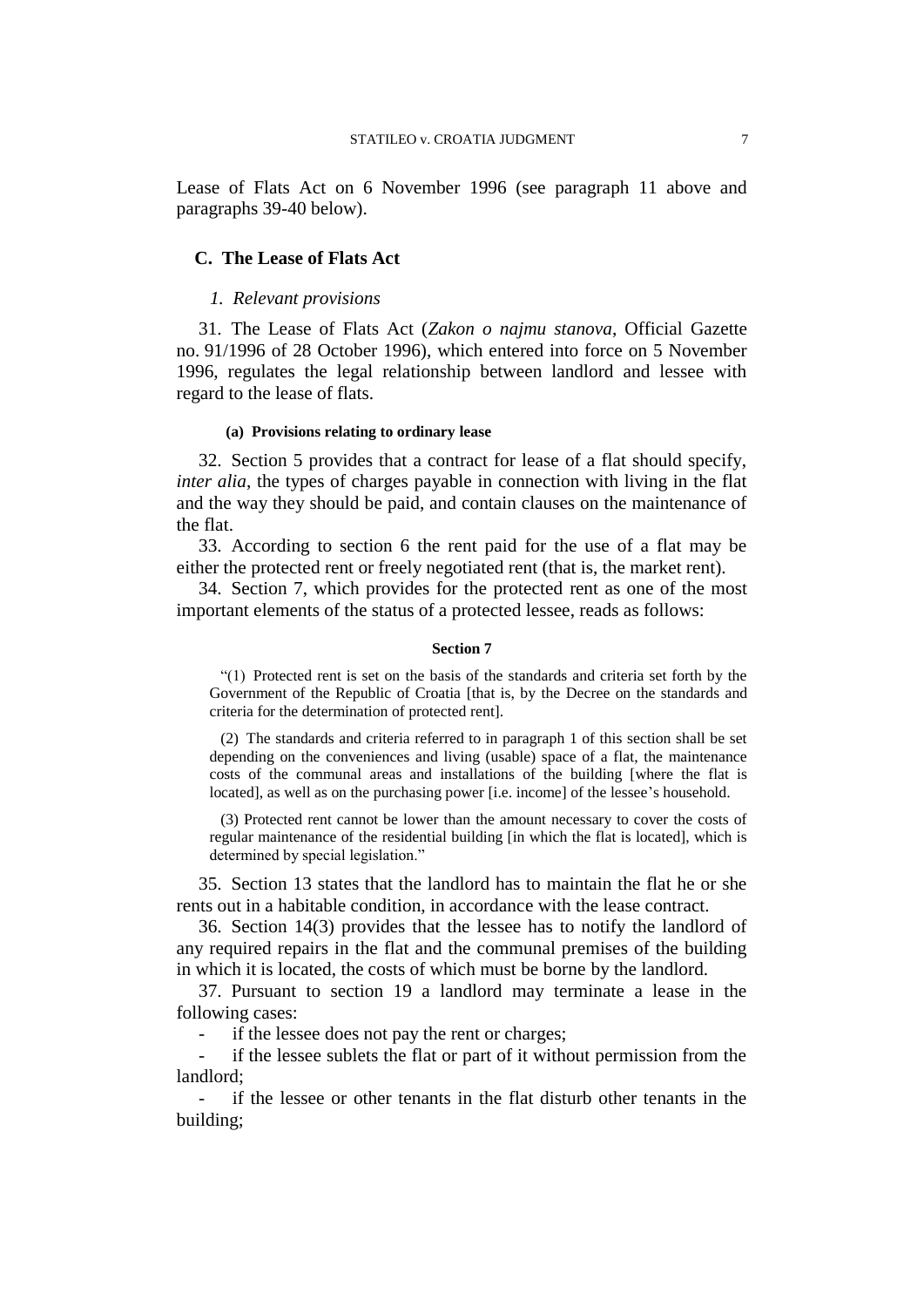if another person, not named in the lease contract, lives in the flat for longer than thirty days without permission from the landlord, except where that person is the spouse, child or parent of the lessee or of the other legal tenants in the flat, or a dependant of the lessee or a person in respect of whom the lessee is a dependant;

if the lessee or other legal tenants use the flat for purposes other than as living accommodation.

38. Section 21 reads as follows:

"Apart from the grounds stipulated in section 19 of this Act, the landlord may terminate a lease of indefinite duration if he or she intends to move into the flat or install his or her children, parents or dependants in it."

### **(b) Provisions relating to protected lease**

39. Transitional provisions (sections 30-49) of the Lease of Flats Act establish a special category of lessees ("protected lessees" – *zaštićeni najmoprimci*), namely, those who were previously holders of specially protected tenancies in respect of privately owned flats or those who did not purchase their flats under the Specially Protected Tenancies (Sale to Occupier) Act. Such lessees are subject to a number of protective measures, such as the obligation of landlords to contract a lease of indefinite duration; payment of protected rent (*zaštićena najamnina*), the amount of which is set by the Government; and a limited list of grounds for termination of the lease. The provisions of the Lease of Flats Act relating to ordinary lease apply to protected lease unless the provisions relating to protected lease provide otherwise.

40. By section 30 of the Act the still existing specially protected tenancies (see paragraph 30 above) were abolished and holders of such tenancies became protected lessees as of its coming into force.

41. Section 31(1) provides that the owner of the flat and the former holder of a specially protected tenancy in respect of the same flat shall enter into a lease contract of indefinite duration where the lessee shall have the right to protected rent. Section 31(2) states that the protected lessee does not have the right to protected rent if he or she runs a business in a part of the flat or owns a habitable house or flat.

42. According to section 33(2) the lessee has to submit a request for the conclusion of a lease contract stipulating protected rent to the landlord within six months from the Act's entry into force or from the day on which the decision determining the right of that person to use the flat becomes final.

43. Section 33(3) states that if the landlord does not enter or refuses to enter into a lease contract stipulating protected rent within three months of the receipt of the lessee's request, the lessee can bring an action in the competent court with a view to obtaining a judgment in lieu of the lease contract.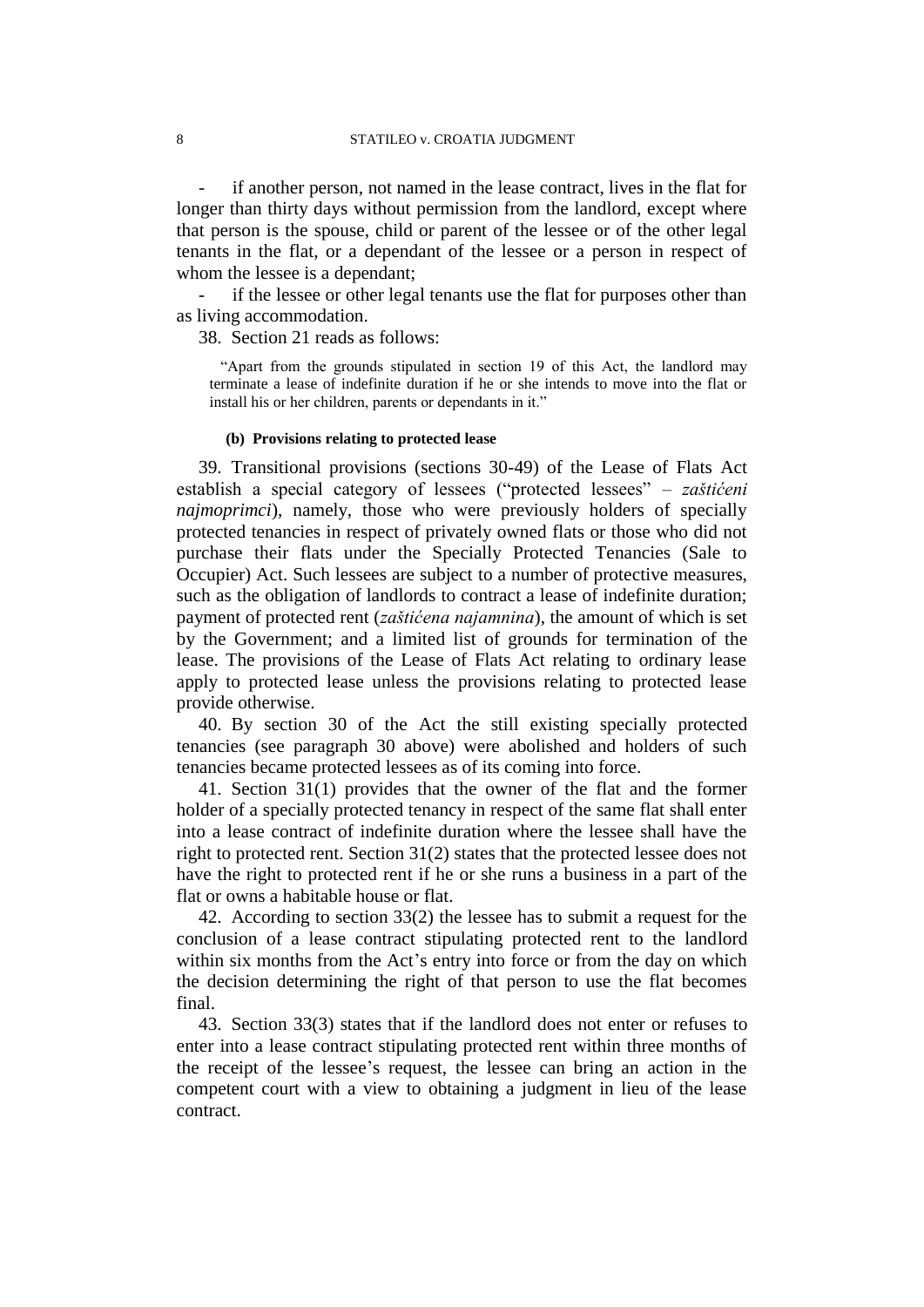44. It follows from section 35 that the protected lessee must pay the landlord, in addition to the protected rent, the utilities fees and other charges levied in connection with living in the flat (running costs), if they have so agreed.

45. Section 36 reads as follows:

"If, owing to amendments to the legislation referred to in section 7 of this Act, the level of the protected rent changes, the lessee is bound to pay that [revised] rent on the basis of the calculation provided by the landlord without any modification of the [lease] contract."

46. Section 37(1) provides that persons who, at the time of the Act's entry into force, had the legal status of a member of the holder of the protected tenant's household, acquired under the provisions of the 1985 Housing Act (see paragraph 29 above), must be entered into the lease contract.

47. Section 38 states as follows:

"(1) In the event of the death of a protected lessee or when the protected lessee abandons the flat, the rights and duties of the protected lessee stipulated in the lease contract shall pass to [one of] the person[s] indicated in the lease contract, subject to their agreement.

(2) In the event of a dispute, the landlord shall designate the lessee.

(3) The person referred to in paragraph 1 of this section shall [make a] request [to] the landlord to conclude a lease contract [stipulating protected rent] within sixty days from the change of circumstances [referred to in paragraph 1 of this section].

(4) The landlord shall conclude with the person referred to in paragraph 1 of this section a contract for lease of the flat of indefinite duration, stipulating the rights and duties of a protected lessee."

48. The grounds for termination by a landlord of the lease of a flat to a protected lessee are set out in section 40 of the Lease of Flats Act, which reads as follows:

"(1) Apart from the grounds stipulated in section 19 of this Act, a landlord may terminate the lease of a flat to a protected lessee, on the grounds:

- provided for in section 21(1) of this Act,

- if he or she does not have other accommodation for himself or herself and for his or her family, and is [either] entitled to permanent social assistance on the basis of the special legislation or is over sixty years of age.

(2) [*Invalidated by the Constitutional Court as unconstitutional by a decision of 31 March 1998.*]

(3) In the case referred to in paragraph 1, second sub-paragraph, of this section the local government ... shall provide the protected lessee with another suitable flat [in the use of which he or she shall retain] the rights and obligations of a protected lessee.

(4) The landlord or the local government in the cases referred to in paragraphs 2 and 3 of this section are not bound to provide the protected lessee with another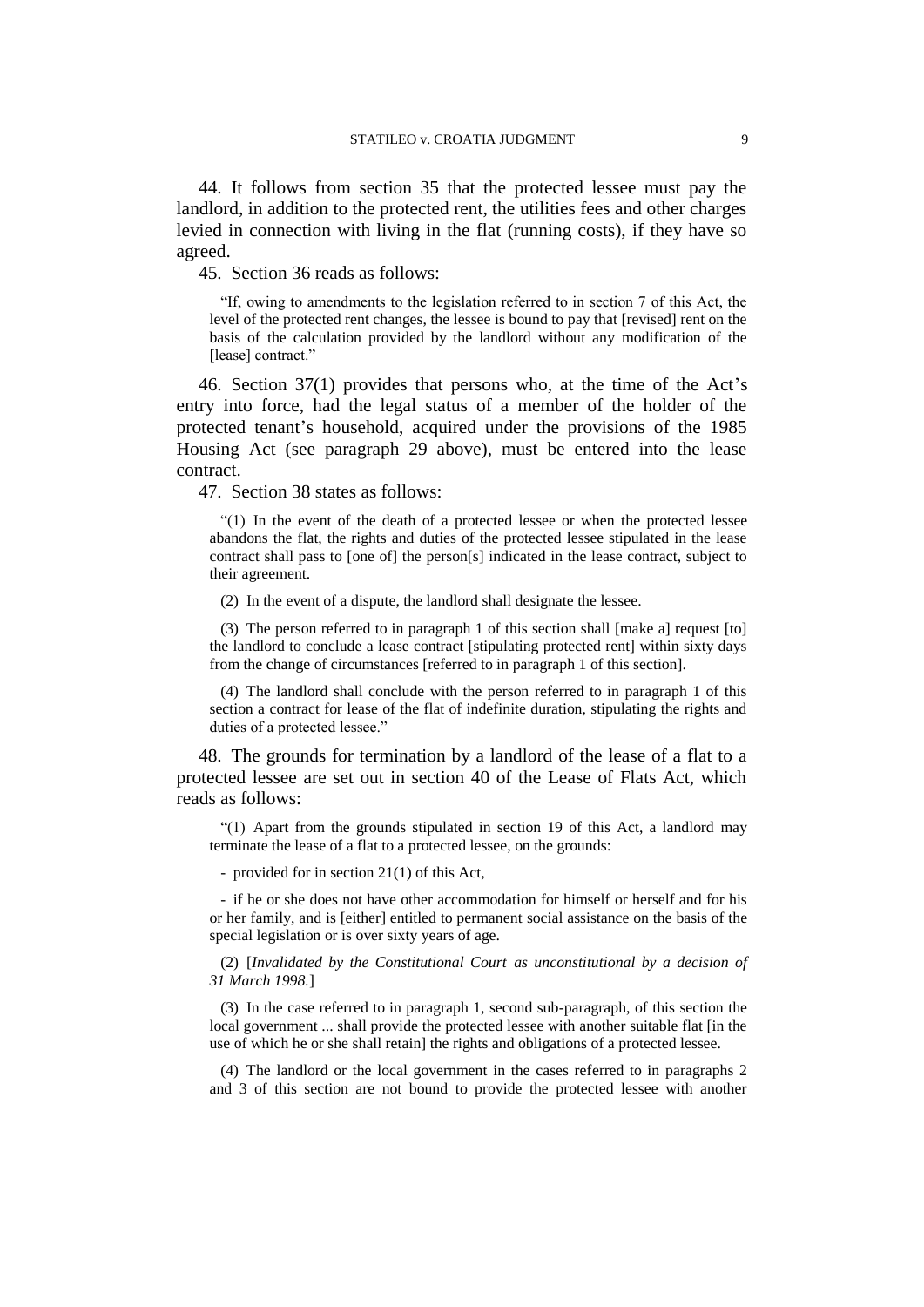suitable flat if he or she owns a suitable habitable flat in the territory of the township or municipality where the flat in which he or she lives is located.

 $(5)$  ..."

49. By a decision of 31 March 1998 the Constitutional Court invalidated as unconstitutional (see paragraph 57 below), *inter alia*, paragraph 2 of section 40 which provided that in the case referred to in paragraph 1, first sub-paragraph, of that section the landlord could terminate the protected lease only if he or she had provided the protected lessee with another habitable flat under housing conditions that were not less favourable for the lessee. After that decision by the Constitutional Court, the Supreme Court, in decision Rev-486/02-2, Gzz-74/02 of 21 February 2007, specified that a landlord who intends to move into his or her own flat or install his or her children, parents or dependants therein is entitled to terminate the lease contract of a flat to a protected lessee (or to refuse to enter into a lease contract) only if (a) the landlord does not have other accommodation for himself or herself and for his or her family, and is either entitled to permanent social assistance or is over sixty years of age; or (b) the lessee owns a suitable habitable flat in the same municipality or township where the flat in which he or she lives is located.

50. Section 41 defines the notion of a "suitable flat", referred to in paragraphs 3 and 4 of section 40, as a flat located in the same township or municipality, which complies in terms of its size with the "one person one room" principle and which does not have a greater number of rooms than the flat the protected lessee has to move out of.

## *2. Related subordinate legislation*

### **(a) The Decree on the standards and criteria for the determination of protected rent**

51. The Decree on the standards and criteria for the determination of protected rent (*Uredba o uvjetima i mjerilima za utvrđivanje zaštićene najamnine*, Official Gazette nos. 40/97 and 117/05), which entered into force on 16 April 1997, is the subordinate legislation referred to in section 7(1) of the Lease of Flats Act (see paragraph 34 above).

52. Section 3 contains the mathematical formula for calculating protected rent. The formula takes into account: (a) the usable floor area of the flat; (b) the construction price index (as of 1 November 2005 when the Amendments to the Decree entered into force); (c) the number of points given to the flat in its valuation record (which depend on the building materials, the state of the carpentry and plumbing, the state of the water, gas, heating and electric installations and telecommunication outlets, the finishing of the floors and walls, the floor on which the flat is located, the existence of an elevator, etc.); (d) the location coefficient (which depends on the location of the flat and demographic trends); and (e) the usability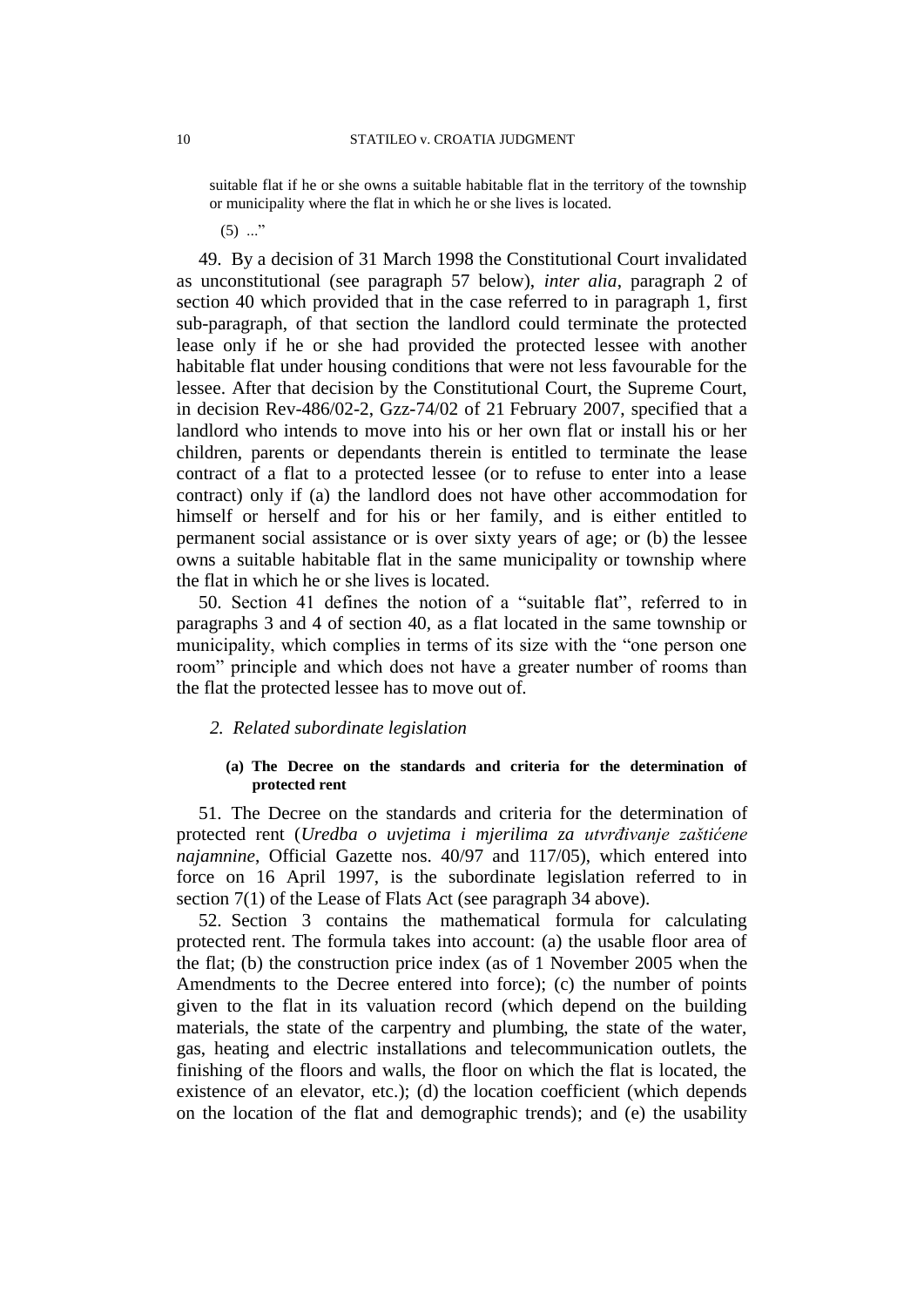coefficient (which depends of the usable floor area of the flat and the number of tenants living in it).

53. Section 9 provides for the possibility of reducing the amount of the protected rent calculated in accordance with the formula contained in section 3 in cases where the average monthly income per member of the household in the previous year was less than half the average monthly income in the Republic of Croatia for the same year.

54. Section 10 states that the amount of the protected rent reduced in accordance with section 9 cannot be lower than a certain minimum amount calculated using the formula provided in that section.

55. According to section 11(1) the monthly amount of the protected rent in respect of a specific flat shall be calculated by the landlord once a year. Section 11(2) provides that the landlord may ask the relevant department of the local authority charged with housing affairs to calculate the amount of the protected rent for the flat he or she is renting out.

### **(b) The Decision on the determination of the level of freely negotiated rent**

56. The Government of Croatia's Decision on the determination of the level of freely negotiated rent (*Odluka o utvrđivanju slobodno ugovorene najamnine*, Official Gazette no. 120/00) of 15 November 2000, sets the level of rent for flats owned by the State. It is to be noted that this rent is not protected rent but "freely negotiated rent" within the meaning of section 6 of the Lease of Flats Act (see paragraph 33 above). Nevertheless, because such flats are generally awarded to socially vulnerable tenants, it is a nonprofit or low-profit rent and is thus considerably lower than the market rent. In particular, the Decision provides that the amount of freely negotiated rent to be paid by lessees in State-owned flats shall correspond to two times the amount of the monthly condominium fee paid into the common reserve fund of the building where the flat is located (see paragraph 67 below). It also provides that the amount of freely negotiated rent paid by protected lessees not entitled to protected rent for the reasons set out in section 31(2) of the Lease of Flats Act (see paragraph 41 above) shall be set at HRK 15 per square metre.

## *3. The Constitutional Court's case-law*

57. Following numerous petitions for (abstract) constitutional review (*prijedlog za ocjenu ustavnosti*), by decision no. U-I-762/1996 of 31 March 1998 (Official Gazette 48/98 of 6 April 1998) the Constitutional Court invalidated four provisions of the Lease of Flats Act, including section 40(2), as unconstitutional (see paragraph 49 above). In its decision it also rejected a number of those petitions and thereby refused to review the constitutionality of another thirteen provisions of the same Act, including section 7 (see paragraph 34 above), as well as of the entire Act itself.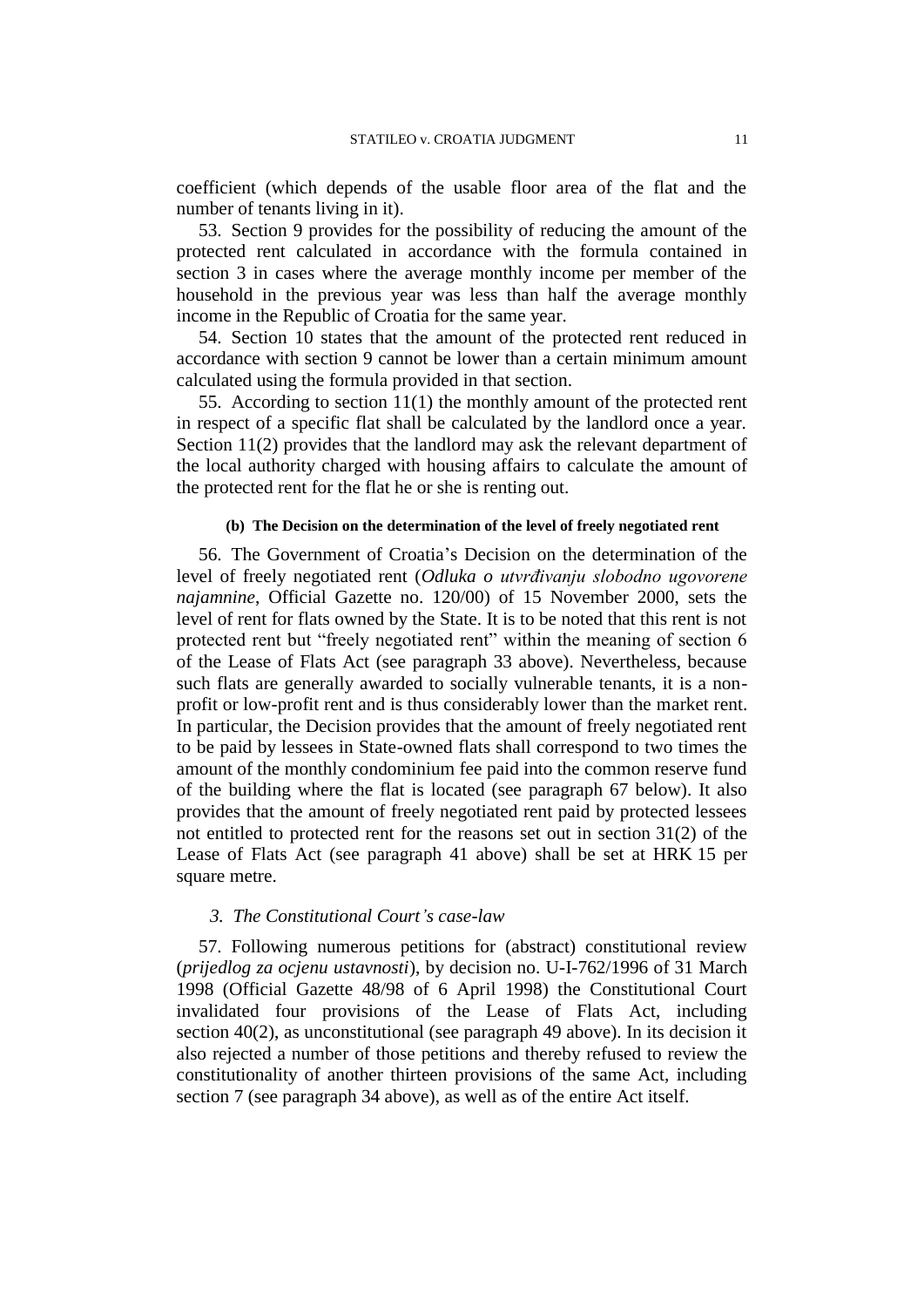58. By decision no. U-I-533/2000 of 24 May 2000 (Official Gazette 56/00 of 6 June 2000) the Constitutional Court rejected a petition for (abstract) constitutional review and thus refused to review the constitutionality of eight provisions of the Lease of Flats Act, including section 7 (see paragraph 34 above), as well as of the entire Act itself.

59. By decision no. U-II-1218/2000 of 22 November 2000 the Constitutional Court rejected a petition for (abstract) constitutional review and thus refused to review the constitutionality of the Decree on the standards and criteria for the determination of protected rent (see paragraphs 51-55 above).

### **D. The Obligations Act**

60. Several provisions of the Obligations Act (*Zakon o obveznim odnosima*, Official Gazette, nos. 35/2005 and 41/2008), which entered into force on 1 January 2006, govern lease contracts.

61. Section 551 states that the provisions of the Obligations Act on lease contracts apply, as subsidiary rules, to leases governed by special legislation.

62. Section 553(1) provides that the lessor has to make the property available to the lessee and maintain it in a condition suitable for the agreed use.

63. Section 554 reads as follows:

#### **Maintenance of the property and public levies**

### **Section 554**

"(1) In order to maintain the property in a condition suitable for the agreed use, the lessor is bound to carry out the required repairs in due time and at his own expense, and the lessee is bound to allow the lessor to do so.

(2) The lessor is bound to reimburse any costs the lessee has incurred by carrying out repairs, either because they were urgent or because the lessor, having been informed thereof, did not carry them out in due time.

(3) The costs of minor repairs and the costs of regular use of the property [i.e. running costs] shall be borne by the lessee.

(4) The lessee is bound to notify the lessor of the required repairs without delay; otherwise he or she shall be liable for the resultant damage.

(5) All taxes and public levies in connection with the leased property shall be borne by the lessor."

## **E. The Property Act**

64. Sections 66-99 of the Ownership and Other Rights *In Rem* Act (*Zakon o vlasništvu i drugim stvarnim pravima*, Official Gazette no. 91/96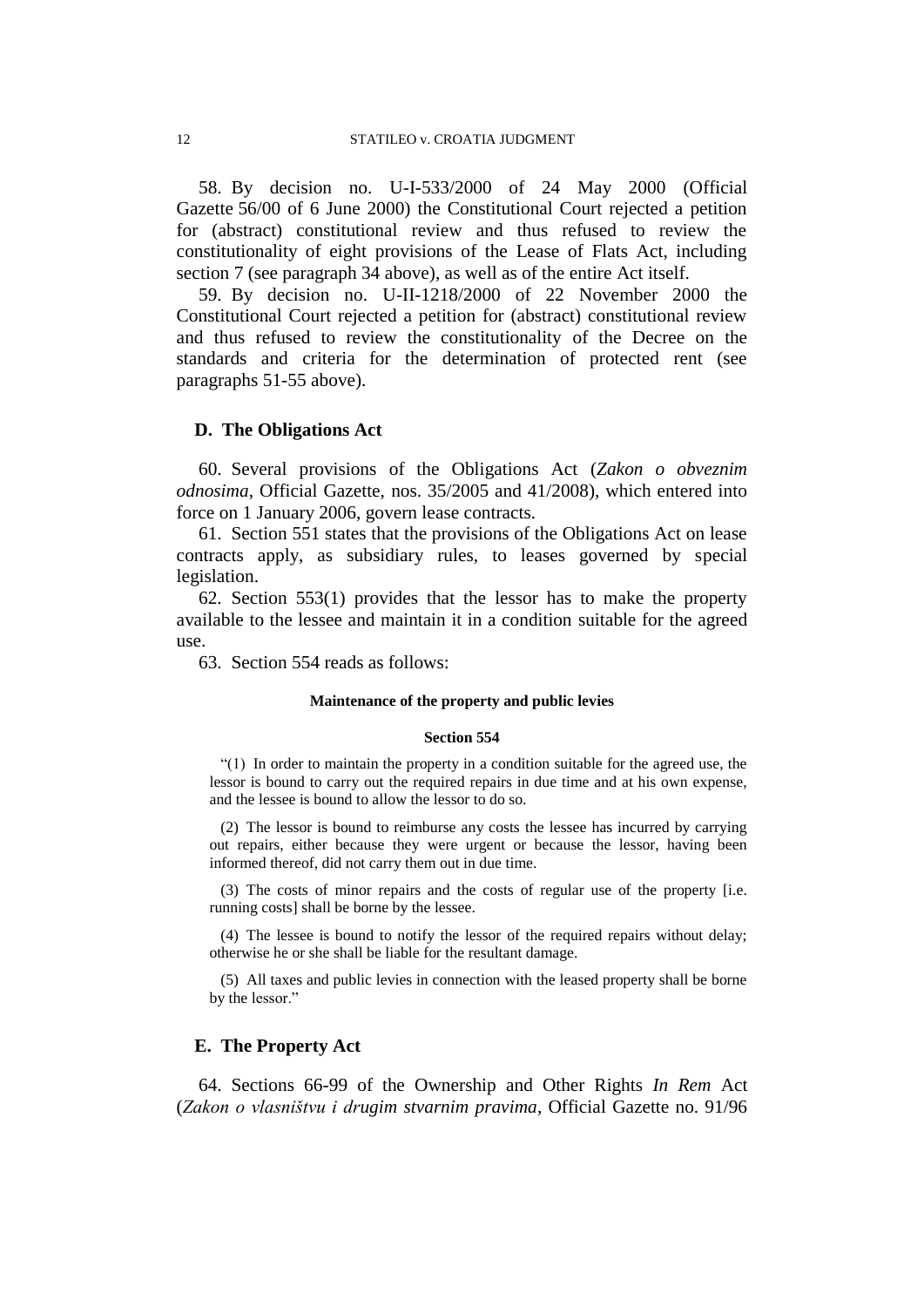with subsequent amendments), which entered into force on 1 January 1997 ("the Property Act"), regulates condominium (*vlasništvo posebnih dijelova nekretnine*, *etažno vlasništvo*). This is a form of (co-)ownership of a multiunit building where there is separate and distinct ownership of individual units (such as flats or business premises) and co-ownership of communal areas of the building (such as entrances, staircases, hallways, the roof, heating system, elevators, etc.) and of the land under it.

65. Section 84(1) provides that a co-owner in a condominium is bound to maintain, at his or her own expense, the individual unit (for example, a flat) he or she owns individually and has to bear all public levies in connection with that unit.

66. Section 84(3) states that if a lessee of an individual unit (for example, a tenant) is bound to pay for the utilities linked with its use, the owner of that unit shall guarantee to the utility provider that they will be paid.

67. According to section 89(1) and (2) the costs of maintenance of and improvements to a condominium are incumbent upon all co-owners in proportion to their share in the condominium. Co-owners must set up a common reserve fund (*zajednička pričuva*) into which they have to pay a condominium fee (*doprinos za zajedničku pričuvu*).

### **F. Legislation on personal income tax**

68. The 2004 Personal Income Tax Act (*Zakon o porezu na dohodak*, Official Gazette no. 177/04 with subsequent amendments) entered into force on 1 January 2005. Section 8 sets the personal income tax rates at 12%, 25% or 40%, depending on the level of taxable income.

69. Section 27(1) and (2) provide that taxable income from property and pecuniary rights includes, *inter alia*, the difference between receipts (takings) on account of rent and leases and the costs incurred by the taxpayer in connection with those receipts, where only costs up to 30% of the amount received can be deducted.

70. Similar provisions were contained in section 23(1) and (2) of the 2000 Personal Income Tax Act (Official Gazette no. 127/00 with subsequent amendments), which was in force between 1 January 2001 and 31 December 2003, and sections 30(1) and 32(1) of the 1993 Personal Income Tax Act (Official Gazette no. 109/93 with subsequent amendments), which was in force between 1 January 1994 and 31 December 2000. Tax rates, depending on taxable income, were 20% and 35% under the 1993 Personal Income Tax Act, and 15%, 25% and 35% and, as of 1 January 2003, also 45% under the 2000 Personal Income Tax Act.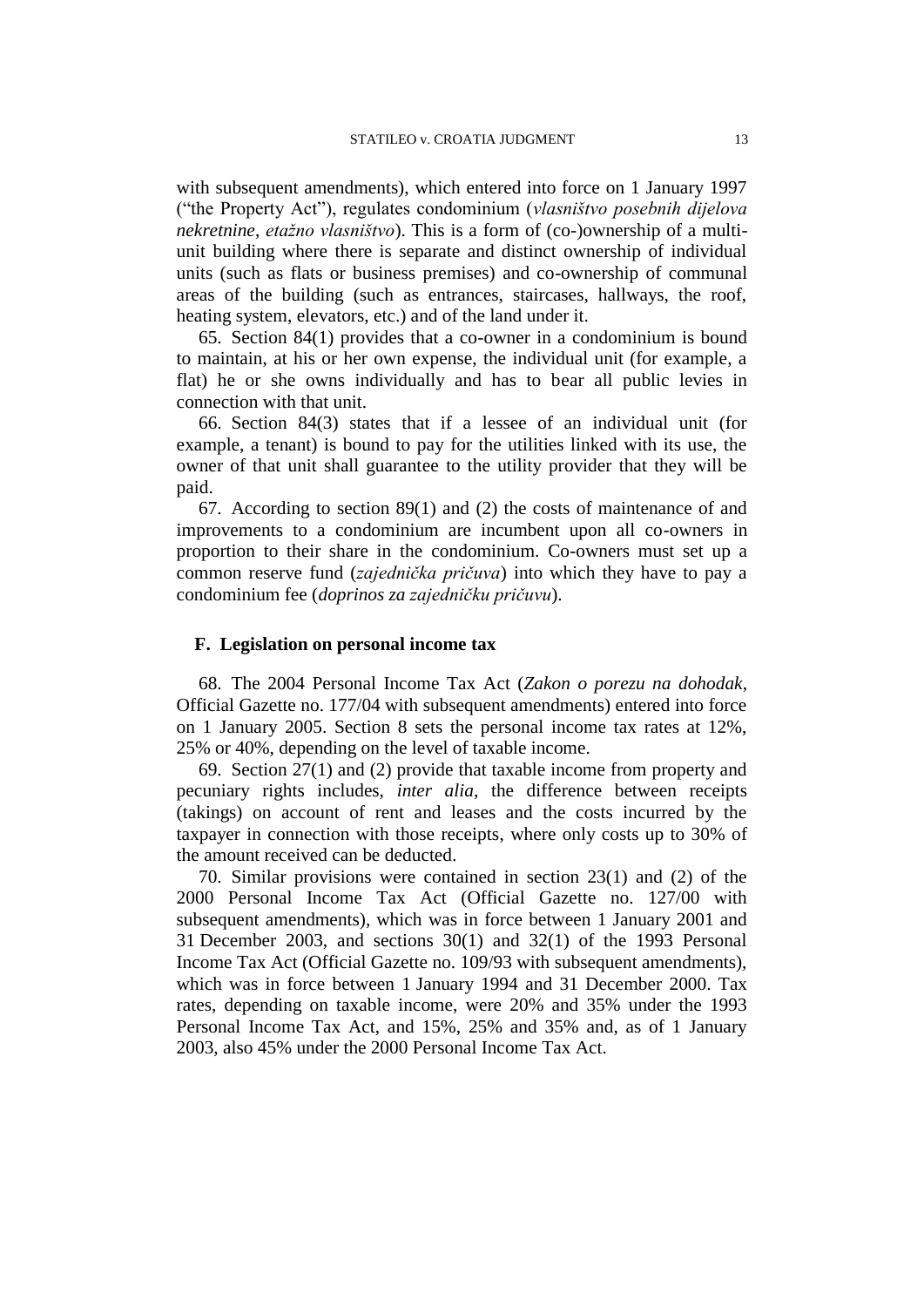## III. OTHER RELEVANT DOCUMENTS

### **A. Bills to amend the Lease of Flats Act**

### *1. Draft Amendments of 12 December 2002 to the Lease of Flats Act*

71. On 12 December 2002 the Government of Croatia adopted draft amendments to the Lease of Flats Act and presented them to Parliament for first reading. Parliament deliberated on the draft amendments on 29 January 2003 and agreed to them. The bill contained a proposal to amend, *inter alia*, section 7 of the Lease of Flats Act, that is, the provision on protected rent (see paragraph 34 above).

72. The general part of the explanatory report to those Draft Amendments reads as follows:

"The current level of protected rent is, in principle, not sufficient to cover even the costs of maintenance of the communal areas and installations of a building, which costs are incumbent upon flat owners. Therefore, it is evident that, in principle, the [condominium fee] is higher than the protected rent. It follows that owners even have to pay the difference between the rent obtained and [the condominium fee]. In addition, under the applicable legislation flat owners [who are] natural persons are also liable to pay income tax on the [income derived from] the lease of [their] flats.

Therefore, the lowest [level of] protected rent should be regulated so that ... [it is] linked with the regular maintenance costs of the building. The criterion of purchasing power [i.e. income] should be separated from the level of the rent and linked instead with the social welfare system, which provides for a 'housing allowance' ...

In particular, in developed rental housing systems one of the basic principles applied, even under the system of non-profit or low-profit rents, and [those involving] privileged and protected groups of tenants including socially vulnerable persons, is that the rent must cover the minimum costs of maintenance of the immovable property (of [both] the building and the flat) and that so-called vulnerable groups ... are provided for by the social welfare system."

73. The special part of the explanatory report to section 1 of the Draft Amendments, which amends section 7 of the Lease of Flats Act, reads:

"... Today's level of protected rent is generally between the lowest monthly amount of 1.53 and around 2 [Croatian] kunas per square metre of flat. It is estimated that the rent is usually set at the lowest amount.

It is also proposed that the protected rent [in any one case] should not be lower than the amount paid by the owner of the flat [i.e. the condominium fee] into the common reserve fund for the maintenance of the communal premises and installations of the building [where the flat is located], increased by 20%. That increase is [proposed] because the owner of a flat [i.e. a landlord] [who is a natural person] is bound by the applicable legislation to declare the contract of lease of the flat, [more specifically], the income from that lease, to the tax authorities. [The proposed increase] would therefore cover the costs incurred by the owner as a result of his obligation to maintain the building (but not the flat) and the tax [levied] on ... [the income from] that lease."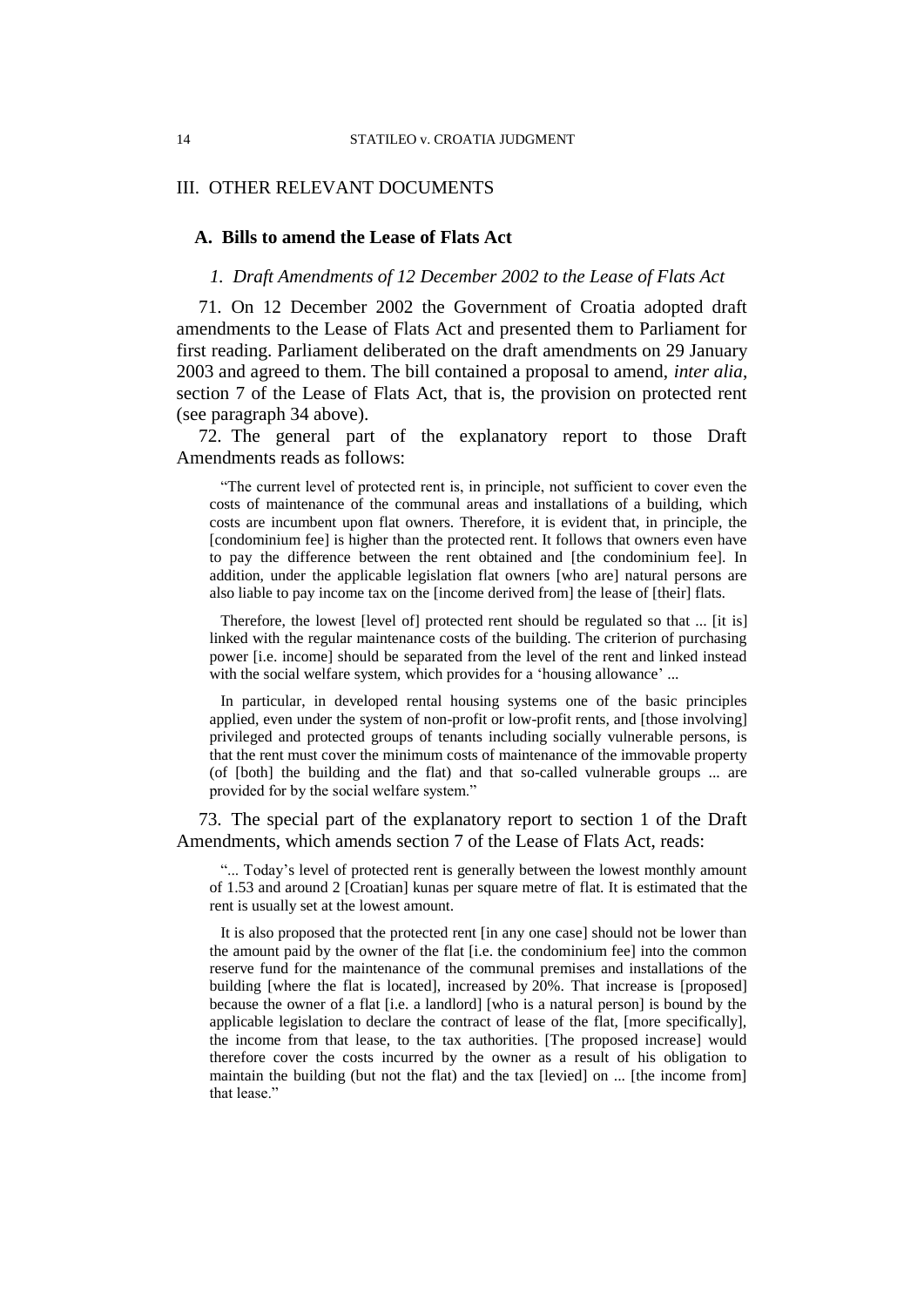## *2. The Final Draft Amendments of 3 July 2003 to the Lease of Flats Act*

74. On 3 July 2003 the Government of Croatia adopted the final version of the abovementioned draft amendments and presented them to the Croatian Parliament for second reading. The final version also contained a proposal to amend section 7 of the Lease of Flats Act and estimated that at that time around 7,000 privately-owned flats in Croatia were subject to the protected lease scheme. This final version of the draft amendments was placed on Parliament's agenda for the session held between 24 September and 17 October 2003. However, Parliament did not have the opportunity to deliberate or vote on that draft before its dissolution on account of the forthcoming scheduled parliamentary elections.

75. The general part of the explanatory report to the Final Draft Amendments reads as follows:

"The current level of protected rent is, in principle, not sufficient to cover even the costs of maintenance of a building, which costs are incumbent upon flat owners. The lowest level of protected rent is currently set at 1.53 [Croatian] kunas per square metre of a flat. However, over a period of five years of charging that rent it has been established that the costs related to the maintenance of communal areas and installations in buildings considerably [exceed it]. Consequently, flat owners have to ... pay ... the difference [between the rent obtained and] the amount required for the maintenance of the communal areas and installations of the building [i.e. the condominium fee]. In addition, under the applicable tax legislation ... flat owners with protected lessees living in their flats are also liable to pay income tax on the ... [income derived from] that lease, from which they in fact do not make [any] net profit but only incur additional costs.

It is therefore necessary to regulate the criteria for setting the level of protected rent [so that it covers] the costs of maintenance of the immovable property in question. Since the level of protected rent is very low (for a flat of some 60 square metres the average protected rent is around 100 [Croatian] kunas per month) it is proposed to secure [its payment in cases where] the [impecunious] tenant is unable to pay it through the social welfare system, which, within the current legislative framework, provides for a 'housing allowance' ...."

76. The special part of the explanatory report to the Final Draft Amendments relating to section 1 of the Draft, amending section 7 of the Lease of Flats Act, reads as follows:

"... Today's level of protected rent is generally between the lowest monthly amount of 1.53 and around 2 [Croatian] kunas per square metre of a flat. It is estimated that rent is usually set at the lowest amount, which in principle does not even cover the costs of the maintenance of the communal areas of the building [in which the flat is located].

Paragraph 3 ... currently provides that protected rent cannot be lower than the amount necessary to cover the costs of regular maintenance of the residential building [i.e. the condominium fee], determined by special legislation. However, since that amount is not [actually] specified by any special legislation, it is proposed that it be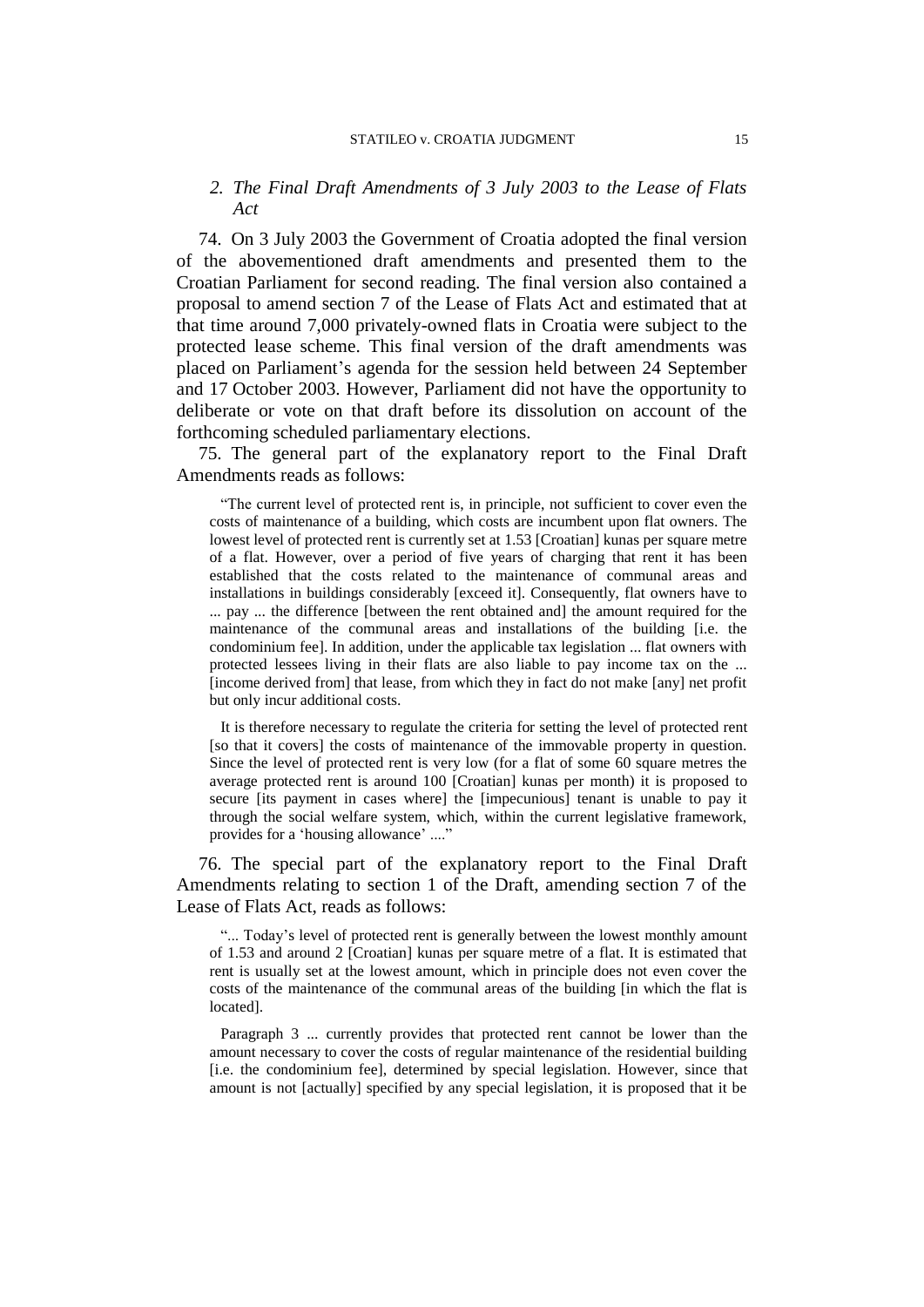specified in the Decree on the standards and criteria for the determination of protected rent."

## *3. Draft Amendments of November 2013 to the Lease of Flats Act*

77. In November 2013 the relevant Ministry prepared draft amendments to the Lease of Flats Act and on 6 December 2013 opened a public debate on the draft, which lasted until 6 February 2014. This draft also proposes that section 7 of the Lease of Flats Act be amended but estimates that currently no more than 2,600 privately-owned flats in Croatia are subject to the protected lease scheme.

78. Those Draft Amendments contain a proposal to amend section 40 of the Lease of Flats Act (see paragraph 48 above) so that a landlord who intends to move into his or her own flat or install his or her children, parents or dependants therein would be entitled to terminate the lease contract of a flat to a protected lessee without any conditions. In that situation the local government would have to provide the protected lessee with another suitable flat for the use of which he or she would be paying protected rent. As regards protected rent, the Draft Amendments contain a proposal to the effect that its level should be such to cover the costs of maintenance of the building in which the flat is located (see paragraph 67 above) and enable the landlords to derive at least some profit from renting out their flats. The Draft Amendments also envisage gradual increase in the level of protected rent so that it would in ten years of their entry into force reach the level of freely negotiated rent. Lastly, the Draft Amendments provide for State and local government subsidies that would enable protected lessees to buy (another) flat under favourable conditions and thereby meet their housing needs.

79. The general part of the explanatory report to the Draft Amendments, reads as follows:

"The current level of protected rent is, in principle, not sufficient to cover even the costs of maintenance of a building, which are incumbent upon flat owners. The lowest level of protected rent is currently set at 2.7 [Croatian] kunas per square metre of a flat. However, over many years of charging that rent it has been established that the costs related to the maintenance of communal areas and installations in buildings considerably [exceed it]. Consequently, flat owners have to ... pay ... the difference [between the rent obtained and] the amount required for the maintenance of the communal areas and installations of the building [i.e. the condominium fee]. In addition, under the applicable tax legislation ... flat owners with protected lessees living in their flats are also liable to pay income tax on the ... [income derived from] that lease, from which they do not make [any] profit but only incur additional costs.

As regards protected rent, it is proposed that the criteria for setting that rent be defined so that it covers the costs of regular maintenance of the immovable property.

The proposed method of calculation would increase the level of protected rent (...) so that it [would not only] cover the costs of regular maintenance of the immovable

...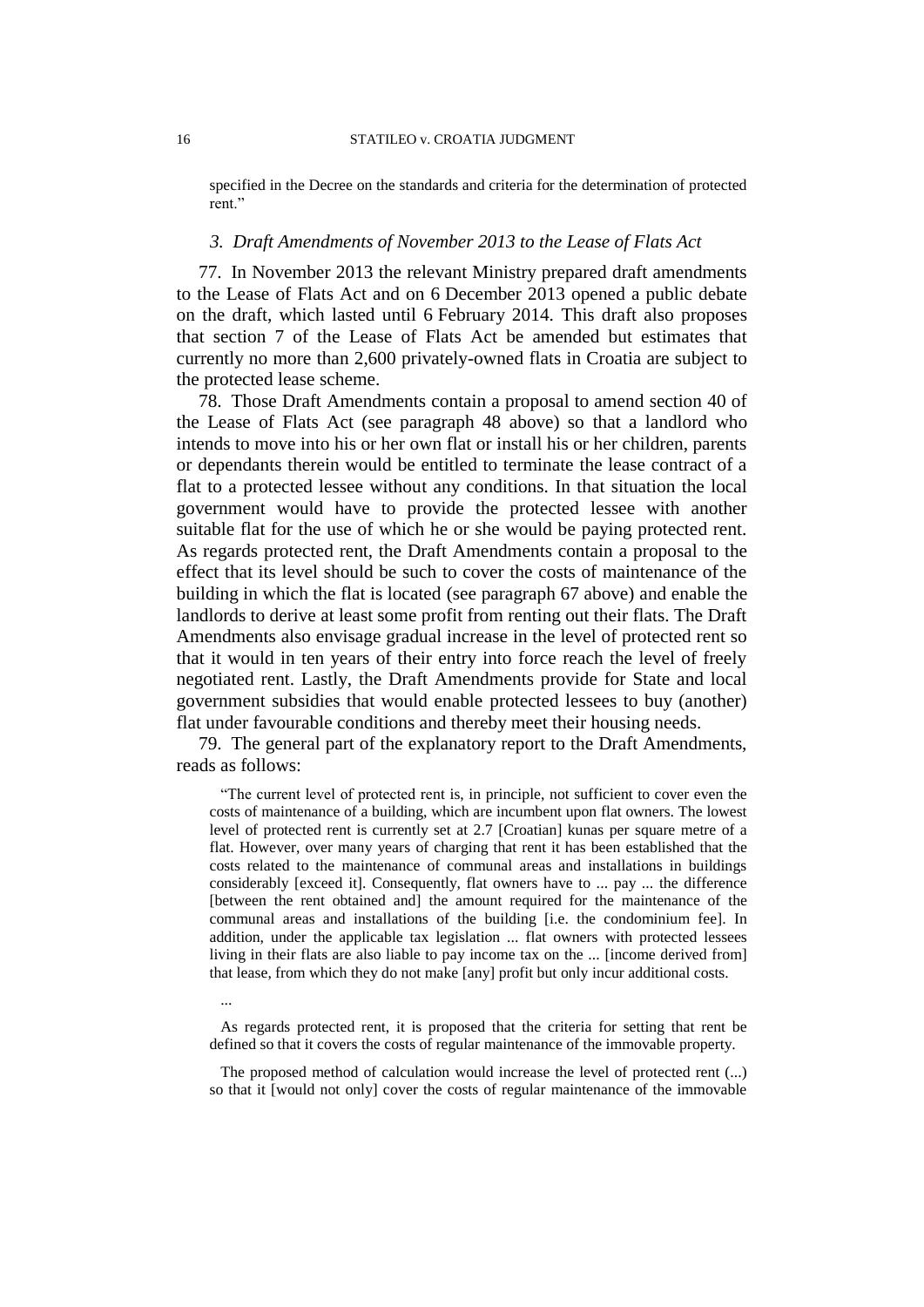property [but that] the flat owners would receive a portion of it as a compensation for renting out the flat. ...

A gradual increase in the [level of protected] rent is also envisaged, so that after ten years it would reach the level of freely negotiated rent.

...

Under the proposed new solution, according to which protected rent would be set so that it covers the costs, flat owners would no longer have to secure additional funds in order to meet their obligations concerning regular maintenance of the communal areas of the building."

80. The special part of the explanatory report to the Draft Amendments relating to section 1 of the Draft, amending of section 7 of the Lease of Flats Act, reads as follows:

"... Today's level of protected rent is generally between the lowest monthly amount of 2.7 and around 3.8 [Croatian] kunas per square metre of a flat. It is estimated that rent is usually set at the lowest amount, which in principle does not even cover the costs of the maintenance of the communal areas of the building [in which the flat is located]."

## **B. Ombudsman's reports**

81. The relevant part of the 2007 Annual Report of the Croatian Ombudsman (*Izvješće o radu pučkog pravobranitelja za 2007. godinu*) reads as follows:

"... the systemic question of controlled rent (protected rent), that is, [whether it strikes] a fair balance between the interests of landlords in covering losses incurred in connection with the maintenance of their flats and the general interest in providing flats to tenants under the same conditions ... they had [enjoyed] as holders of specially protected tenancies was also raised before the Ombudsman.

The level of protected rent, which is set in accordance with the Decree on the standards and criteria for the determination of protected rent, does not enable landlords to comply with their obligation to carry out costly maintenance work. Therefore, [the landlords] consider that the setting of the [level of] protected rent (controlled rent) without any possibility of raising it in view of the value and/or repair costs of a flat [means that] they have been forced to bear an excessive and disproportionate burden.

Although the application of the restrictions is justified and proportionate to the aim pursued in the general interest (the protection of tenants, a socially sensitive issue), [the setting of] the level of [protected] rent below the maintenance costs [has meant that] a fair distribution of the social and financial burden involved in the reform of housing legislation has not been achieved. A protection mechanism, that is, ... a legal avenue for [obtaining] compensation for losses (for example, through subsidies to the owners for maintenance costs [or] subsidies to the tenants for rent) has not been provided.

In the domestic legal system it is necessary to ensure, in a timely manner and [using] appropriate measures, [that there are] mechanisms [in place] for maintaining a fair balance between the interests of landlords (including their right to derive profit from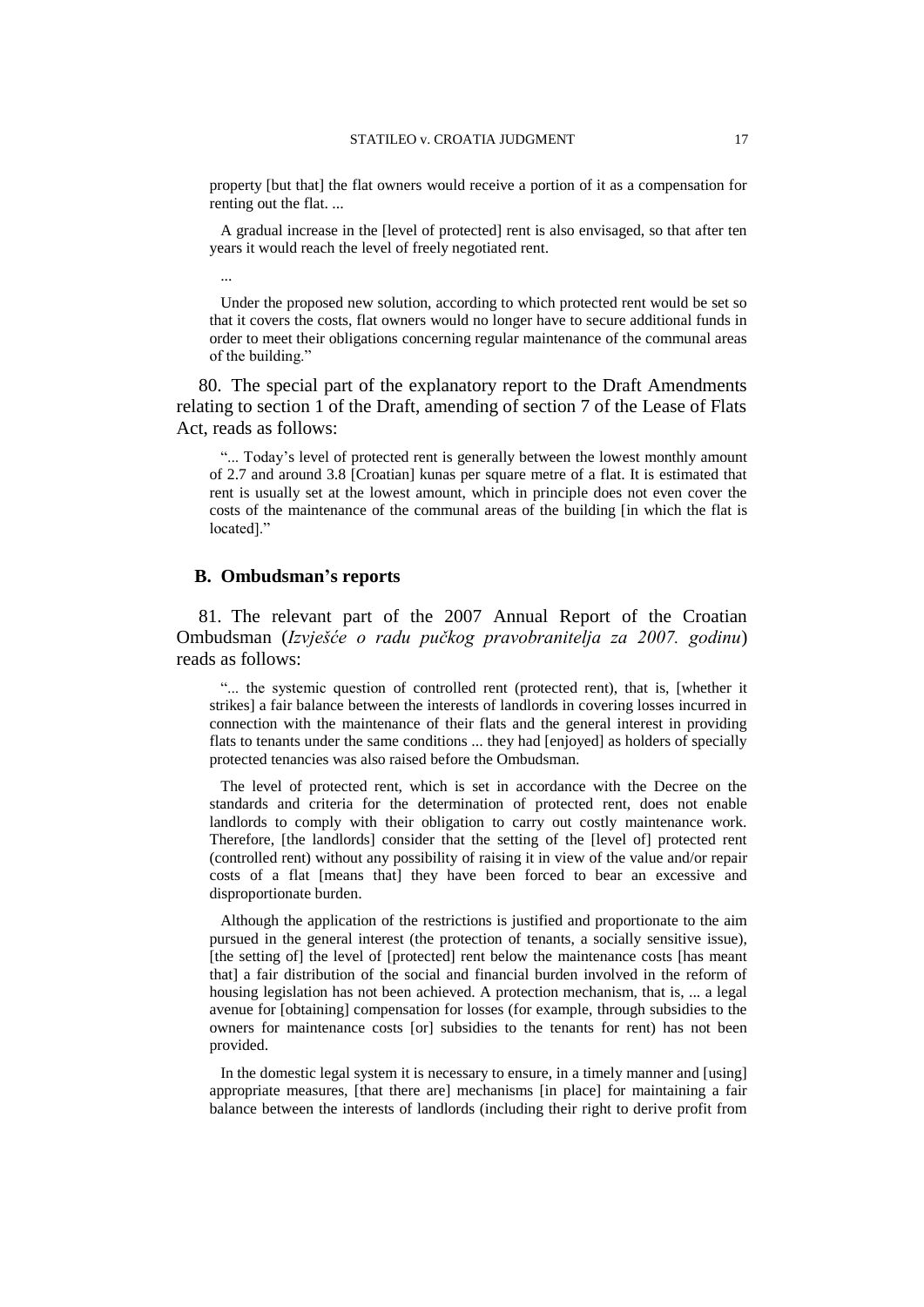their property) and the general interest, that is, the protection of tenants, so that an excessive burden and/or housing conditions that are more onerous than those they have enjoyed so far are not imposed on them. Otherwise, in the event that legal protection is sought outside the domestic legal system, the Republic of Croatia may be put in a situation where it has to pay compensation (European Court of Human Rights, Pilot judgment of the Grand Chamber of 19 June 2006, Hutten-Czapska v. Poland)."

82. The relevant part of the 2012 Annual Report of the Croatian Ombudsman (*Izvješće o radu pučkog pravobranitelja za 2012. godinu*) reads as follows:

"Protected rent is paid by former holders of specially protected tenancies of flats in private ownership and those who did not purchase a flat on the basis of the Specially Protected Tenancies (Sale to Occupier) Act. Protected rent does not cover the maintenance costs of the flats borne by the owners (landlords). This balance has been further undermined by the fact that protected rent completely excludes the right of owners to derive profit from their property. It is therefore necessary to provide mechanisms in the domestic legal system for achieving and maintaining a fair balance between the interests of owners, who are forced to bear an excessive burden, and the interests of tenants, who wish to maintain their current housing conditions."

83. In the same Annual Report the Ombudsman presented, as an example, the case of a landlord who lodged a complaint with the Ombudsman's Office:

"The complainant [a landlord] from Z. complains about the fact that the protected rent paid by the tenant does not even cover the basic costs he has [to bear] for the maintenance of the flat. The level of [the condominium fee], that is, the funds intended to cover the expected costs of maintenance and improvement of the building [in which the flat is located], has doubled. He further states that he, as a 78 year-old pensioner, [is thus forced to] co-finance the housing of a working-age tenant who is 39 years old.

**Measures taken**: The complainant was advised to set a [revised] amount of protected rent for the tenant. The Decree on the standards and criteria for the determination of protected rent provides that the monthly amount of protected rent in respect of a specific flat shall be calculated by the landlord once a year (section 11). [The complainant] may also ask the competent authority of the Township of Z. to calculate the amount of the protected rent. Otherwise, that is, if the tenant does not accept the offer to amend the contract, [the complainant] may seek the amendment of the part of the lease contract concerning the level of the protected rent by bringing a civil action [with a view to obtaining a judgment specifying a different amount of rent].

An increase in rent cannot be based on an increase in [the condominium fee], because [that fee] is not included in the formula for the calculation of protected rent. Rather, it is [based on] a change in value of the elements [included] in [that] formula ...: the construction price index (6,000 [Croatian] kunas per square metre of usable surface of the flat), the average net monthly salary in the Republic of Croatia, the number of household members and the average monthly net income per member of the household in the past year."

84. In her 2013 Annual Report (*Izvješće o radu pučke pravobraniteljice za 2013. godinu*) the Ombudsman criticised the gradual increase in the level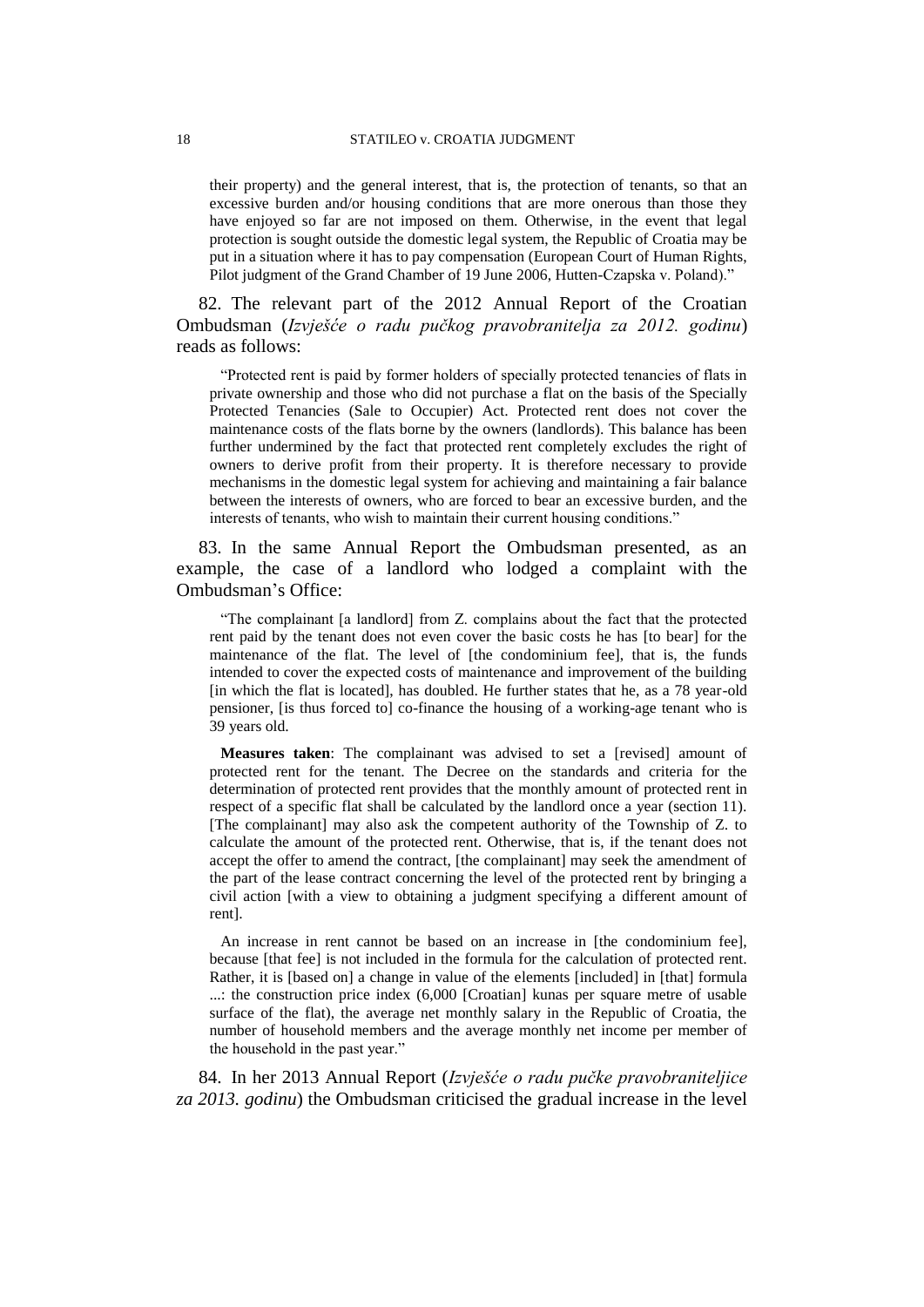of protected rent envisaged by the Draft Amendments of November 2013 to the Lease of Flats Act (see paragraph 78 above) in the following terms:

"... the proposed ... ten-year period in which the protected rent should reach the level of freely negotiated rent for the owners means restriction of their right of ownership contrary to the Constitution which guarantees the right of ownership and provides that property may be taken or restricted in the interest of the Republic of Croatia [only] against payment of compensation for its market value."

## **C. Construction price indexes**

85. The construction price (*etalonska cijena građenja*) per square metre in Croatian kunas (HRK) and in euros (EUR), which is one of the factors taken into account in the calculation of protected rent (see paragraph 52 above), has changed as follows:

| <b>Period</b>                     | <b>HRK</b> | <b>EUR</b> |
|-----------------------------------|------------|------------|
| 1 June $1995 - 2$ January 2002    | 3,400.00   | <b>NA</b>  |
| 3 January 2002 - 18 November 2003 | 5,156.60   | 700        |
| 19 November $2003 - 5$ June 2005  | 5,307.83   | 700        |
| 6 June $2005 - 8$ May 2008        | 5,246.62   | 700        |
| 9 May 2008 - 9 June 2009          | 5,808.00   | 792.41     |
| 10 June $2009 - 4$ September 2012 | 5,808.00   | <b>NA</b>  |
| 5 September 2012 onwards          | 6,000.00   | <b>NA</b>  |

## **D. Information on the average monthly salary and average monthly pension in Croatia**

86. According to reports issued by of the State Bureau of Statistics (*Državni zavod za statistiku*) the average monthly salary in HRK in Croatia between 1997 and 2012 was as follows:

| Year | Amount in  |  |
|------|------------|--|
|      | <b>HRK</b> |  |
| 1997 | 2,377      |  |
| 1998 | 2,681      |  |
| 1999 | 3,055      |  |
| 2000 | 3,326      |  |
| 2001 | 3,541      |  |
| 2002 | 3,720      |  |
| 2003 | 3,940      |  |
| 2004 | 4,173      |  |
| 2005 | 4,376      |  |
| 2006 | 4,603      |  |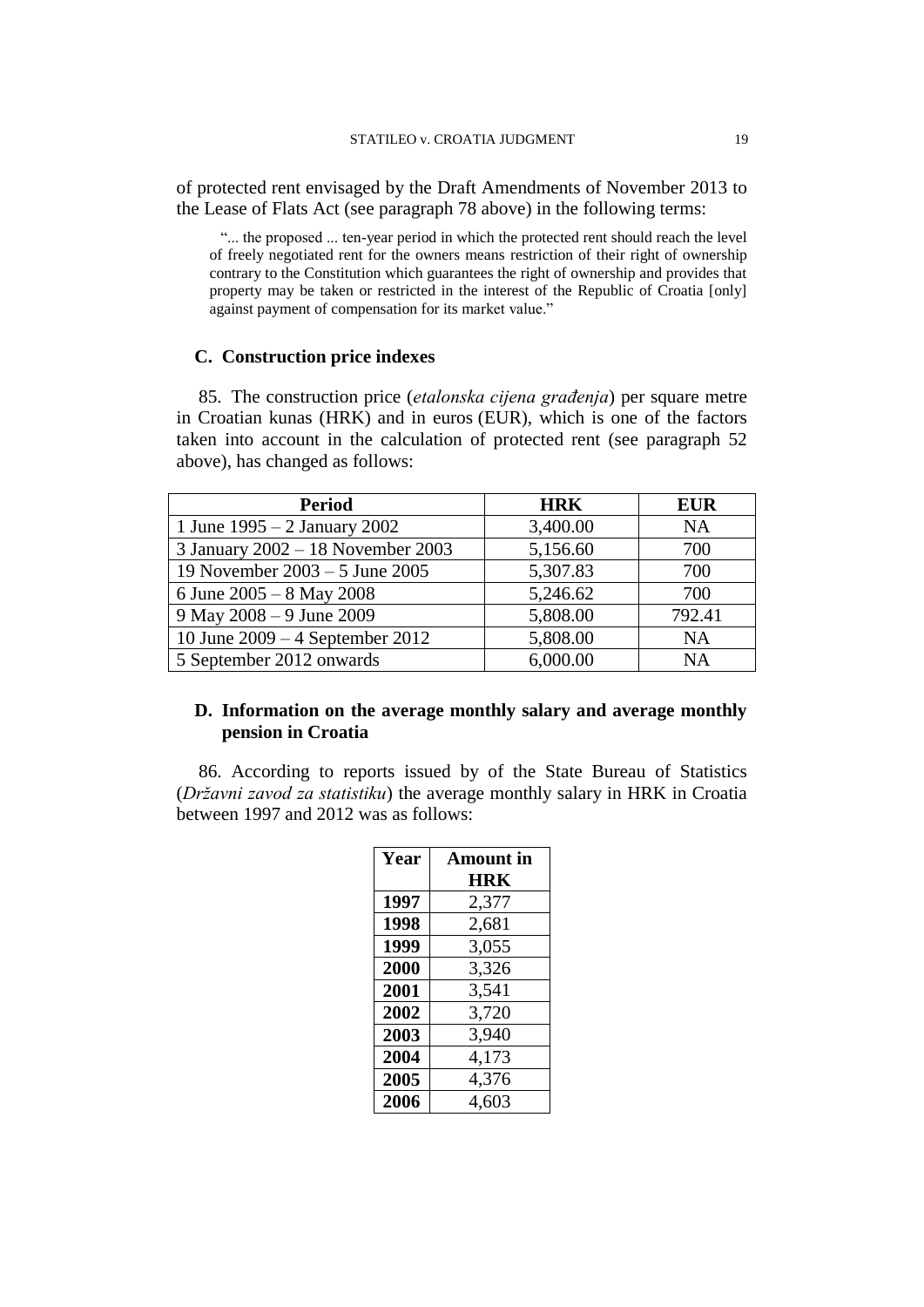| 2007 | 4,841 |
|------|-------|
| 2008 | 5,178 |
| 2009 | 5,311 |
| 2010 | 5,343 |
| 2011 | 5,441 |
| 2012 | 5,478 |

87. According to statistical information provided by the Croatian Pension Fund (*Hrvatski zavod za mirovinsko osiguranje*) the average monthly pension (in HRK) in Croatia between 1999 and 2012 was as follows:

| Year | <b>Amount</b> in |  |
|------|------------------|--|
|      | HRK              |  |
| 1999 | 1,309.43         |  |
| 2000 | 1,382.48         |  |
| 2001 | 1,591.96         |  |
| 2002 | 1,647.67         |  |
| 2003 | 1,702.24         |  |
| 2004 | 1,758.12         |  |
| 2005 | 1,829.27         |  |
| 2006 | 1,875.68         |  |
| 2007 | 1,933.83         |  |
| 2008 | 2,059.52         |  |
| 2009 | 2,156.83         |  |
| 2010 | 2,165.30         |  |
| 2011 | 2,156.83         |  |
| 2012 | 2,165.65         |  |

# THE LAW

# I. AS TO WHETHER THE APPLICANT'S HEIR CAN PURSUE THE APPLICATION

88. In his letter to the Court of 6 December 2011 the applicant's representative informed the Court that the applicant had died on 6 February 2011 and that his statutory heir, Mr Boris Filičić, was "ready to replace him in this matter" (see paragraph 5 above). He submitted a decision issued by a notary public of 15 July 2011 declaring Mr Filičić the applicant's sole heir.

89. The Court considers that in so doing the applicant's heir expressed the wish to pursue the application. The Government did not contest this.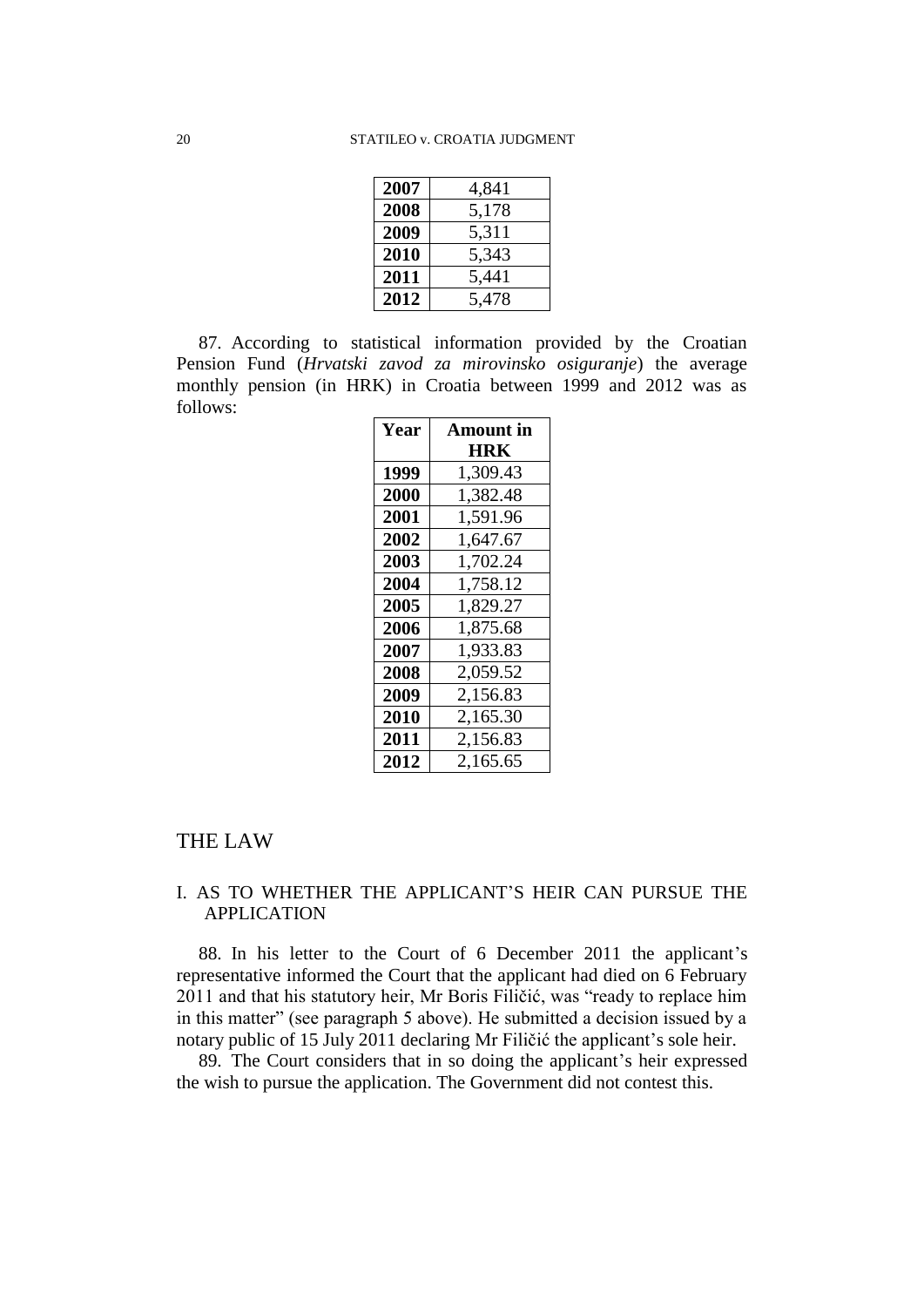90. Having regard to its case-law on the subject (see, for example, *Malhous v. the Czech Republic* (dec.) [GC], no. 33071/96, ECHR 2000-XII), and given that the applicant's heir inherited the flat in question and thereby became its owner, the Court holds that he has standing to continue the present proceedings in the applicant's stead. However, the Court's examination is limited to the question of whether or not the complaints as originally submitted by Mr Statileo, who remains the applicant, disclose a violation of the Convention (see *Malhous*, cited above).

## II. ALLEGED VIOLATION OF ARTICLE 1 OF PROTOCOL No. 1 TO THE CONVENTION

91. The applicant complained that he had been unable to regain possession of his flat or charge the market rent for its lease. He relied on Article 1 of Protocol No. 1 to the Convention, which reads as follows:

"Every natural or legal person is entitled to the peaceful enjoyment of his possessions. No one shall be deprived of his possessions except in the public interest and subject to the conditions provided for by law and by the general principles of international law.

The preceding provisions shall not, however, in any way impair the right of a State to enforce such laws as it deems necessary to control the use of property in accordance with the general interest or to secure the payment of taxes or other contributions or penalties."

92. The Government contested that argument.

## **A. Admissibility**

93. The Government argued that the applicant had failed to exhaust domestic remedies and that he had not suffered a significant disadvantage.

## *1. Non-exhaustion of domestic remedies*

94. The Government first argued that the applicant had never complained before the domestic authorities about the allegedly inadequate level of the protected rent for which he was entitled to rent out his flat. The protected rent was set pursuant to the Decree on the standards and criteria for the determination of protected rent (see paragraphs 51-55 above). The applicant could have challenged such subordinate legislation by filing a petition for (abstract) constitutional review. However, he had not done so.

95. The applicant's heir replied that the issue of the constitutionality of section 7 of the Lease of Flats Act and the Decree on the standards and criteria for the determination of the protected rent had already been brought to the attention of the Constitutional Court, which had rejected all petitions for their constitutional review as unfounded (see paragraphs 57-59 above).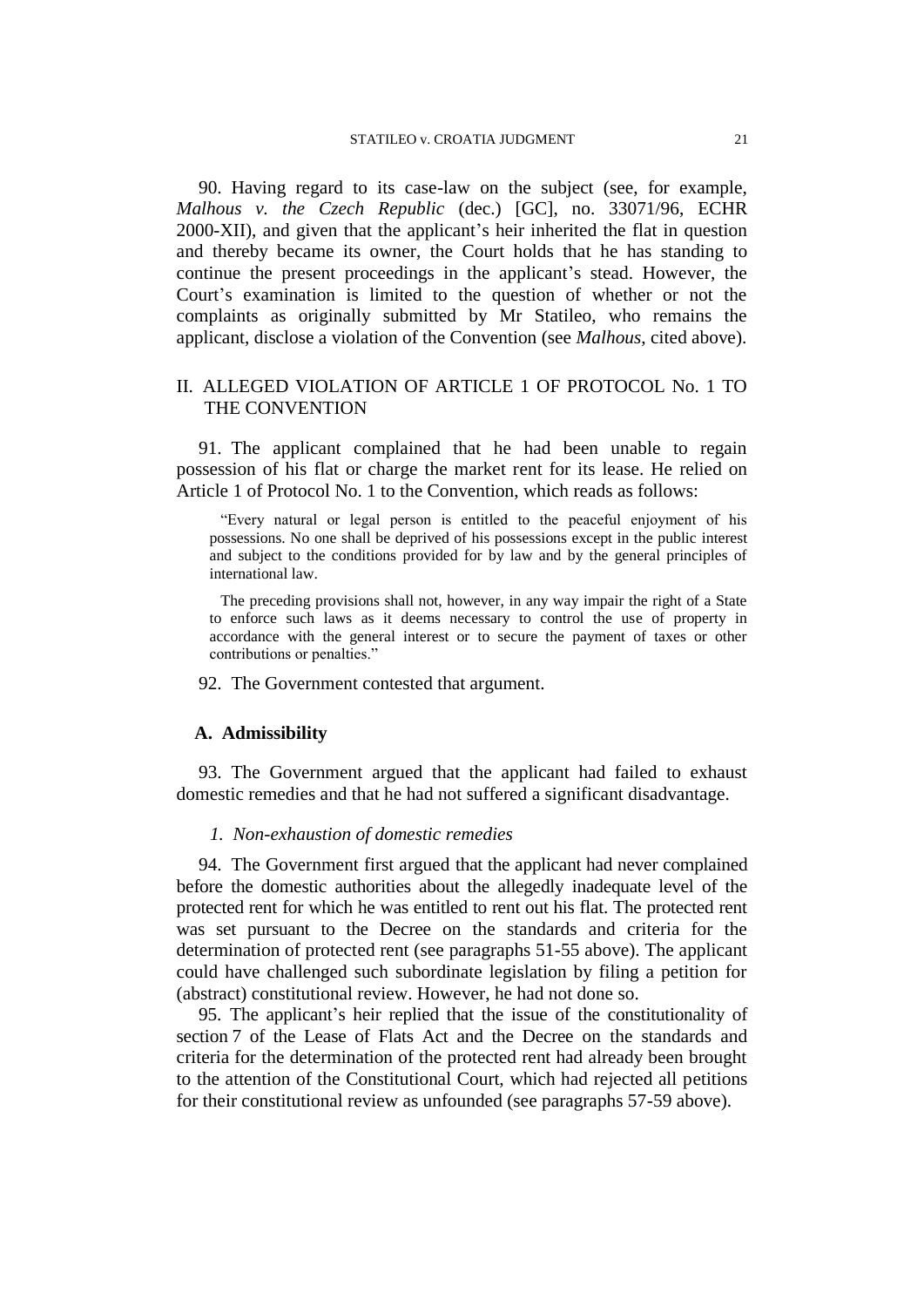96. The Court considers it understandable that the applicant did not raise the issue of the inadequate level of the protected rent in the civil proceedings referred to (see paragraphs 12-18 above). He requested the eviction of the tenant from his flat, whereas the tenant sought the conclusion of a lease contract stipulating protected rent. Therefore, only after those proceedings had ended in his disfavour, and the domestic courts had ruled that the tenant was entitled to conclude a lease contract stipulating protected rent with the applicant, could he complain that the protected rent was inadequate. As to the Government's argument that the applicant should have filed a petition for constitutional review to contest the Decree on the standards and criteria for the determination of protected rent, it is sufficient to note that the Constitutional Court had already twice rejected petitions to review section 7 of the Lease of Flats Act (see paragraphs 57-58 above), that is, a provision on which the Decree is based, and once a petition to review the Decree itself (see paragraph 59 above). In these circumstances, leaving aside the question of whether a petition for constitutional review could be considered a remedy to be exhausted for the purposes of Article 35 § 1 of the Convention, the Court finds that the applicant was not in the present case required to file such a petition in order to comply with the requirements of that Article. It follows that the Government's objection as to the exhaustion of domestic remedies must be dismissed.

## *2. Whether the applicant suffered a significant disadvantage*

97. The Government further submitted that the complaint was inadmissible because the applicant had not suffered a significant disadvantage within the meaning of Article 35 § 3 (b) of the Convention. They explained that the imposition of the protected lease in respect of the applicant's flat under the Lease of Flats Act had actually been more advantageous for the applicant than the earlier regime of the specially protected tenancy under the 1985 Housing Act. In particular, under the Lease of Flats Act the applicant, as a landlord, could terminate the lease of the protected lessee under more favourable conditions than those that had applied to the termination of a specially protected tenancy under the 1962, 1974 and 1985 Housing Acts. Likewise, under the Lease of Flats Act the applicant was, as a landlord, entitled to receive the protected rent from the protected lessee, whereas under the 1985 Housing Act he had not been entitled to any rent whatsoever.

98. The applicant's heir replied that in a situation where the applicant would have been able to repossess his flat had the domestic courts ruled in his favour, and where the protected rent was twenty-five times lower than the market rent (see paragraph 114 below), it could hardly be argued that he had not suffered a significant disadvantage.

99. The Court considers that, in order to determine whether the applicant suffered a significant disadvantage, his situation resulting from the alleged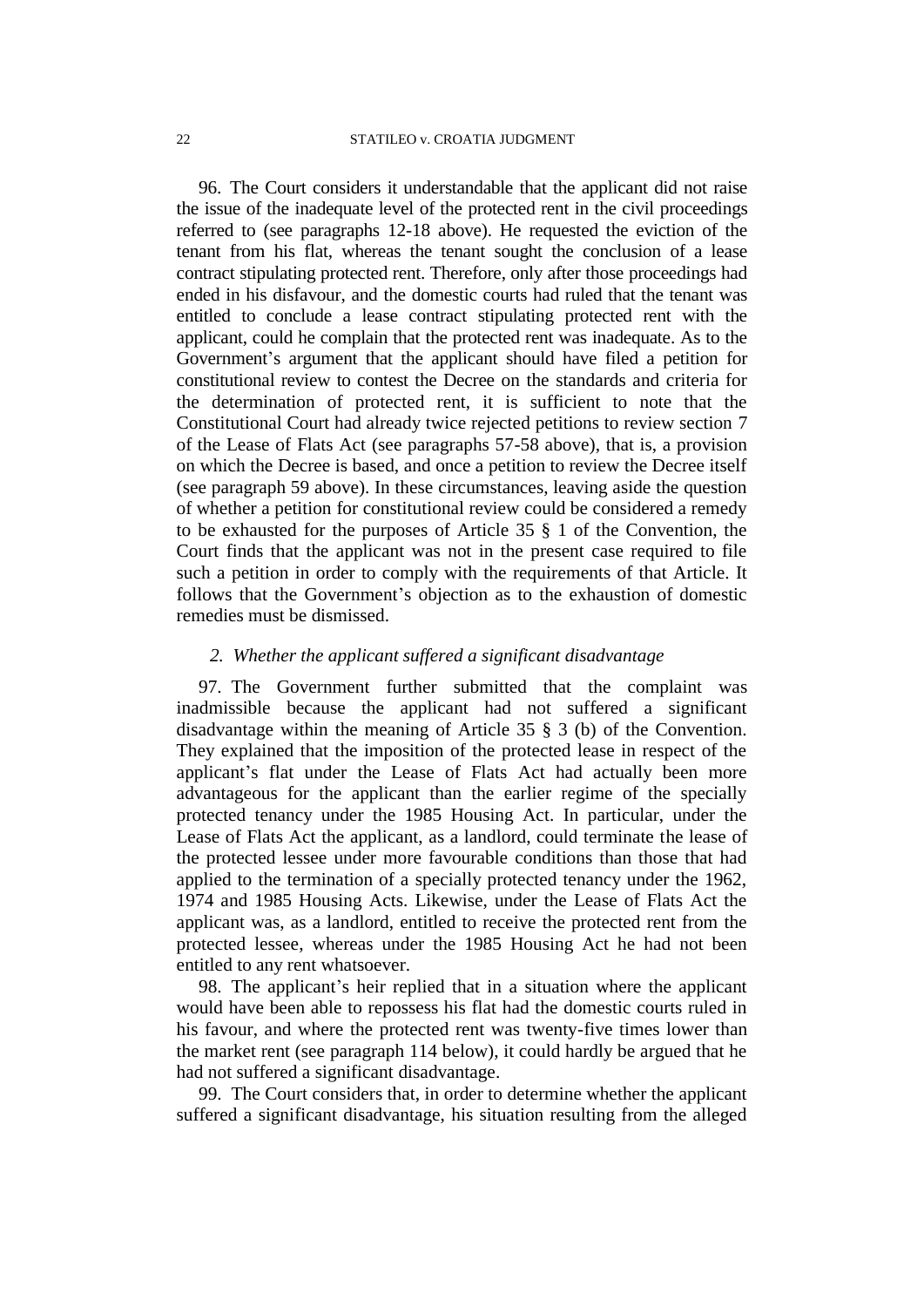violation cannot be compared to the situation that existed before the alleged breach, as the Government suggested. Rather, it should be compared to the situation the applicant would have been in if he had succeeded with his civil action and evicted the tenant, or one where he would have been able to rent out his flat under market conditions. For the Court it is evident that such a situation would have been significantly more advantageous for him. Thus, it cannot be said that he did not suffer a significant disadvantage as a result of the alleged violation of Article 1 of Protocol No. 1 to the Convention. The Government's objection concerning the alleged lack of a significant disadvantage must therefore be rejected.

## *3. Conclusion*

100. The Court further notes that this complaint is not manifestly illfounded within the meaning of Article 35 § 3 (a) of the Convention. It also notes, having regard to the foregoing, that it is not inadmissible on any other grounds. It must therefore be declared admissible.

## **B. Merits**

## *1. The arguments of the parties*

### **(a) The Government**

101. The Government argued that the judgment of the Split Municipal Court of 2 September 2002 had not constituted an interference with the applicant's right to the peaceful enjoyment of his possessions, because the judgment in question had been of a declaratory nature only. The domestic courts had found that I.T. had become the holder of the specially protected tenancy of the applicant's flat in 1973, when P.A. had moved out of the flat (see paragraph 15 above). On the basis of that status I.T. had, on 5 November 1996, when the Lease of Flats Act entered into force (see paragraphs 11 and 31 above), become the protected lessee *ex lege* (see paragraph 40 above). Therefore, the Government pointed out, I.T. had acquired the status of the holder of the specially protected tenancy and subsequently the status of a protected lessee before Croatia ratified the Convention on 5 November 1997. Thus the impugned judgment had merely reiterated the already existing restrictions on the applicant's ownership of the flat.

102. The Government further submitted that, if the Court were to find that there had been an interference with the applicant's right to the peaceful enjoyment of his possessions in the present case, that interference had been lawful and necessary to control the use of property in the general interest. It had also been proportional as it had achieved a fair balance between the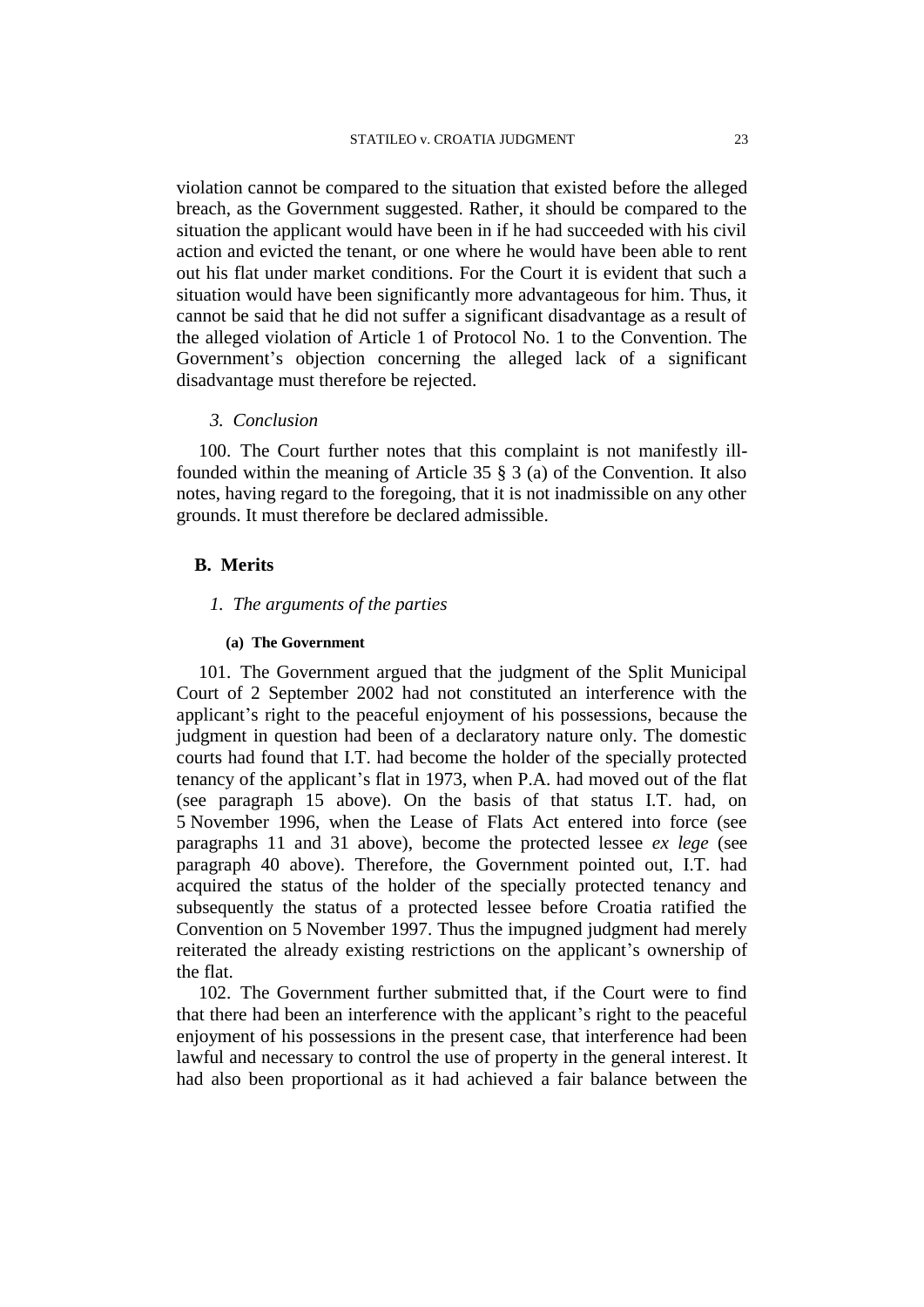general interest of the community and the protection of the applicant's property rights.

103. In particular, I.T. had acquired the status of protected lessee in respect of the applicant's flat on the basis of section 30 of the Lease of Flats Act (see paragraph 40 above), which provision was compatible with the Croatian Constitution (see paragraphs 57-58 above). That provision, as well as the other transitional provisions of that Act introducing the protected lease scheme, was clear, specific and therefore foreseeable for the applicant. Those provisions were also in the general interest of the community, as their aim was to ease the negative consequences of the transition from the Socialist social and economic system to a democratic system and market economy, which had necessarily entailed the abandonment of the Socialist concept of the specially protected tenancy.

104. As regards the proportionality of the interference, the Government first reiterated that laws controlling the use of property were especially common in the field of housing, which in modern societies was a central concern of social and economic policies, in the implementation of which the States had a wide margin of appreciation both with regard to the existence of a problem of public concern warranting measures of control and with regard to their implementation. The Court had itself indicated that it would respect the legislature's judgment as to what was in the general interest unless that judgment was manifestly without reasonable foundation (see *Spadea and Scalabrino v. Italy*, 28 September 1995, § 29, Series A no. 315-B; and *Mellacher and Others v. Austria*, 19 December 1989, § 45, Series A no. 169). The same applied necessarily, if not *a fortiori*, to such radical social changes as those occurring in Central and Eastern Europe during the transition from the Socialist regime to a democratic state (see *Jahn and Others v. Germany* [GC], nos. 46720/99, 72203/01 and 72552/01, § 91, ECHR 2005-VI).

105. Applying these principles to the present case, the Government argued that the transitional provisions of the Lease of Flats Act struck a socially acceptable and fair balance between the competing interests of, on the one hand, the owners (landlords) of flats previously let under specially protected tenancies who wished to regain greater control over their properties, and, on the other hand, the interests of the former holders of specially protected tenancies in respect of privately owned flats who wanted to continue living in their homes. The protected lease scheme, introduced by those provisions, represented a comprehensive solution to that issue.

106. Under that arrangement landlords, who during the Socialist regime had been forced to give up their flats to be used by others, had for a certain period of time remained subject to limitations on their right of ownership such as, notably, the inability to regain direct possession of their flats. Those restrictions were an expression of constitutionally permitted limitations on ownership, which, according to the Constitution, entailed duties and obliged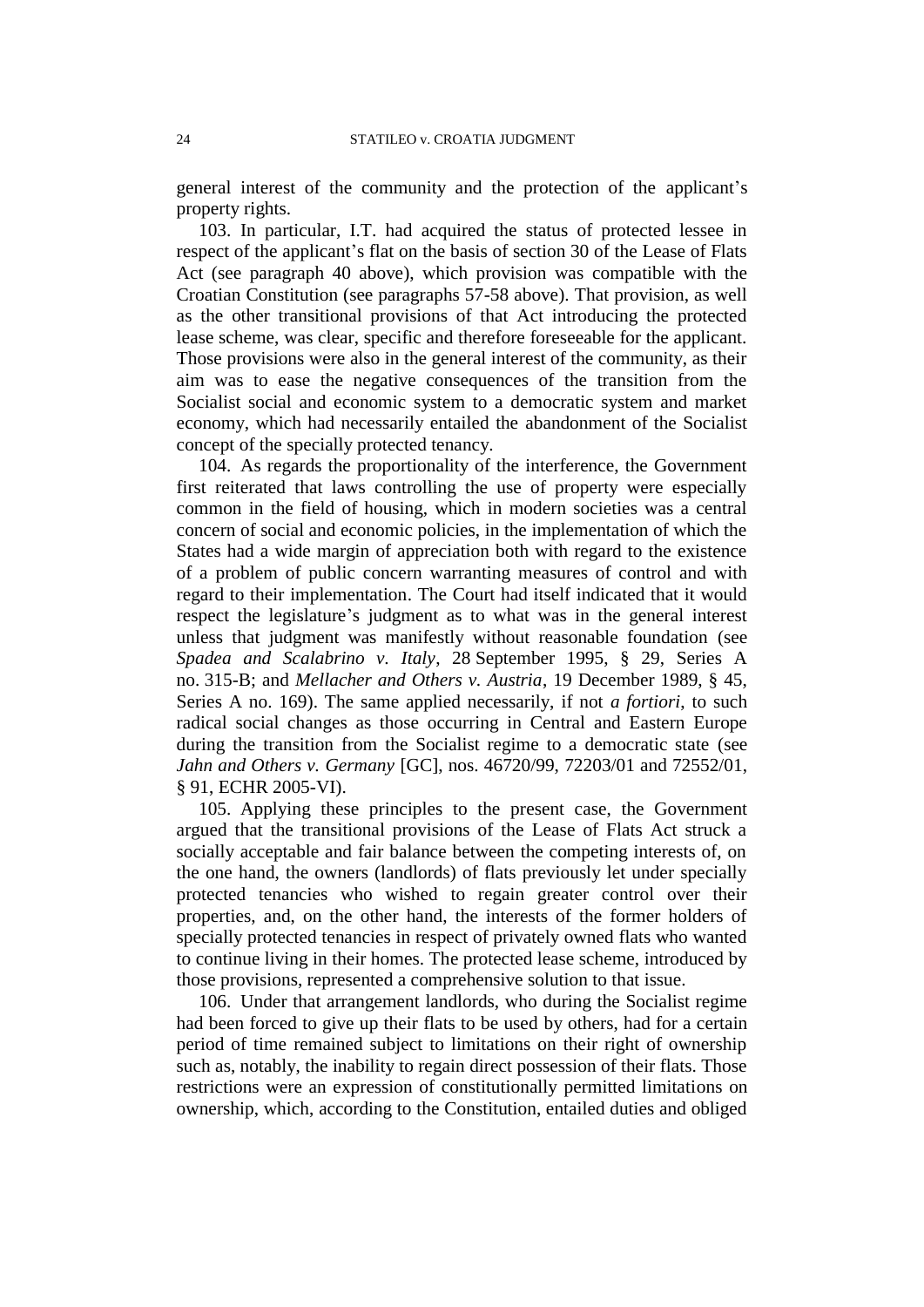owners to contribute to the general welfare (see paragraph 23 above). For their part, the tenants were not allowed to use the flats commercially or enjoy the status of protected lessees in cases where they were no longer in need of housing.

107. Moreover, the landlords' position under the transitional provisions of the Lease of Flats Act was more favourable than their position under the previous legislation enacted during the Socialist period (see paragraphs 24 and 25 above). Firstly, it had been uncertain for how long and in respect of which persons landlords, whose flats had been subject to the regime of the specially protected tenancy, would have to tolerate the restrictions on their right of ownership. Under the current system the landlords were certain that their right of ownership was restricted only in respect of those tenants (protected lessees) who had lived in their flat as holders of specially protected tenancies and members of their households on the day of the entry into force of the Lease of Flats Act, and only as long as those tenants continued using the flat. There was no possibility for persons who had become members of the protected lessee's household after that date or for any other persons to acquire the status of the protected lessee.

108. Furthermore, section 40 of the Lease of Flats Act specified that landlords could terminate a protected lease on grounds enumerated in section 19 of the Act (see paragraphs 37 and 48 above). A landlord could also terminate a protected lease if he or she intended to move into the flat (see paragraph 38 and 48 above). As regards the financial benefits which a landlord derived from the protected lease, the Government pointed out that the protected rent had to cover at least the costs of maintenance of the flat and could be higher, whilst under the previous system the rent had only fully covered the costs of maintenance. Therefore, each restriction imposed on landlords had conditions under which it could be removed.

109. All these considerations applied to the applicant, who, in addition to the flat in question, owned another flat which he had himself used for living purposes. On the other hand, neither I.T., who had been living in the flat since 1955, nor the members of her household had had any other accommodation. It was therefore evident that in the present case the application of the relevant provisions of the Lease of Flats Act had not disturbed the fair balance between the general interest of providing housing for I.T. and her family and the applicant's right of ownership. Thus it could not be argued that he had had to bear an excessive individual burden. On the contrary, any attempt to evict I.T. from the applicant's flat would have constituted a violation of her right to respect for her home, guaranteed by Article 8 of the Convention.

110. The Government also emphasised that the applicant could have taken legal action under the 1962 Housing Act (see paragraph 27 above), and sought I.T.'s eviction as early as 1973, when P.A. had moved out of his flat (see paragraph 10 above). However, he had done so only after I.T. had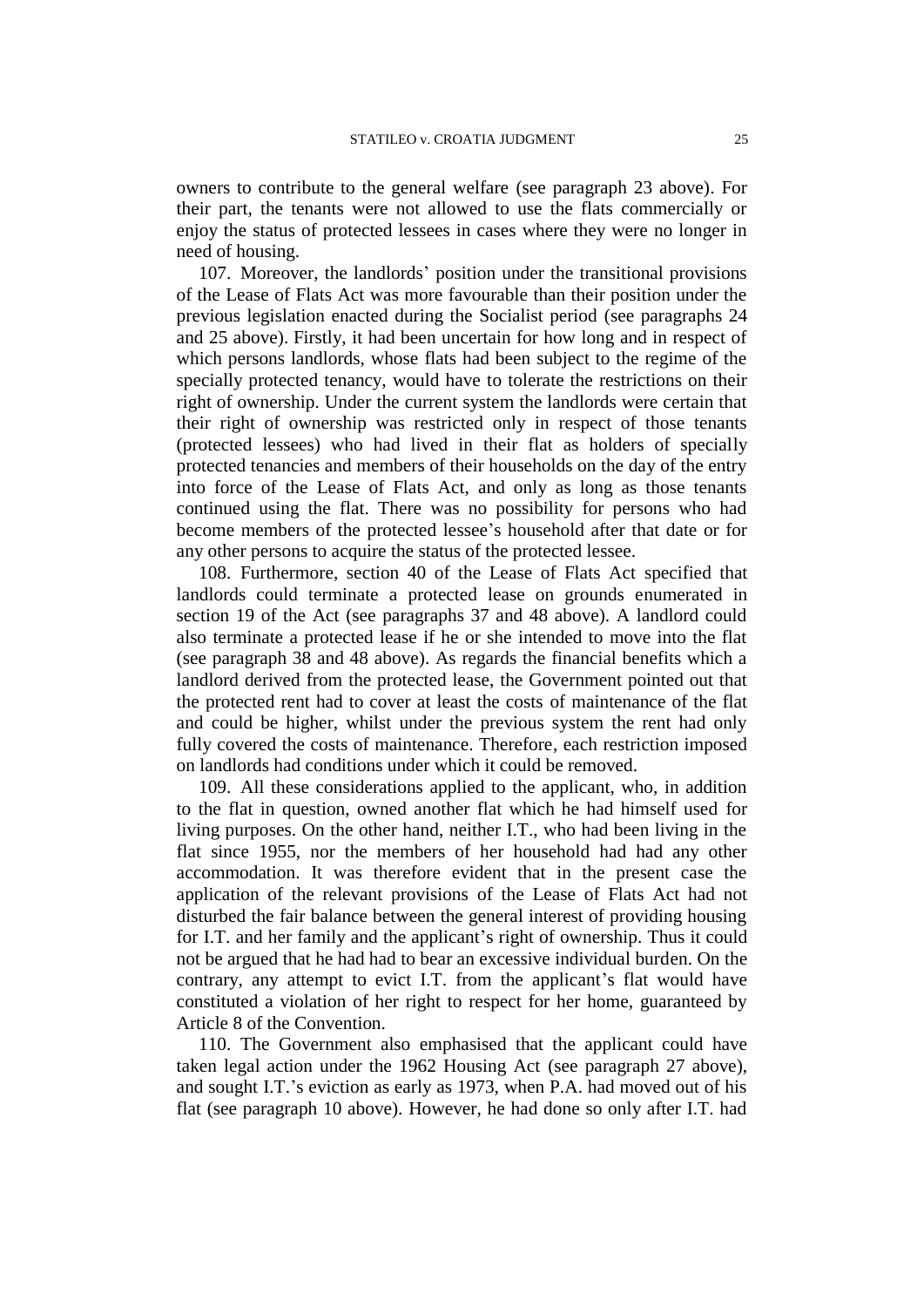instituted proceedings to have her status as protected lessee certified by a court judgment, that is, only in reaction to her suit (see paragraphs 12-13 above). That, in the Government's view, meant he had not considered her living in his flat to be a burden.

111. In view of the above, the Government concluded that there had been no violation of Article 1 of Protocol No. 1 to the Convention in the present case.

112. In reply to the Court's request for information on the average monthly market rent for flats in the town of Split since November 1997, the Government furnished information according to which the monthly market rent for renting out flats in the vicinity of that of the applicant ranged, in the period between January 2004 and December 2011, from HRK 1,000 to HRK 5,104.40 depending on the size and the state of repair of the flat and the duration of the lease. The data submitted referred to four flats and read as follows:

| Size in | <b>Monthly</b> | <b>Monthly</b> | <b>Duration of the lease</b>      |
|---------|----------------|----------------|-----------------------------------|
| square  | rent in        | rent           |                                   |
| metres  | <b>HRK</b>     | in EUR         |                                   |
| 75.79   | 3,643.00       | 498.73         | 1 December $2009 - 31$ July 2010  |
| NA      | 1,451.00       | 192.55         | 1 January 2006 - 31 December 2011 |
| (one-   |                |                |                                   |
| room    |                |                |                                   |
| flat    |                |                |                                   |
| 68.20   | 5,104.40       | 694.71         | 1 July 2009 – 31 August 2009      |
| 60      | 1,000.00       | 130.50         | from 1 January 2004 onwards       |

#### **(b) The applicant's heir**

113. The applicant's heir submitted that the domestic courts had refused to evict I.T. from the applicant's flat because they had mistakenly viewed her as "a child without parents taken into foster care" within the meaning of section 9(4) of the 1974 Housing Act (see paragraph 28 above) and section 12(1) of the 1985 Housing Act (see paragraph 29 above), even though she had not been parentless when she had moved into the flat with her cousin P.A. in 1955 (see paragraph 9 above). Therefore, contrary to the Government's argument, the interference with the applicant's right to the peaceful enjoyment of his possessions had not followed from the preratification legislation itself but from the domestic courts' erroneous interpretation of that legislation, that is, from the contested judgment.

114. Even though the applicant had formally been the owner of the flat in question, the level of the monthly protected rent, which ranged between 102.14 and 174.48 Croatian kunas (HRK), that is, between some 14 and 24 euros (EUR), would not have been sufficient to cover even the monthly electricity bills and other costs related to the flat where the applicant had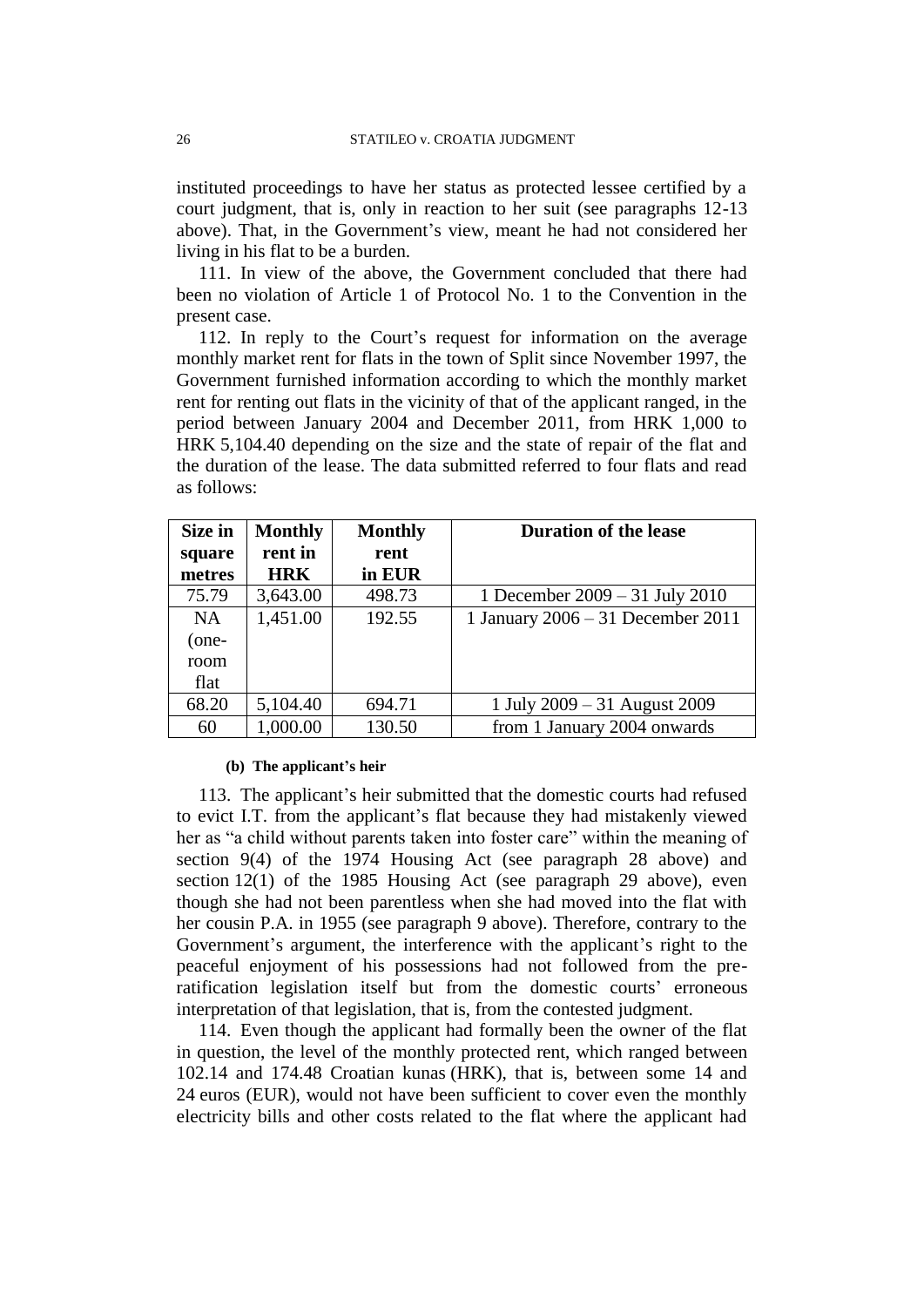lived, let alone the costs of maintenance of the flat he was bound to cover as a landlord under section 13 of the Lease of Flats Act (see paragraph 35 above). Those costs reduced the already low protected rent the applicant had been entitled to receive, which was in any case twenty-five times lower than the market rent. In support of his argument, the applicant's heir submitted an advertisement from the Internet dated 6 December 2011 offering for rent a furnished flat in Split of a similar size (63 square metres) and 450 metres away from the flat in question, for 2,631 Croatian kunas (HRK) per month, that is, HRK 41.76 per square metre.

115. Lastly, the applicant's heir argued that the protected lease scheme provided for in the Lease of Flats Act had placed on the applicant as a landlord an excessive individual burden as he could not use the flat, rent it to a third person of his own choice and under market conditions, sell it at the market price, or in any way influence the duration of the lease. In particular, the Lease of Flats Act permitted not only I.T. to continue living in the flat and pay the protected rent indefinitely, but also recognised the same right in respect of her son, Ig.T., born in 1972 (see paragraphs 15 and 46-47 above). As a consequence, the applicant had been unable to use his flat during his lifetime. The applicant's heir, born in 1943, would most likely not be able to do so either.

- *2. The Court's assessment*
	- **(a) Whether there was an interference with the applicant's peaceful enjoyment of his "possessions"**

116. The Court reiterates that Article 1 of Protocol No. 1 comprises three distinct rules: the first rule, set out in the first sentence of the first paragraph, is of a general nature and enunciates the principle of the peaceful enjoyment of property; the second rule, contained in the second sentence of the first paragraph, covers deprivation of possessions and subjects it to certain conditions; the third rule, stated in the second paragraph, recognises that the Contracting States are entitled, *inter alia*, to control the use of property in accordance with the general interest. The three rules are not, however, distinct in the sense of being unconnected. The second and third rules are concerned with particular instances of interference with the right to peaceful enjoyment of property and should therefore be construed in the light of the general principle enunciated in the first rule (see, among many other authorities, *Hutten-Czapska v. Poland* [GC], no. 35014/97, § 157, ECHR 2006-VIII).

117. In the Court's view, there was indisputably an interference with the applicant's property rights in the present case as the protected lease entails a number of restrictions that prevent landlords from exercising their right to use their property. In particular, landlords are unable to exercise that right in terms of physical possession, as the flat remains indefinitely occupied by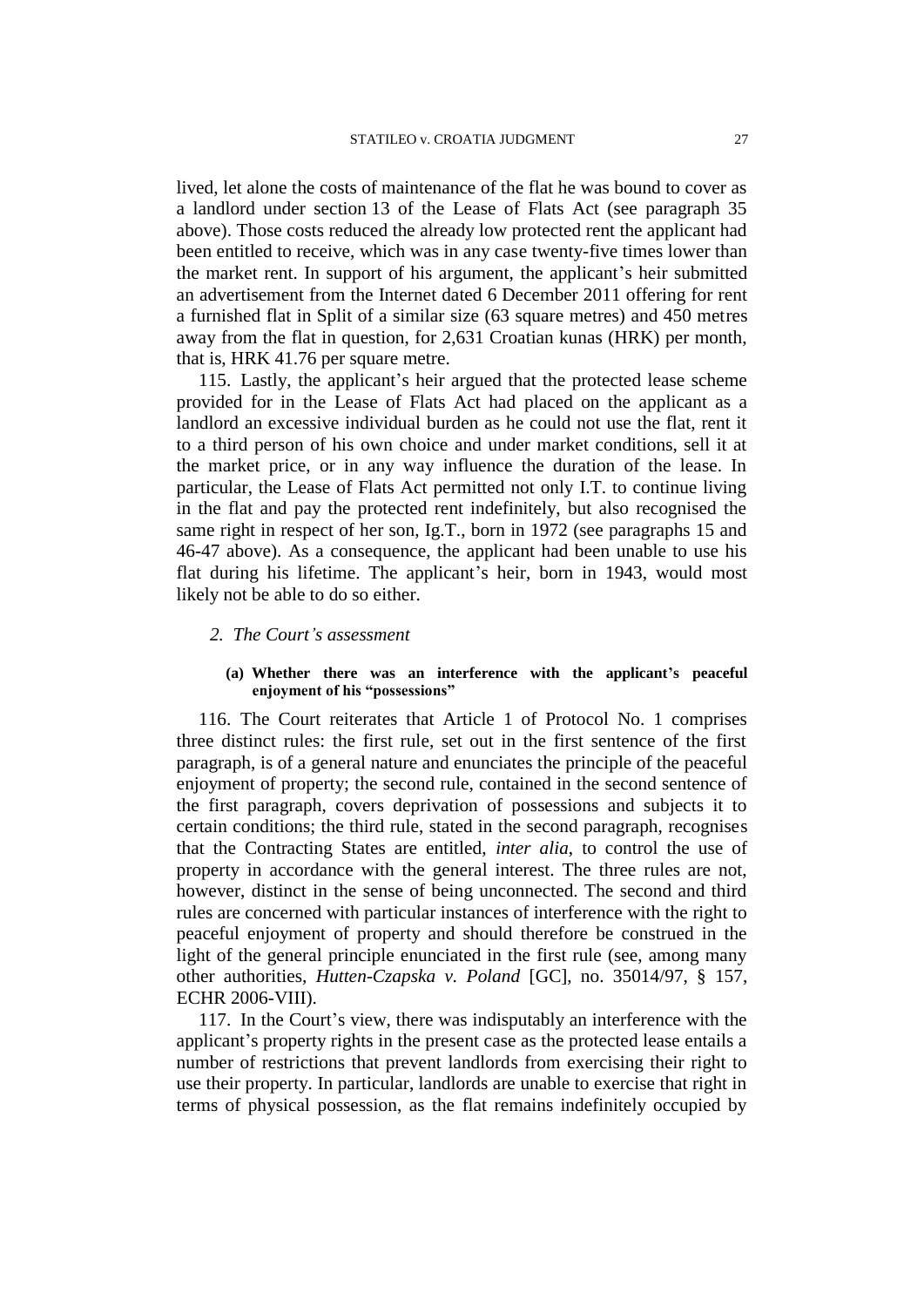the tenants, and their rights in respect of letting the flat, including the right to receive the market rent for it and to terminate the lease, are substantially affected by a number of statutory limitations (see paragraphs 125-129 below). However, landlords are not deprived of their title, continue to receive rent, and are free to sell their flats, albeit subject to the terms of the lease. Bearing that in mind, and having regard to its case-law on the matter (see, for example, *Hutten-Czapska*, cited above, §§ 160-161; *Edwards v. Malta*, no. 17647/04, § 59, 24 October 2006; and *Srpska pravoslavna Opština na Rijeci v. Croatia* (dec.), no. 38312/02, 18 May 2006), the Court considers that the interference in question constitutes a measure amounting to the control of use of property within the meaning of the second paragraph of Article 1 of Protocol No. 1 to the Convention.

118. The Court must further examine whether the interference was justified, that is, whether it was provided for by law, was in the general interest and was proportional.

### **(b) Whether the interference was justified**

### *(i) Whether the interference was "provided for by law"*

119. In examining whether the interference with the applicant's property rights was justified, the Court is first required to determine whether it can be regarded as lawful for the purposes of Article 1 of Protocol No. 1 to the Convention.

120. In this respect the Court reiterates that its power to review compliance with domestic law is limited (see, among other authorities, *Allan Jacobsson v. Sweden (no. 2)*, 19 February 1998, § 57, *Reports of Judgments and Decisions* 1998-I). It is in the first place for the national authorities, notably the courts, to interpret and apply domestic law, even in those fields where the Convention "incorporates" the rules of that law, since the national authorities are, in the nature of things, particularly qualified to settle the issues arising in this connection (see *Pavlinović and Tonić v. Croatia* (dec.), no. 17124/05 and 17126/05, 3 September 2009). This is particularly true when, as in this instance, the case turns upon difficult questions of interpretation of domestic law (see *Anheuser-Busch Inc. v. Portugal* [GC], no. 73049/01, § 83, ECHR 2007-I). Consequently, it is not the Court's task in the present case to determine whether under the domestic law I.T. satisfied the statutory requirements to be granted the status of a protected lessee in respect of the applicant's flat or to examine whether the domestic courts misinterpreted the relevant domestic law by holding that she did. Rather, the Court's task is to verify whether the restrictions on the applicant's right of ownership of the flat, inherent in a contract of lease stipulating protected rent (see paragraph 117 above), may be regarded as justified under Article 1 of Protocol No. 1 to the Convention (see paragraphs 121-145 below).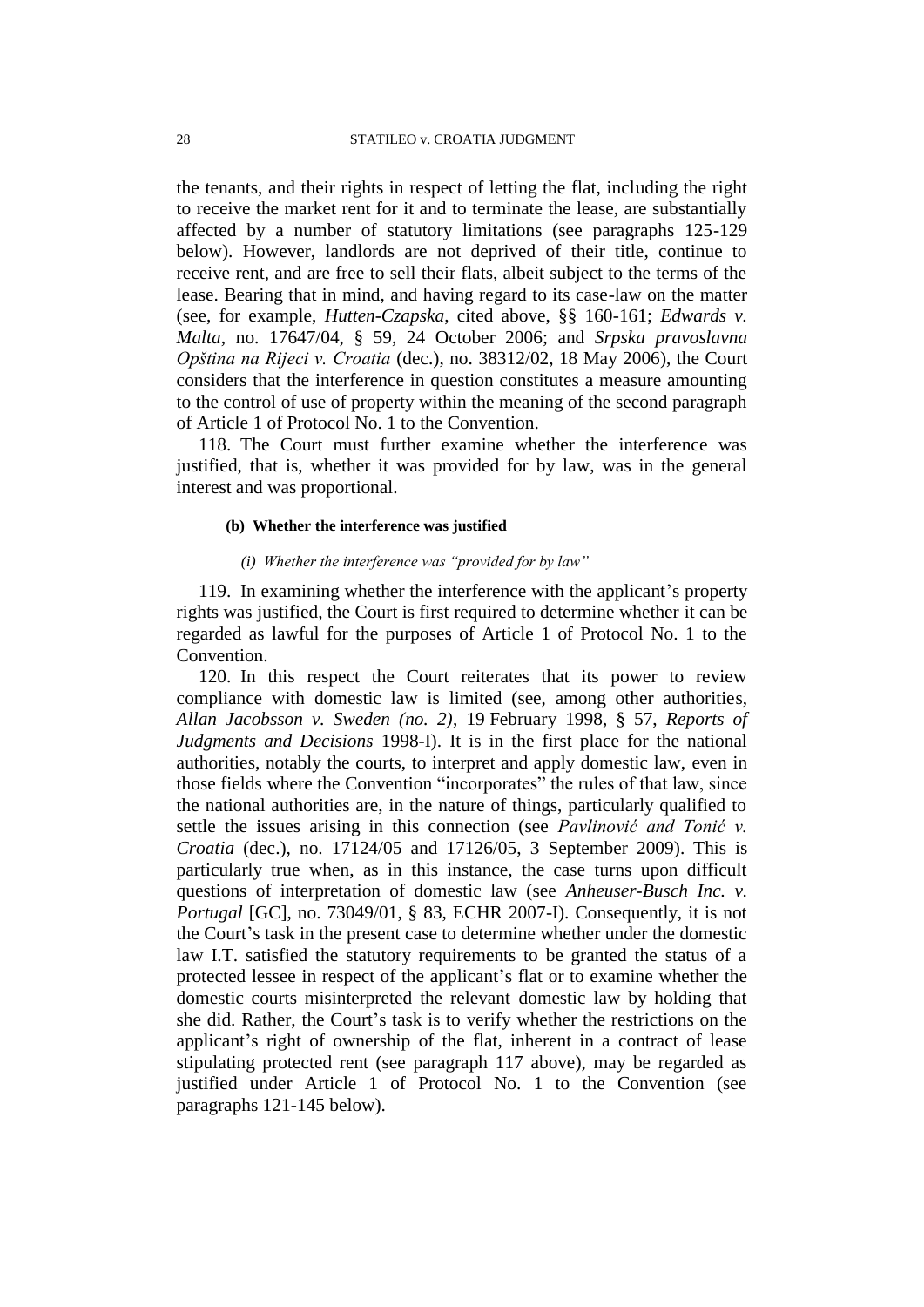121. The Court notes that the legal basis for that interference was the Lease of Flats Act (see paragraphs 31-50 above) and the Decree on the standards and criteria for the determination of protected rent (see paragraphs 51-55 above). Therefore, the interference was provided for by law, as required by Article 1 of Protocol No. 1 to the Convention.

### *(ii) Whether the interference was "in accordance with the general interest"*

122. The Court accepts that the legislation applied in this case pursues an aim in the general interest, namely, the social protection of tenants, and that it thus aims to promote the economic well-being of the country and the protection of the rights of others (see *Srpska pravoslavna Opština na Rijeci*, cited above).

### *(iii) Proportionality of the interference*

123. The Court must examine in particular whether an interference with the peaceful enjoyment of possessions strikes the requisite fair balance between the demands of the general interest of the public and the requirements of the protection of the individual's fundamental rights, and whether it imposes a disproportionate and excessive burden on the applicant (see, *inter alia*, *Jahn*, cited above, § 93).

124. The Court observes that the Lease of Flats Act was enacted with a view to reforming the housing sector in Croatia during the country's transition to the free-market system. Its transitional provisions (see sections 30 to 49 referred to in paragraphs 39-50 above) regulating the "protected lease" imposed, *ex lege*, a landlord-tenant relationship on the owner of a flat in respect of which the tenant previously held a "specially protected tenancy". Those provisions maintained a number of restrictions on the rights of landlords with former holders of specially protected tenancies living in their flats. These restrictions are, for the most part, comparable to those which existed under the housing laws introduced under the Socialist regime (see paragraphs 24 and 26 above).

125. Specifically, under the transitional provisions of the Lease of Flats Act, every specially protected tenancy that had been awarded in respect of a privately owned flat was transformed into a contractual lease of indefinite duration (see paragraphs 11 and 39-40 above). While this can be seen as creating a quasi-lease agreement between a landlord and a lessee, landlords have little or no influence on the choice of the lessee or the essential elements of such an agreement (see, *mutatis mutandis*, *Hutten-Czapsk*a, cited above, § 196; *Ghigo v. Malta*, no. 31122/05, § 74, 26 September 2006; and *Edwards*, cited above, § 73).

126. This applies not only to the duration of the contract but also to the conditions for its termination. Not only is it not open to those landlords to repossess their flats solely on the basis of their wish to make other use of them (see, *mutatis mutandis*, *Edwards*, cited above, § 73) but their right to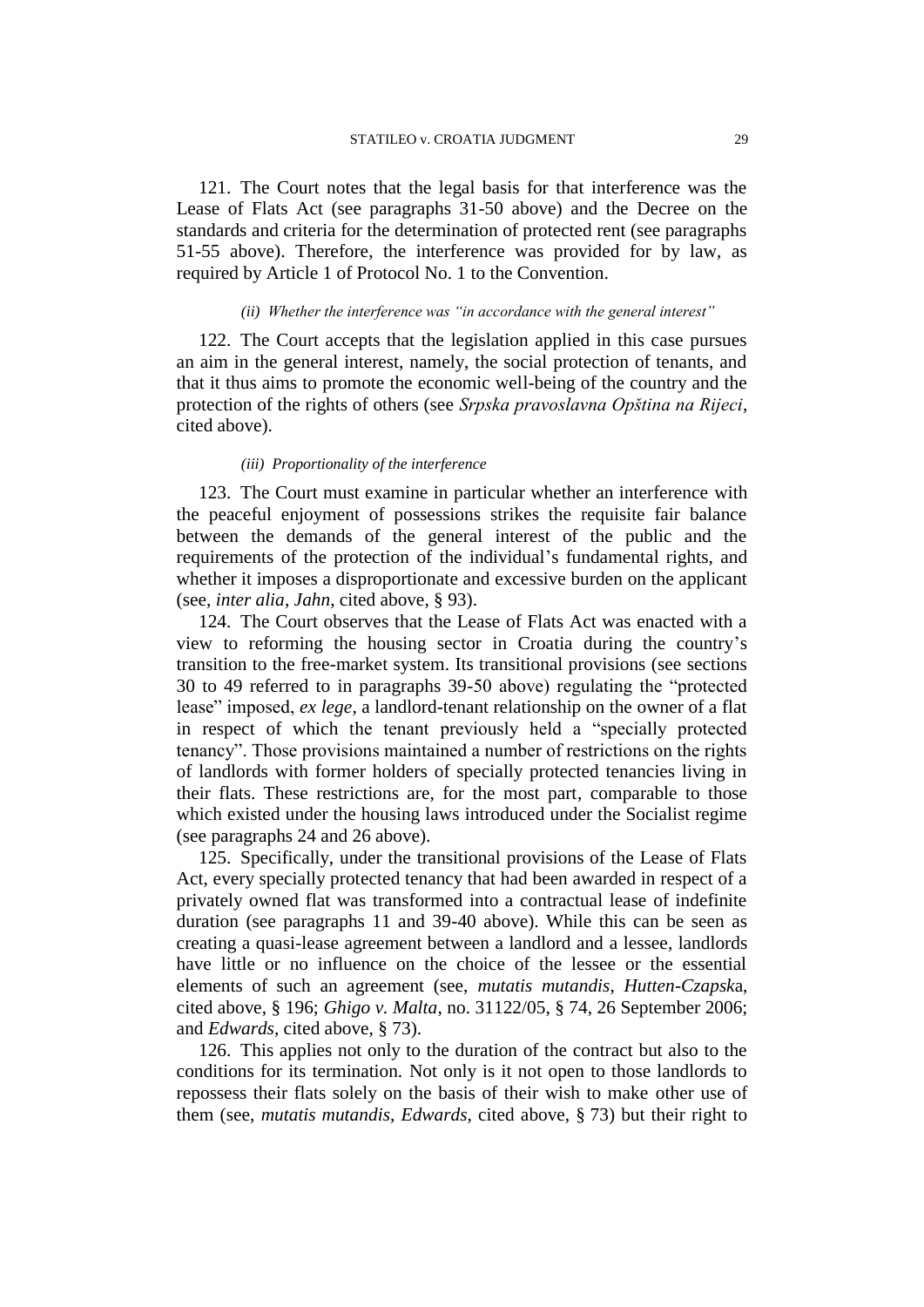terminate the lease on the basis of their own need for accommodation or that of their relatives or because the protected lessee owns alternative accommodation and thus does not need protection against the termination of the lease (see, *mutatis mutandis*, *Amato Gauci v. Malta*, no. 47045/06, § 61, 15 September 2009), is considerably restricted.

127. In particular, under section 40 of the Lease of Flats Act (see paragraphs 48-49 above) a landlord who intends to move into the flat or install his children, parents or dependants in it is entitled to terminate the contract for lease of a flat to a protected lessee only if (1) the landlord does not have other accommodation for himself or herself and for his or her family, and is either entitled to permanent social assistance or is over sixty years of age, or (2) the lessee owns a suitable habitable flat in the same municipality or township.

128. Consequently, the protected lease scheme lacks adequate procedural safeguards aimed at achieving a balance between the interests of protected lessees and those of landlords (see, *mutatis mutandis*, *Amato Gauci*, loc. cit.). Those rules, combined with the statutory right of those who were members of the lessee's household at the time the Lease of Flats Act entered into force to succeed to the status of the protected lessee (see paragraphs 46-47 above) has left little or no possibility for landlords to regain possession of their flats as the likelihood of protected lessees leaving flats voluntarily is generally remote (see, *mutatis mutandis*, *Hutten-Czapska*, cited above, § 196, and *Amato Gauci*, loc. cit.).

129. The other duties of landlords, potentially involving considerable expense on their part, are set out in section 13 of the Lease of Flats Act (see paragraphs 35 above) and section 89(1) and (2) of the Property Act (see paragraph 67 above), which oblige them to maintain the flat in a condition fit for habitation and pay a condominium fee into the common reserve fund set up to cover the costs of regular maintenance of the residential building in which the flat is located. At the same time, their right to derive profit from leasing their flats is subject to statutory restrictions (see, *mutatis mutandis*, *Hutten-Czapska*, cited above, § 197). In particular, pursuant to section 7(1) of the Lease of Flats Act, the landlords have no power to fix the rent freely (see paragraph 34 above) as the protected rent for each flat has been calculated according to the formula provided in the Decree on the standards and criteria for the determination of protected rent (see paragraphs 51-55 above). As acknowledged by the Government of Croatia in its attempts to pass amendments to the Lease of Flats Act (see paragraphs 71-80 above) and confirmed by the Ombudsman's findings (see paragraphs 81-83 above), protected rent calculated according to that formula has often been lower than the condominium fee and thus insufficient to cover even the costs of maintenance of the communal areas and installations of the building in which flats are located, let alone the costs of maintenance of the flats themselves. What is more, protected rent is, in the authorities own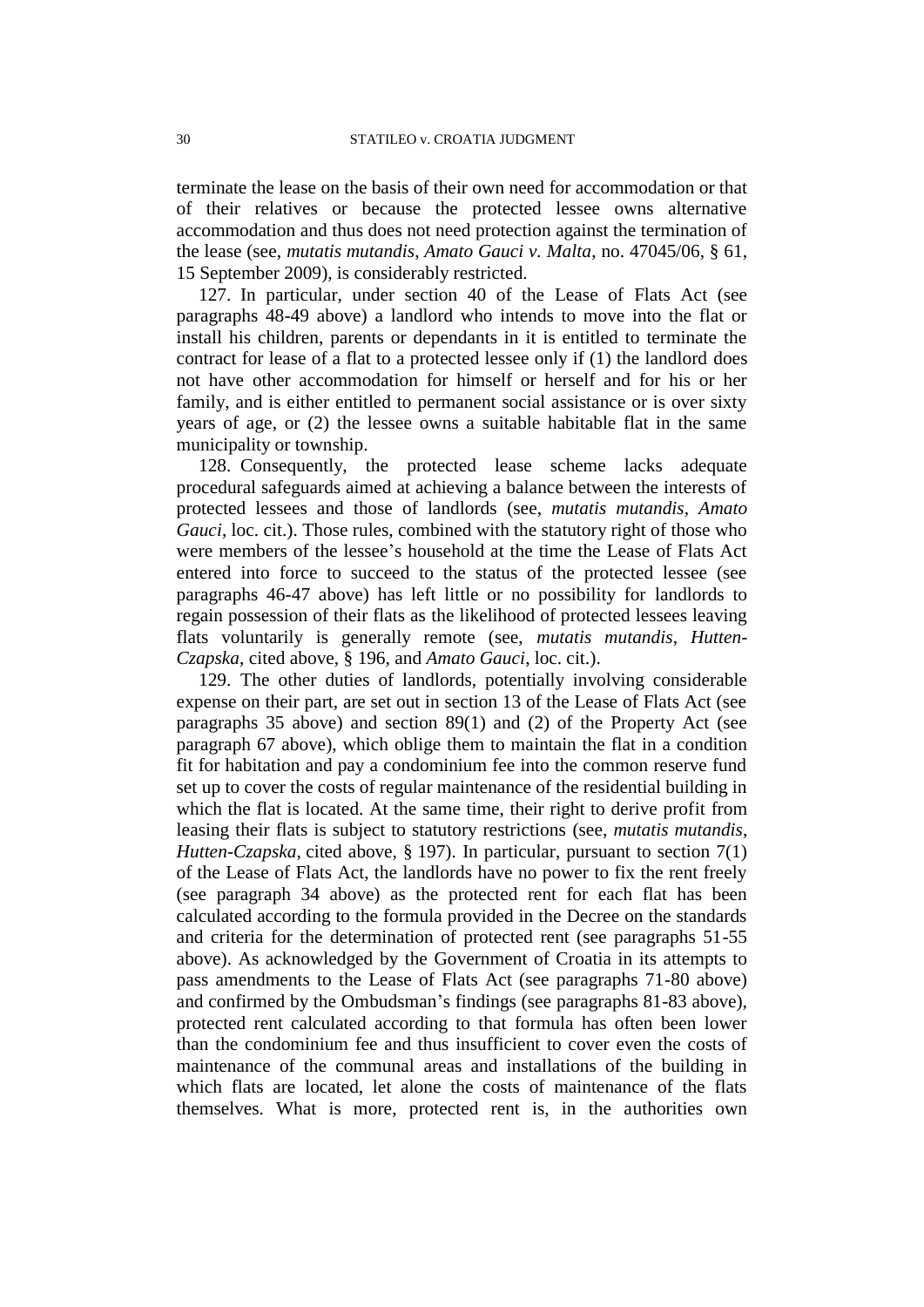admission, generally set at the lowest amount (see paragraphs 73, 76 and 80 above). The resulting shortfall has therefore been covered by the landlords (see, *mutatis mutandis*, *Hutten-Czapska*, cited above, § 198).

130. The Court is particularly struck by the fact that even though section 7(2) of the Lease of Flats Act provides that the level of the protected rent depends, *inter alia*, on the income of the lessee's household (see paragraph 34 above), that criterion, according to section 9 of the Decree on the standards and criteria for the determination of protected rent, operates only to the benefit of the lessee (see paragraph 53 above) allowing him to reduce the amount of the protected rent even further. This has sometimes resulted in paradoxical situations, such as the one described by the Ombudsman in his 2012 Annual Report (see paragraph 83 above), where elderly and impecunious landlords have in fact been subsidising the housing of working-age salaried lessees. The paradox is even greater taking into account the fact that between 1998 and 2012 the construction price index, as the only element of the formula for calculating the level of the protected rent allowing for upward adjustments, rose by 82% (see paragraph 85 above) whereas the average monthly salary in the same period rose by 134% and the average monthly pension by 65% (see paragraphs 86-87 above).

131. The situation of landlords has been further compounded by their obligation to pay personal income tax on the amount of rent received (from which they can deduct a maximum of 30% on account of costs incurred, see paragraphs 68-70 above). Moreover, the practical exclusion of landlords' rights to freely dispose of their flats which results from restrictive provisions on the termination of leases (see paragraphs 48-49 and 126 above), has caused a depreciation in the market value of their flats (see, *mutatis mutandis*, *Hutten-Czapska*, loc. cit.).

132. Lastly, the Court notes that no statutory time-limit was applied to the protected lease scheme or any of the restrictions on the rights of landlords it entailed. Having regard to the above-mentioned statutory right of the members of a lessee's household to succeed to his or her status as a protected lessee (see paragraphs 46-47 and 128 above), this means that those restrictions could in many cases last for two or sometimes even three generations. As mentioned by the applicant's heir, he, like the applicant himself, would most likely not be able to use his flat in his lifetime (see paragraph 115 above).

133. Turning to the applicant's individual situation, the Court first notes that in 1955 the Communist authorities had awarded the specially protected tenancy of the applicant's flat to P.A. (see paragraph 9 above), which tenancy passed to I.T. when in 1973 P.A. moved out of the flat (see paragraph 10 above). The entry into force of the Lease of Flats Act on 5 November 1996 created a quasi-lease agreement (see paragraphs 11, 40 and 125 above) between the applicant as the landlord and I.T. as the lessee. However, the Convention did not enter into force in respect of Croatia until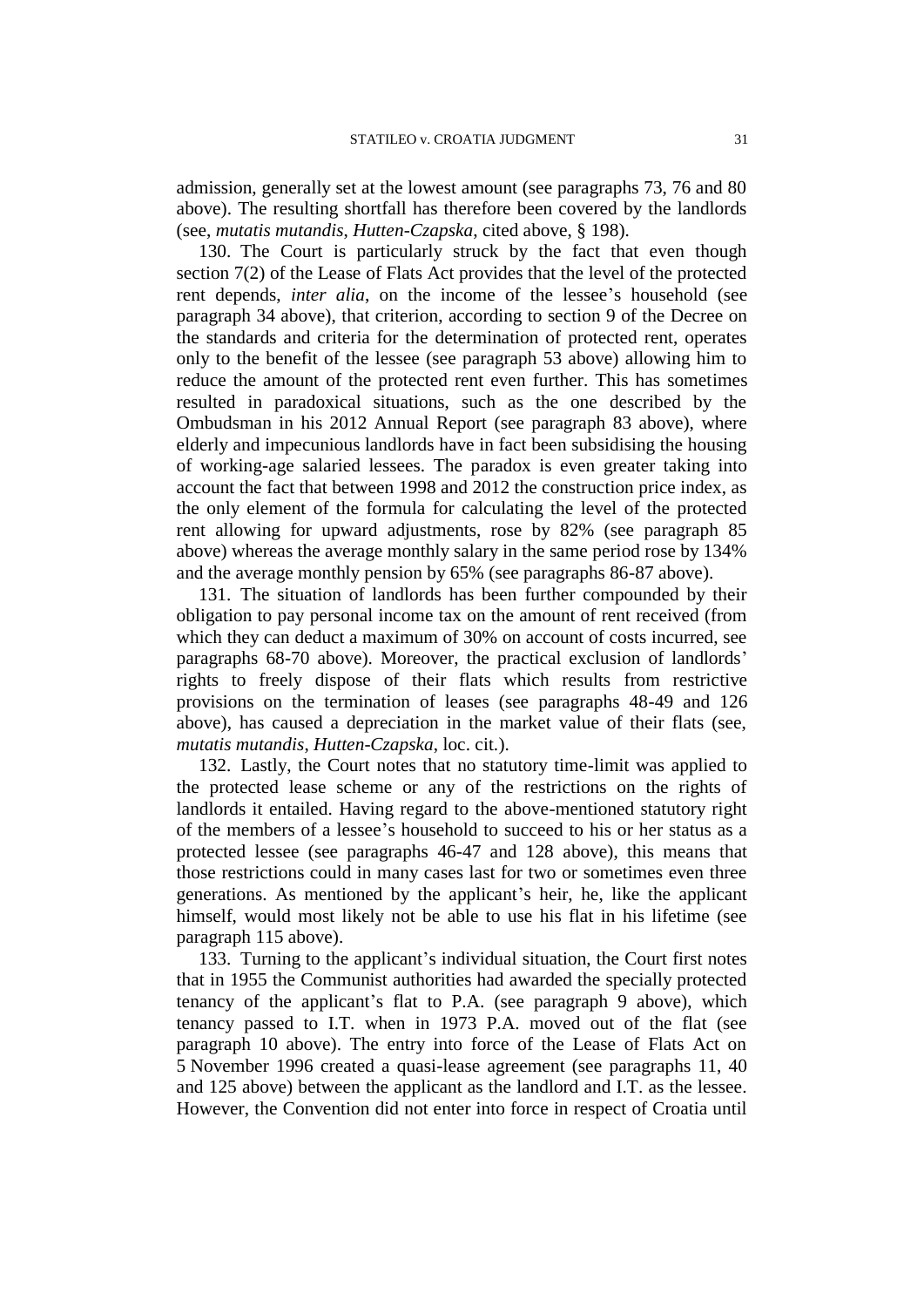a year later, on 5 November 1997. It follows that even though for some fifty-five years the applicant had little or no possibility to repossess his flat or charge the market rent for it, the period susceptible to the Court's scrutiny began only on 6 November 1997, the day after the entry into force of the Convention in respect of Croatia, and ended with the applicant's death on 6 February 2011 (see paragraphs 5 and 88 above). It thus lasted more than thirteen years.

134. The Court further notes that the applicant refused to enter into a lease contract with I.T. stipulating the protected rent (see paragraph 12 above) and that such a contract was eventually imposed on him by the Split Municipal Court's judgment of 2 September 2002 (see paragraph 15 above). Moreover, as the documents submitted by the Government seem to suggest, the applicant refused to receive the protected rent for his flat even after the adoption of that judgment (see paragraph 20 above). However, this fact could not be held against him if the Court were eventually to find that in the aforementioned period of about thirteen years (see the preceding paragraph) the rent he was entitled to receive was so low and inadequate that, together with the other restrictions (see paragraphs 126-127 above) on his ownership, it amounted to a continuing violation of his property rights (see, *mutatis mutandis*, *Hutten-Czapska*, cited above, 209).

135. The Court observes that in those thirteen years the applicant was entitled to receive monthly rent for the flat in question amounting to HRK 102.14 (approximately EUR 13.36) in the period between 5 November 1997 and 31 October 2005, HRK 157.62 (approximately EUR 21.48) between 1 November 2005 and 8 May 2008, and HRK 174.48 (approximately EUR 23.66) between 9 May 2008 and his death on 6 February 2011 (see paragraph 19 above). At the same time, throughout those thirteen years the applicant had to pay a monthly condominium fee of HRK 102.81 (approximately EUR 13.55, see paragraph 21 above).

136. This means that before 1 November 2005 the applicant would not have made any profit from the flat whereas after that date the net monthly income (profit) he could have obtained from the flat was HRK 54.81, that is, EUR 7.93 (in the period between 1 November 2005 and 8 May 2008) and 71.67 HRK, that is, EUR 10.11 (in the period between 9 May 2008 and 6 February 2011).

137. The Court further notes that neither the applicant nor his heir claimed that the applicant had incurred any costs other than the condominium fee in connection with the flat in question, such as, for example, costs related to the maintenance of the flat itself which, under the relevant law, landlords were required to bear (see paragraphs 35 and 129 above). It also considers it only natural that, since he had refused to receive the protected rent for his flat (see paragraphs 20 and 134 above), he never declared any income from renting it to the tax authorities (see paragraph 22 above).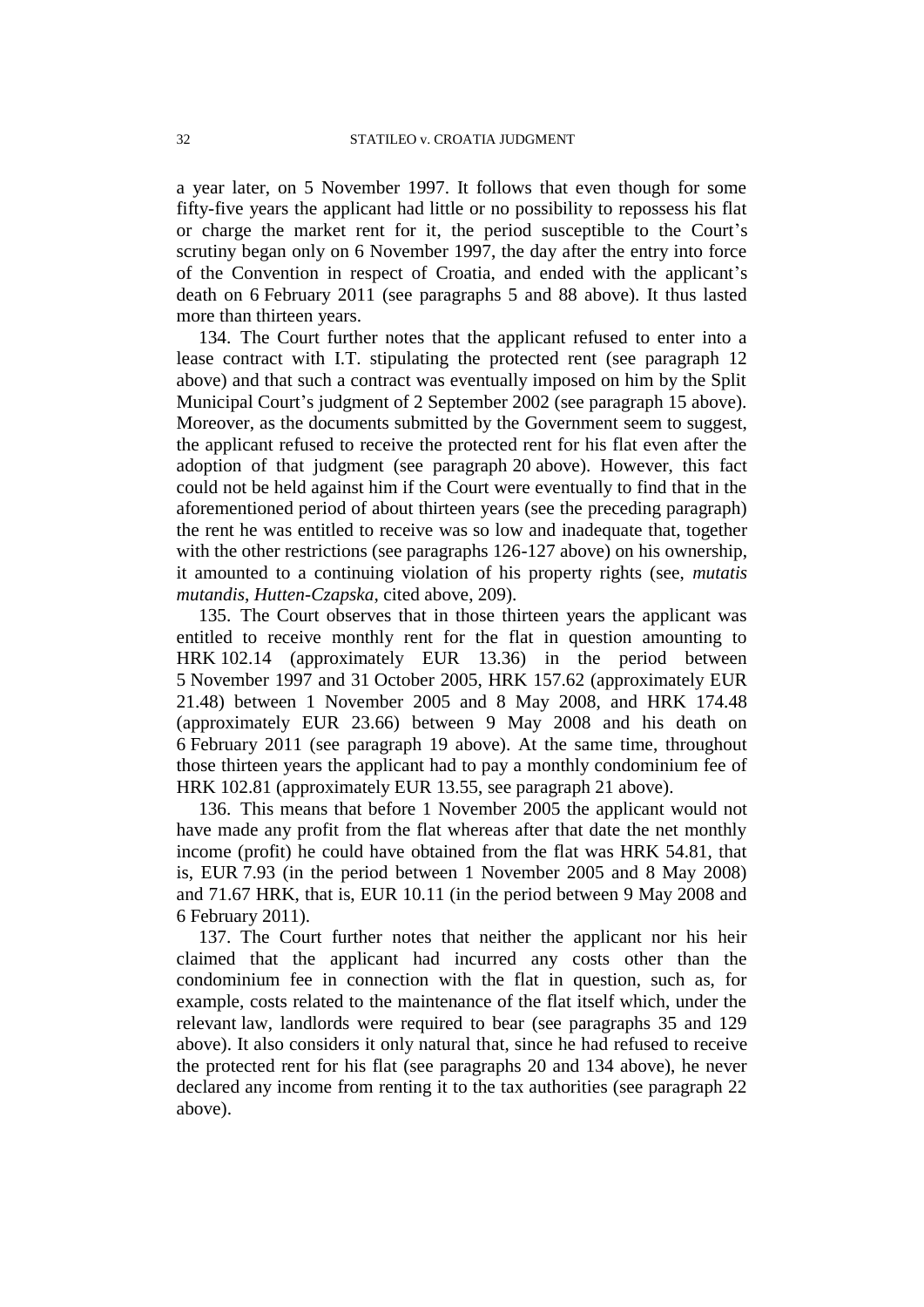138. However, even assuming that the applicant, besides the condominium fee, did not have to cover any other costs in relation to his flat and did not pay personal income tax on the amount of the rent he was entitled to receive, the Court cannot but note that the sums in issue – ranging between zero and about ten euros per month (see paragraph 136 above) – are extremely low and could hardly be seen as fair compensation for the use of the applicant's flat (see, *mutatis mutandis*, *Ghigo*, cited above, § 74; *Edwards*, cited above, § 75; and *Saliba and Others v. Malta*, no. 20287/10, § 66, 22 November 2011). The Court is not convinced that the interests of the applicant as a landlord, including his entitlement to derive profits from his property (see *Hutten-Czapska*, cited above, § 239), were met by such extremely low returns (see, *mutatis mutandis*, *Ghigo*, loc. cit.; *Edwards*, loc. cit.; and *Saliba*, loc. cit.).

139. What is more, that amount of rent contrasts starkly with the market rent the applicant could have obtained for his flat (see *Amato Gauci*, cited above,  $\S$  62). In particular, the Court notes that the applicant's heir submitted evidence to the effect that the protected rent for the flat in question was twenty-five times lower than the market rent (see paragraph 114 above). The Government, for their part, have not contested that and the information they submitted does not appear to suggest otherwise (see paragraph 112 above). In these circumstances it cannot but be concluded that the amount of the protected rent the applicant was entitled to receive was manifestly disproportionate to the market rent (see, *mutatis mutandis*, *Saliba and Others*, cited above, § 65).

140. The Court has stated on many occasions that in spheres such as housing, States necessarily enjoy a wide margin of appreciation not only in regard to the existence of a problem of public concern warranting measures for control of individual property but also to the choice of the measures and their implementation. State control over levels of rent is one such measure and its application may often cause significant reductions in the amount of rent chargeable (see, for example, *Mellacher and Others*, cited above, § 45; *Hutten-Czapska*, cited above, § 223; and *Edwards*, cited above, § 76).

141. The Court also recognises that the Croatian authorities, in the context of the fundamental reform of the country's political, legal and economic system during the transition from the Socialist regime to a democratic state, faced an exceptionally difficult exercise in having to balance the rights of landlords and the protected lessees who had occupied the flats for a long time. It had, on the one hand, to ensure the protection of the property rights of the former and, on the other, to respect the social rights of the latter, who were often vulnerable individuals (see, *mutatis mutandis*, *Hutten-Czapska*, cited above, § 225, and *Radovici and Stănescu v. Romania*, nos. 68479/01, 71351/01 and 71352/01, § 88, ECHR 2006-XIII (extracts)).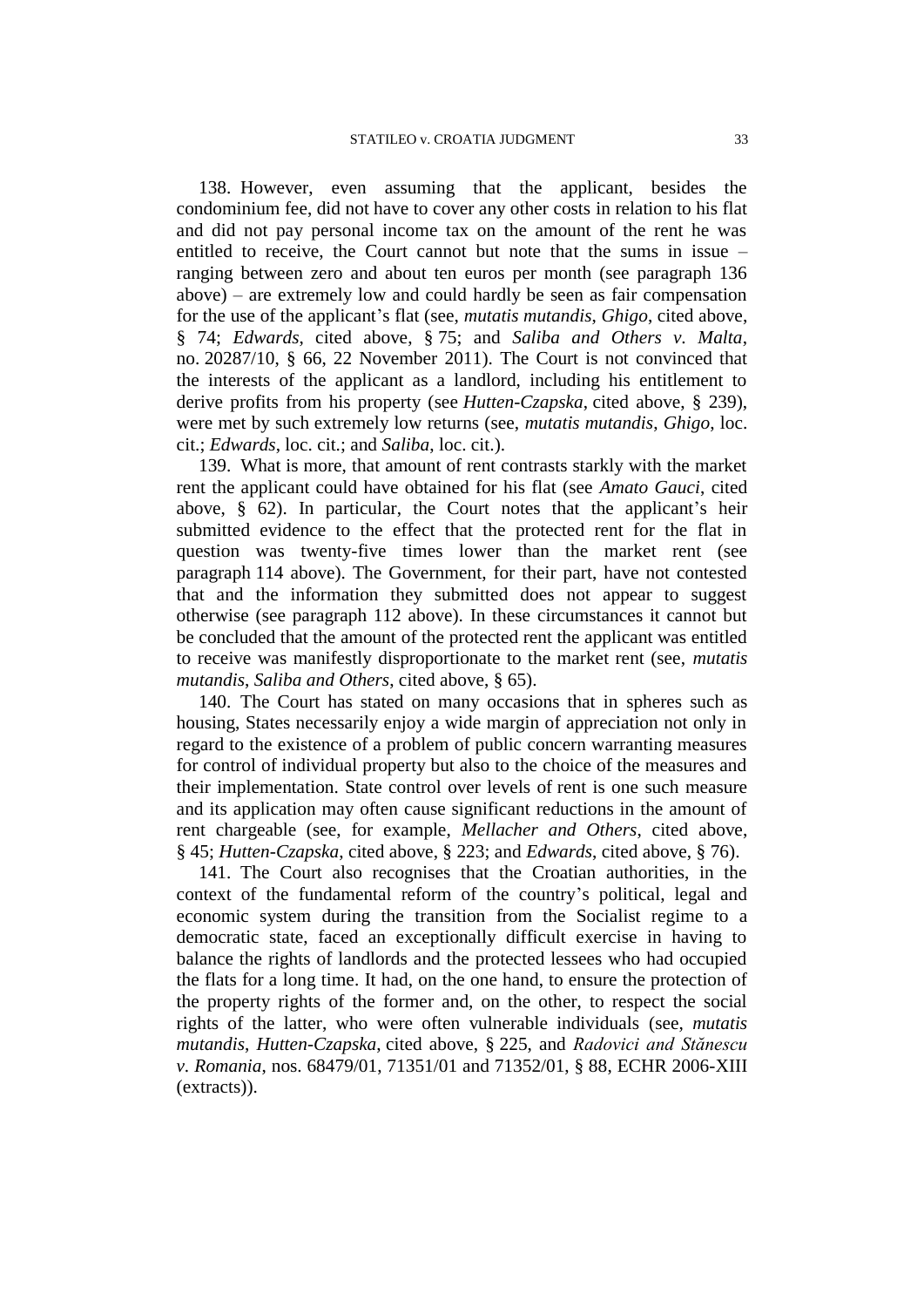142. Nevertheless, that margin, however considerable, is not unlimited and its exercise, even in the context of the most complex reform of the State, cannot entail consequences which are at variance with the Convention standards (see *Hutten-Czapska*, cited above, § 223). The general interest of the community in such situations calls for a fair distribution of the social and financial burden involved, which cannot be placed on one particular social group, however important the interests of the other group or the community as a whole (see *Hutten-Czapska*, cited above, § 225, and *Radovici and Stănescu*, loc. cit.). In particular, the exercise of State discretion in such situations may not lead to results which are manifestly unreasonable, such as amounts of rent allowing only a minimal profit (see *Amato Gauci*, cited above, § 62).

143. Having regard to: (a) primarily, the small amount of protected rent the applicant was entitled to receive and the statutory financial burdens imposed on him as a landlord, which meant he was able to obtain only a minimal profit from renting out his flat (see paragraphs 129 and 135-136 above); (b) the fact that the applicant's flat was occupied for some fifty-five years, of which more than thirteen years passed after the entry into force of the Convention in respect of Croatia, and that he was unable to recover possession of it or rent it out at market conditions in his lifetime (see paragraphs 132-133 above); and in view of (c) the above-mentioned restrictions on landlords' rights in respect of the termination of protected leases and the absence of adequate procedural safeguards for achieving a balance between the competing interests of landlords and protected lessees (see paragraphs 126-128 above), the Court discerns no demands of general interest (see paragraph 122 above) capable of justifying such comprehensive restrictions on the applicant's property rights and finds that in the present case there was not a fair distribution of the social and financial burden resulting from the reform of the housing sector. Rather, a disproportionate and excessive individual burden was placed on the applicant as a landlord, as he was required to bear most of the social and financial costs of providing housing for I.T. and her family (see, *mutatis mutandis*, *Lindheim and Others v. Norway*, nos. 13221/08 and 2139/10, §§ 129 and 134, 12 June 2012; *Hutten-Czapska*, cited above, §§ 224-225; *Edwards*, cited above, § 78, *Ghigo*, cited above, § 78; *Amato Gauci*, cited above, § 63; and *Saliba*, cited above, § 67). It follows that the Croatian authorities in the instant case, notwithstanding their wide margin of appreciation (see paragraphs 141-142 above), failed to strike the requisite fair balance between the general interests of the community and the protection of the applicant's property rights (see, *mutatis mutandis*, *Edwards*, loc. cit.; *Amato Gauci*, loc. cit.; and *Lindheim*, cited above, § 134).

144. This conclusion is not called into question by the Government's argument that the protected lease scheme introduced by the transitional provisions of the Lease of Flats Act restricted the applicant's property rights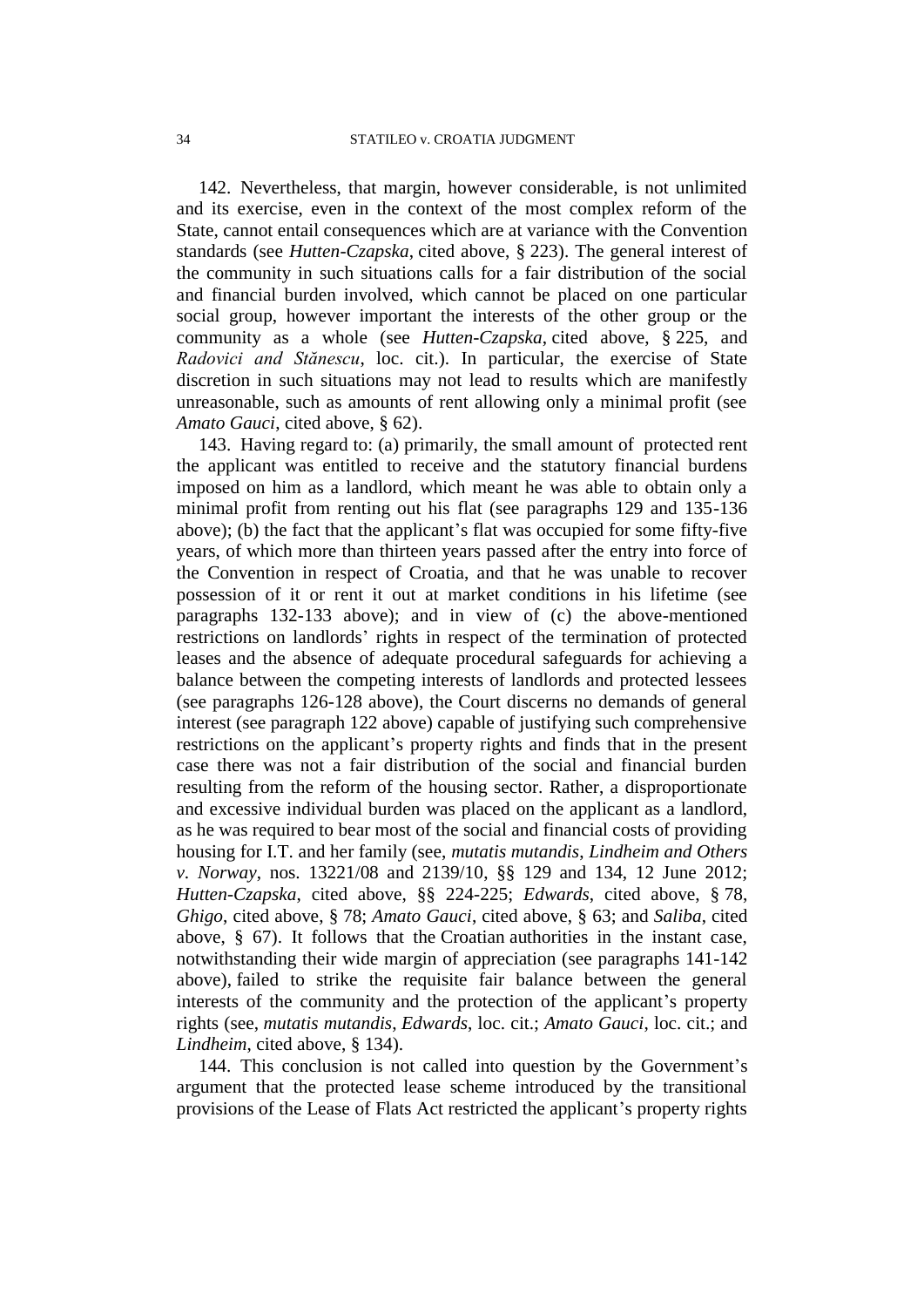to a lesser extent than the earlier regime of the specially protected tenancy (see paragraph 107 above), because from the ratification date onwards all of the State's acts and omissions must conform to the Convention (see *Blečić v. Croatia* [GC], no. 59532/00, § 81, ECHR 2006-III).

145. There has accordingly been a violation of Article 1 of Protocol No. 1 to the Convention.

## III. ALLEGED VIOLATION OF ARTICLE 6 § 1 OF THE **CONVENTION**

146. The applicant also complained that the above-mentioned civil proceedings had been unfair, in particular on account of the way in which the domestic courts had assessed the evidence. He relied on Article 6 § 1, which reads as follows:

"In the determination of his civil rights and obligations ... everyone is entitled to a fair ... hearing ... by [a] ... tribunal ..."

147. In the light of all the material in its possession, the Court notes that there is no evidence to suggest that the courts lacked impartiality or that the proceedings were otherwise unfair.

148. It follows that this complaint is inadmissible under Article 35 § 3 (a) of the Convention as manifestly ill-founded and must be rejected pursuant to Article 35 § 4 thereof.

## IV. OTHER ALLEGED VIOLATIONS OF THE CONVENTION

149. Lastly, the applicant invoked Articles 13 and 14 of the Convention, without substantiating those complaints.

150. In the light of all the material in its possession, and in so far as the matters complained of are within its competence, the Court considers that the present case does not disclose any appearance of a violation of either of the above-mentioned Articles of the Convention.

151. It follows that these complaints are inadmissible under Article 35 § 3 (a) of the Convention as manifestly ill-founded and must be rejected pursuant to Article 35 § 4 thereof.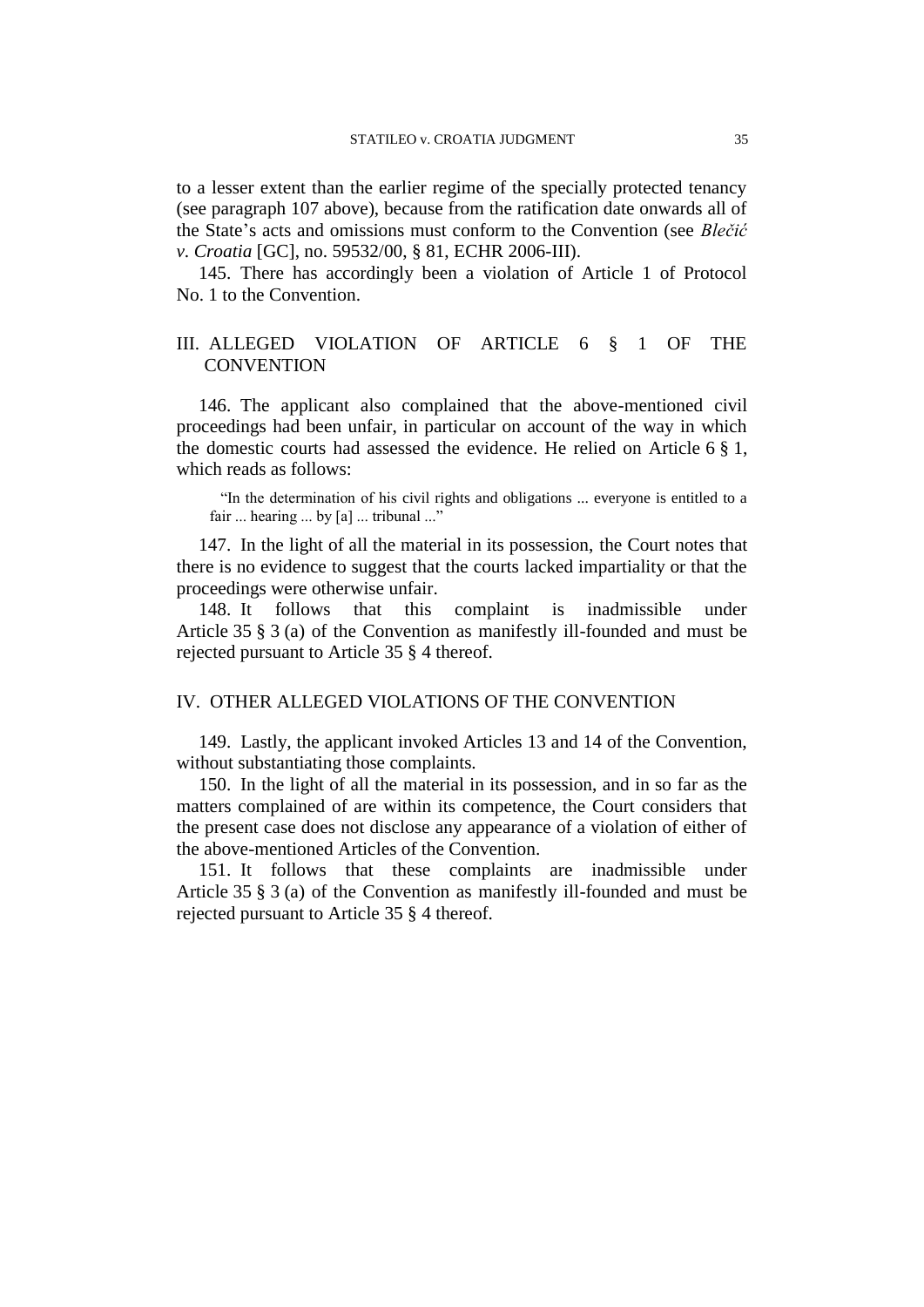## V. ARTICLES 41 AND 46 OF THE CONVENTION

## **A. Application of Article 41 of the Convention**

### 152. Article 41 of the Convention provides:

"If the Court finds that there has been a violation of the Convention or the Protocols thereto, and if the internal law of the High Contracting Party concerned allows only partial reparation to be made, the Court shall, if necessary, afford just satisfaction to the injured party."

## *1. Damage*

### **(a) The parties' submissions**

153. The applicant's heir claimed 11,110 euros (EUR) in respect of pecuniary damage. He explained that this amount corresponded to the monthly market rent of EUR 100 for the applicant's flat in the period between 2 September 2002, that is, the day of the adoption of the Split Municipal Court's judgment (see paragraph 15 above), and 6 December 2011, that is, the day he submitted the claim for just satisfaction. The applicant's heir also claimed EUR 5,000 in respect of non-pecuniary damage.

154. The Government contested these claims.

#### **(b) The Court's assessment**

### *(i) Pecuniary damage*

155. The Court considers that the applicant must have suffered pecuniary damage as a result of his inability to charge the adequate rent for his flat in the period between 5 November 1997 (the date of the entry into force of the Convention in respect of Croatia) and his death on 6 February 2011 (see, for example and *mutatis mutandis*, *Edwards v. Malta* (just satisfaction), no. 17647/04, §§ 18-22, 17 July 2008). However, given that when making the claim for just satisfaction the applicant's heir sought compensation for pecuniary damage only for the period following the adoption of the Split Municipal Court's judgment of 2 September 2002, the Court can award him such compensation only for the period between that date and the date of the applicant's death, that is, from 2 September 2002 until 6 February 2011.

156. Having regard to the general interest pursued by the interference with the applicant's property rights in the present case (see paragraph 122) above), the Court further reiterates that when enacting housing legislation the States parties to the Convention are entitled to reduce the rent to a level below the market value, as the legislature can reasonably decide as a matter of policy that charging the market rent is unacceptable from the point of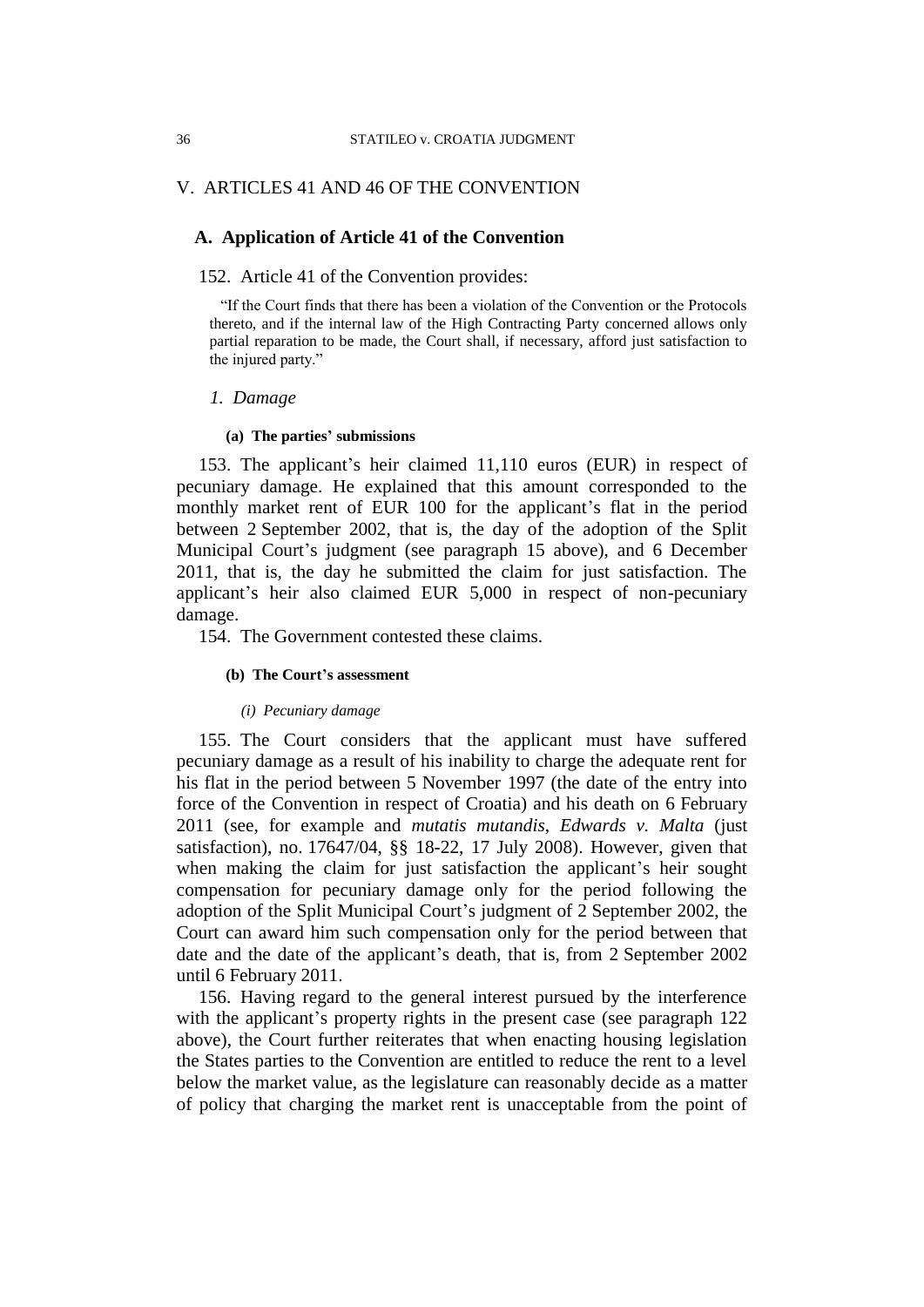view of social justice (see *Mellacher and Others*, cited above, § 56). Therefore, such measures designed to achieve greater social justice may call for less than reimbursement of the full market value (see, for example, *Edwards* (just satisfaction), cited above, § 20).

157. Lastly, the Court also finds it appropriate to deduct the amount of the protected rent the applicant was entitled to receive (paragraphs 19 and 135 above) in the period for which the compensation is to be awarded (see paragraph 155 above), that is, for the period between 2 September 2002 and 6 February 2011 (see *Edwards* (just satisfaction), cited above, § 22). That is so because the compensation for pecuniary damage sustained by the applicant in the instant case should cover the difference between the rent the applicant was entitled under the domestic legislation, which the Court found to be inadequate, and the adequate rent. It thus cannot comprise the amount of the protected rent the applicant would in any event be entitled to receive. Otherwise I.T. as the protected lessee who has been living in the applicant's flat would be unduly discharged from her obligation to pay the rent in that period, which in that case would have to unjustifiably be borne by the State.

158. In the light of the foregoing, and in order to determine the adequate rent in the present case, the Court has made an estimate, taking into account in particular the information submitted by the parties on the market rent for comparable flats in the relevant period (which information does not substantially differ, see paragraph 139 above) and the protected rent the applicant was entitled to receive in the same period for renting out his flat (see paragraph 135 above). The Court considers it reasonable to award the applicant's heir EUR 8,200 on account of pecuniary damage.

### *(ii) Non-pecuniary damage*

159. The Court also finds that the applicant must have sustained nonpecuniary damage (see, for example, *Edwards* (just satisfaction), cited above, § 37). Ruling on an equitable basis, the Court awards the applicant's heir (see, *mutatis mutandis*, *Dolneanu v. Moldova*, no. 17211/03, § 58, 13 November 2007) under that head EUR 1,500, plus any tax that may be chargeable on that amount.

## *2. Costs and expenses*

160. The applicant's heir claimed EUR 1,122 for the costs and expenses incurred by the applicant before the domestic courts. He also claimed an unspecified sum for "all procedural costs related to the representation before the Court".

161. The Government contested these claims.

162. As regards the claim for the costs and expenses the applicant incurred before the domestic courts, the Court notes, having regard to its above findings (see paragraphs 120 and 147-148 above), that the costs claimed were not incurred in order to seek, through the domestic legal order,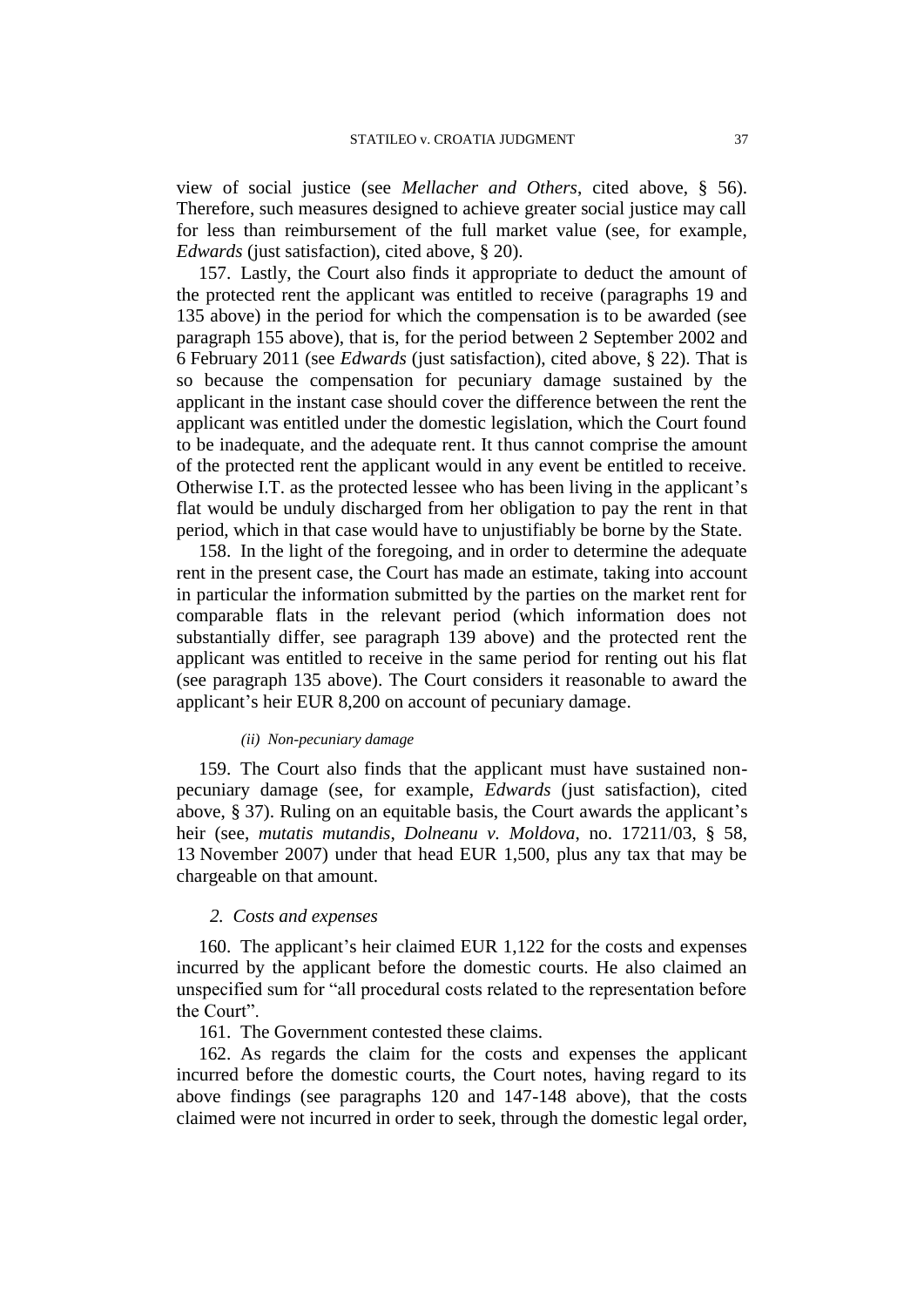prevention or redress of the violation found by the Court (see, for example, *Frommelt v. Liechtenstein*, no. 49158/99, §§ 43-44, 24 June 2004). It therefore rejects the claim for costs and expenses under this head.

163. As regards the claim for costs and expenses incurred before it, the Court considers it reasonable to award the sum of EUR 850.

## *3. Default interest*

164. The Court considers it appropriate that the default interest rate should be based on the marginal lending rate of the European Central Bank, to which should be added three percentage points.

## **B. Article 46 of the Convention**

165. Whilst in finding a violation of Article 1 of Protocol No. 1 to the Convention in the present instance the Court has primarily focused on the particular circumstances of the applicant's case, it adds by way of a general observation that the problem underlying that violation concerns the legislation itself and that its findings extend beyond the sole interests of the applicant in the instant case (see paragraph 77 above). This is therefore a case where the Court considers that the respondent State should take appropriate legislative and/or other general measures to secure a rather delicate balance between the interests of landlords, including their entitlement to derive profit from their property, and the general interest of the community – including the availability of sufficient accommodation for the less well-off – in accordance with the principles of the protection of property rights under the Convention (see, *Edwards* (just satisfaction), cited above, § 33). In this connection the Court has noted that legislative reform is currently under way (see paragraphs 77-80 above). It is not for the Court to specify how the rights of landlords and lessees (see paragraph 168 above) should be balanced against each other. The Court has already identified the main shortcomings in the current legislation, namely, the inadequate level of protected rent in view of statutory financial burdens imposed on landlords, restrictive conditions for the termination of protected lease, and the absence of any temporal limitation to the protected lease scheme (see paragraphs 124-132 above). Subject to monitoring by the Committee of Ministers the State remains free to choose the means by which it will discharge its obligations under Article 46 arising from the execution of the Court's judgment, (see, *mutatis mutandis*, *Lindheim*, cited above, § 137).